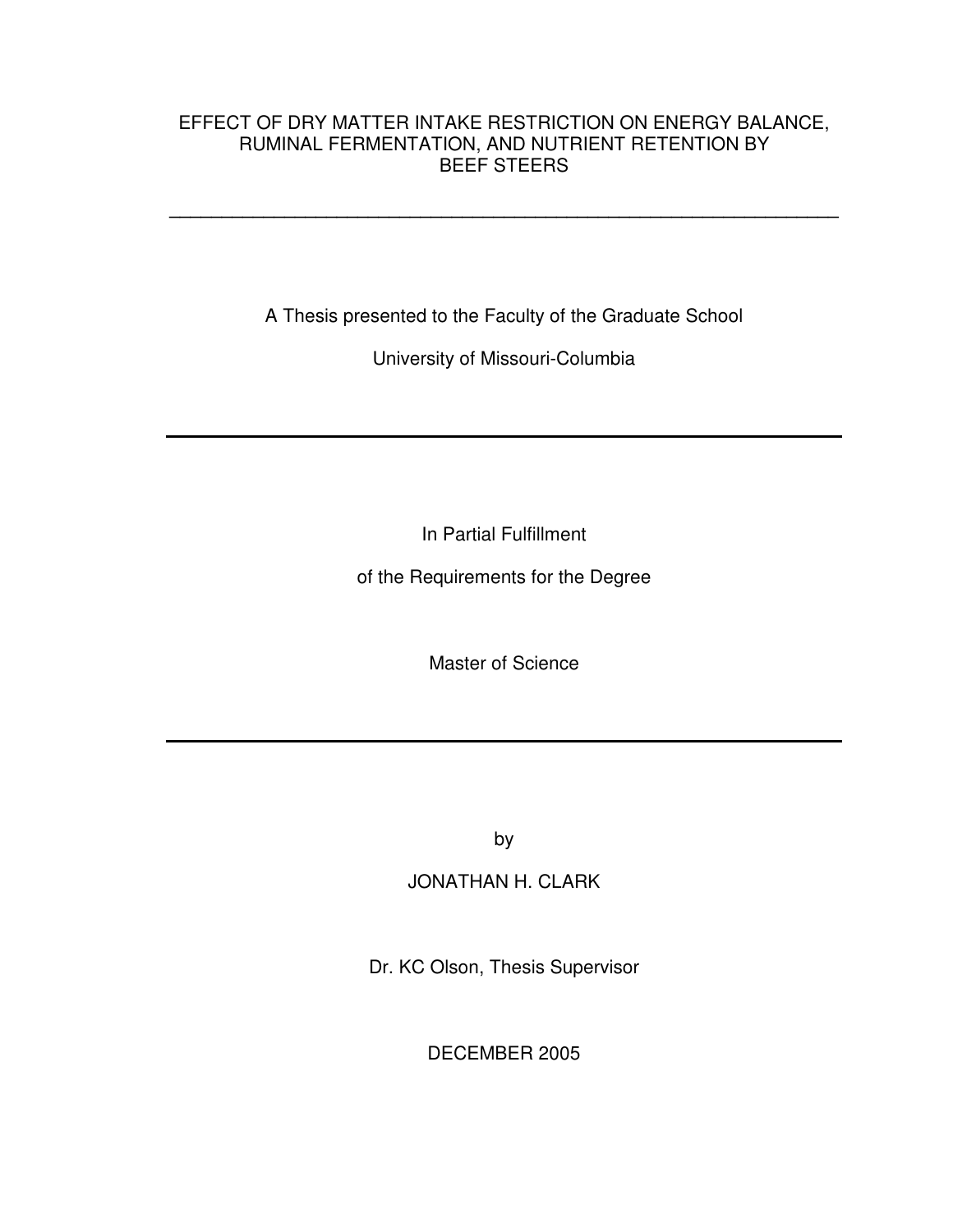The undersigned, appointed by the Dean of the Graduate School, have

examined the thesis entitled.

### EFFECT OF DRY MATTER INTAKE RESTRICTION ON ENERGY BALANCE, RUMINAL FERMENTATION, AND NUTRIENT RETENTION BY **BEEF STEERS**

Presented by Jonathan H. Clark

A candidate for the degree of Master of Animal Science

And hereby certify that in their opinion it is worthy of acceptance.

KC Ofson, PhD

Etic Berg, PhD

obert Larson, DVM, PhD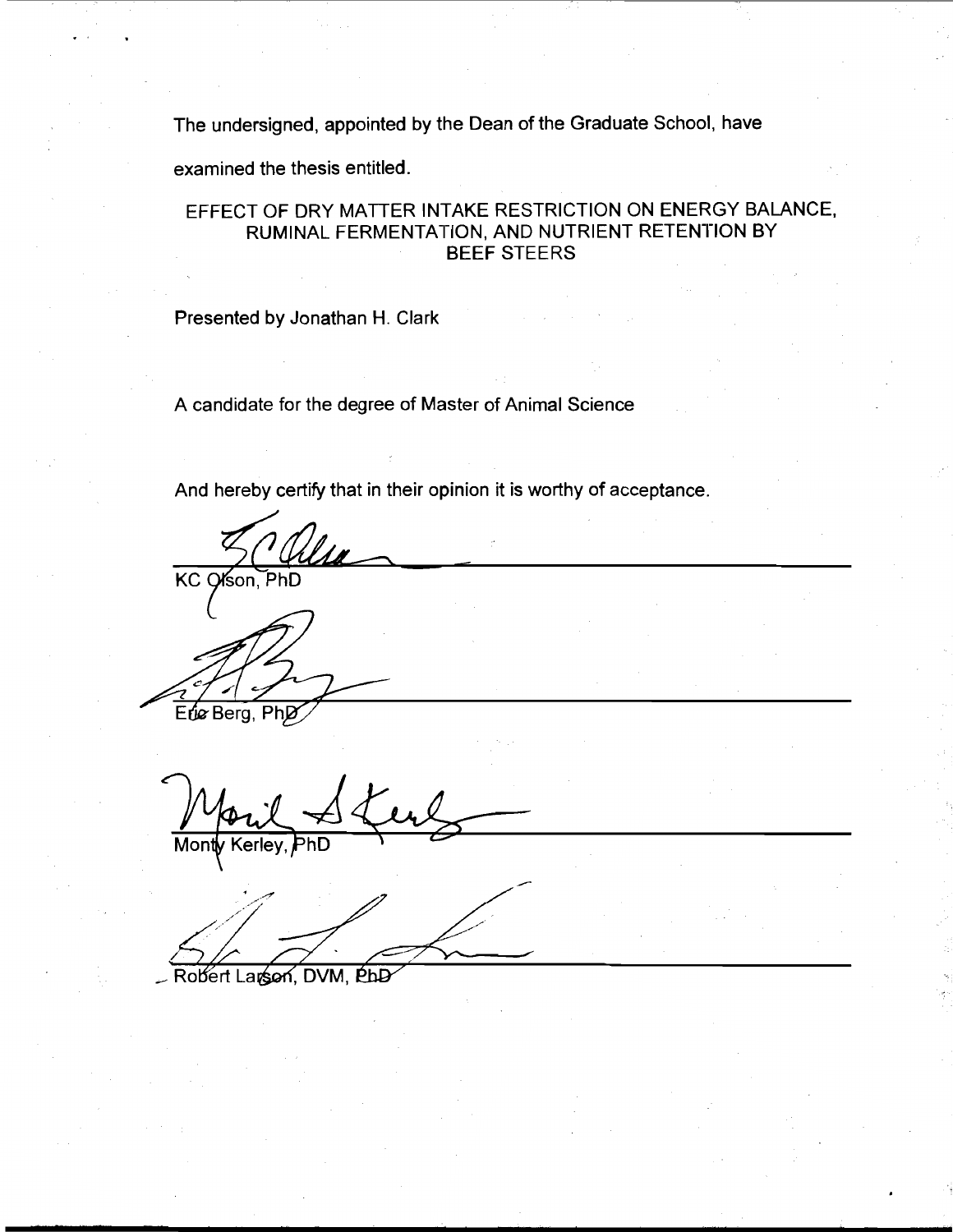#### ACKNOWLEDGEMENTS

I would like to extend thanks to Dr. KC Olson for allowing me the opportunity to gain experience through research at the University of Missouri as well as for his never ending support and constant unspoken motivation to always do the best job possible.

I also want to thank James Porter for all of his assistance with my lab work. I couldn't have done it without him. A special thanks to Dr. Ty Schmidt for all of his help during my time here. I can't think of another individual who has always been as ready to lend a hand as Ty. I want to thank all of the countless other graduate students that have made my time here very enjoyable as well as assisting in scrapping feces and weighing cattle for me.

I would like to also thank my committee members Drs. Eric Berg, Monty Kerley, and Bob Larson for their support and assistance during my research and time at the University.

I want to thank Phillip Brooks and Drs. Jim Williams and Monty Kerley for allowing me the opportunity to gain experience through working at the Beef Farm during my last year.

Most importantly, thanks to my wife Bethany for her hard work that made it possible for me to come back to school as well as her unending faith in my ability to succeed. Finally, thanks to my parents, family, and friends that have supported me in continuing my education.

ii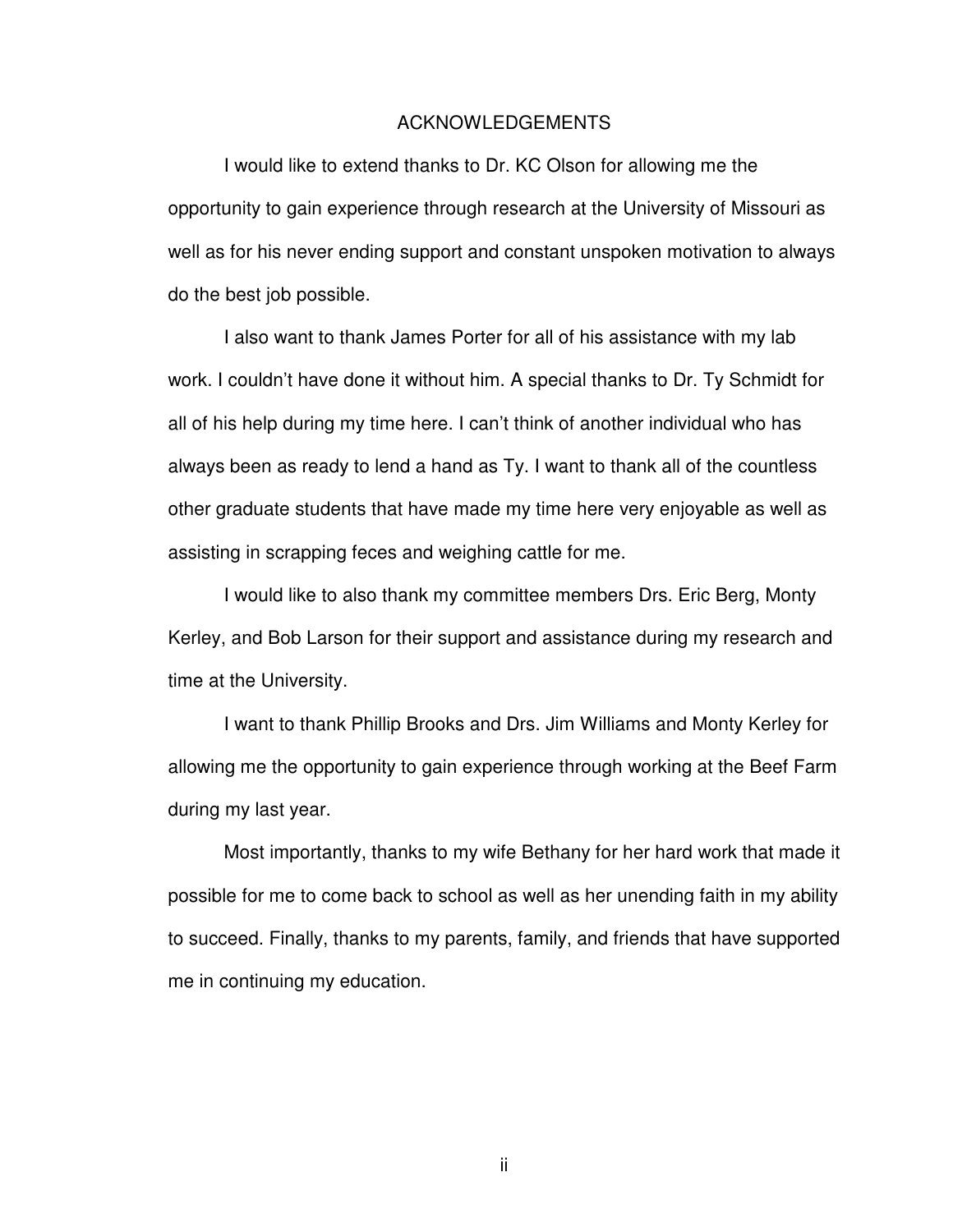# TABLE OF CONTENTS

| <b>CHAPTERS</b> |                                                                                                                                                           |
|-----------------|-----------------------------------------------------------------------------------------------------------------------------------------------------------|
| 1 <sub>1</sub>  |                                                                                                                                                           |
| 2.              | EFFECTS OF DRY MATTER INTAKE RESTRICTION ON DIET<br>DIGESTION, RUMINAL FERMENTATION, ENERGY BALANCE,<br>AND NUTRIENT RETENTION BY BEEF STEERS13           |
| 3.              | EFFECTS OF AN INJECTABLE TRACE MINERAL SUPPLEMENT<br>ADMINISTERED AT RECEIVING ON GROWTH PERFORMANCE,<br>RESPIRATORY DISEASE, AND CARCASS CHARACTERISTICS |
| <b>APPENDIX</b> |                                                                                                                                                           |
| 1 <sub>1</sub>  |                                                                                                                                                           |
| 2.              |                                                                                                                                                           |
|                 |                                                                                                                                                           |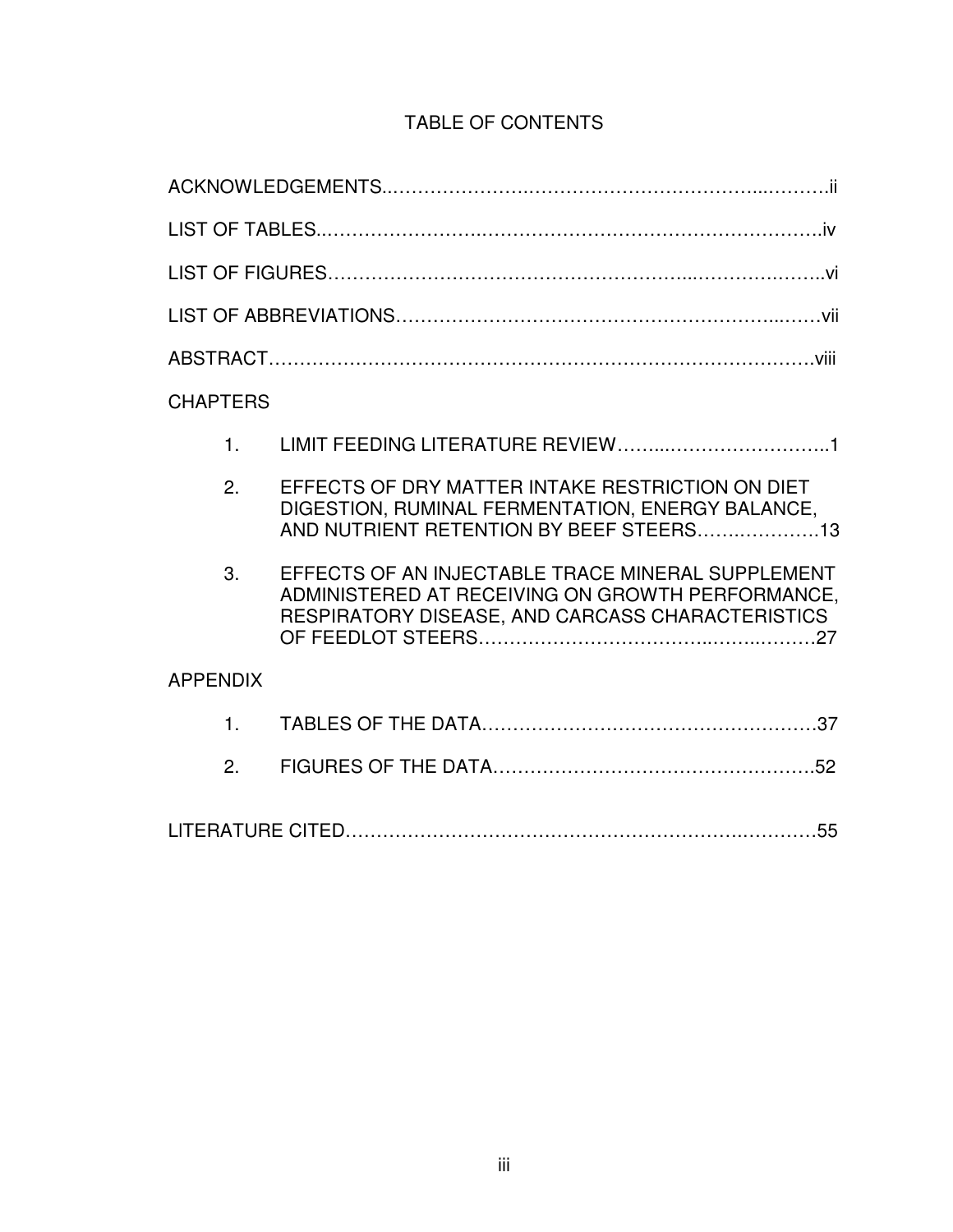### LIST OF TABLES

- Table 2.1 Composition (DM Basis) of diets formulated to promote a 1.6 kg ADG by beef steers consuming 100 (AL), 90 (IR90), or 80% (IR80) of ad libitum DMI (Trial 1)……………………………………………..38
- Table 2.2 Composition (DM Basis) of diets formulated to promote a 1.6 kg ADG by beef steers consuming 100 (AL) or 80% (IR80) of ad libitum DMI (Trial 2)…………………………………………………....39
- Table 2.3 Effect of diets formulated to promote a 1.6 kg ADG when consumed at 100 (AL), 90 (IR90), or 80% (IR80) of ad libitum DMI on diet digestion and energy balance of beef steers (Trial 1)……………..40
- Table 2.4 Effect of diets formulated to promote a 1.6 kg ADG when consumed at 100 (AL) or 80% (IR80) of ad libitum DMI on diet digestion, fluid dilution rate, and energy balance of beef steers (Trial 2)………….41
- Table 2.5 Effect of diets formulated to promote a 1.6 kg ADG when consumed at 100 (AL), 90 (IR90), or 80% (IR80) of ad libitum DMI on phosphorus retention by beef steers (Trial 1)………………………42
- Table 2.6 Effect of diets formulated to promote a 1.6 kg ADG when consumed at 100 (AL) or 80% (IR80) of ad libitum DMI on ruminal fermentation by beef steers (Trial 2)………………………………...43
- Table 3.1 Composition (DM%) of receiving and finishing diets………………44
- Table 3.2 Effects of respiratory disease risk and a bolus injection of trace minerals or saline at receiving on ADG, DMI, and growth efficiency of beef steers……………………………………………………….….45
- Table 3.3 Effect of respiratory disease risk and a bolus injection of trace minerals or saline at receiving on incidence of undifferentiated fever among steers during a 28 d receiving period…………………...….46
- Table 3.4 Effect of respiratory disease risk and a bolus injection of trace minerals or saline at receiving on drug therapy cost among steers during a 28 d receiving period………………………………………..47
- Table 3.5 Effect of a bolus injection<sup>a</sup> of trace minerals or saline at receiving on carcass characteristics of beef steers………………………….……48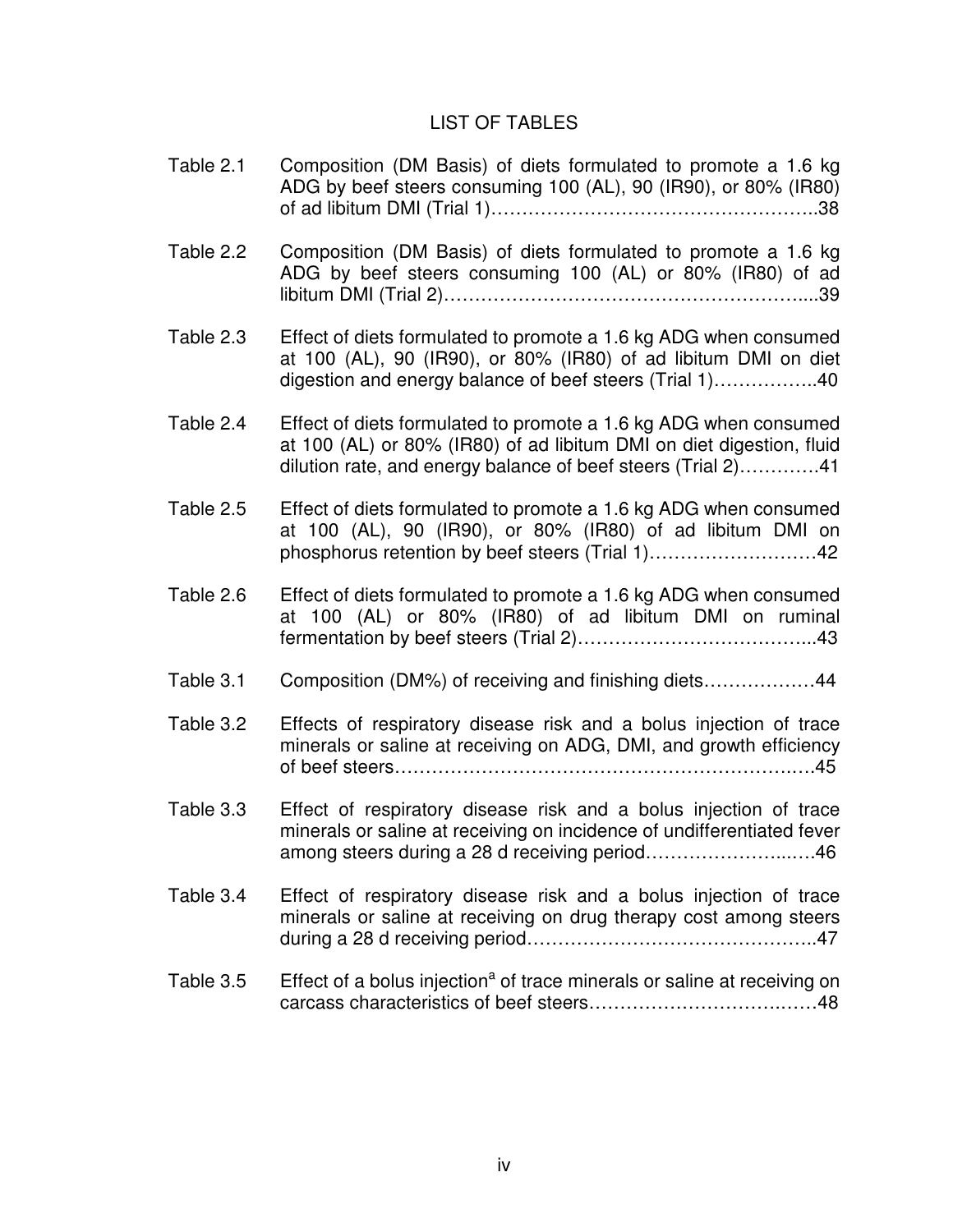| Table 3.6 | Effect of respiratory disease risk and a bolus injection of trace |
|-----------|-------------------------------------------------------------------|
|           | minerals or saline at receiving on incidence of liver abscesses   |
|           |                                                                   |

- Table 3.7 Effects of respiratory disease risk and a bolus injection of trace minerals or saline at receiving on incidence of lung abnormalities among beef steers………………………………………………..……50
- Table 3.8 Effect of a bolus injection<sup>a</sup> of trace minerals or saline at receiving on carcass traits of beef steers at high risk for respiratory disease and treated at least once for undifferentiated fever……………….…….51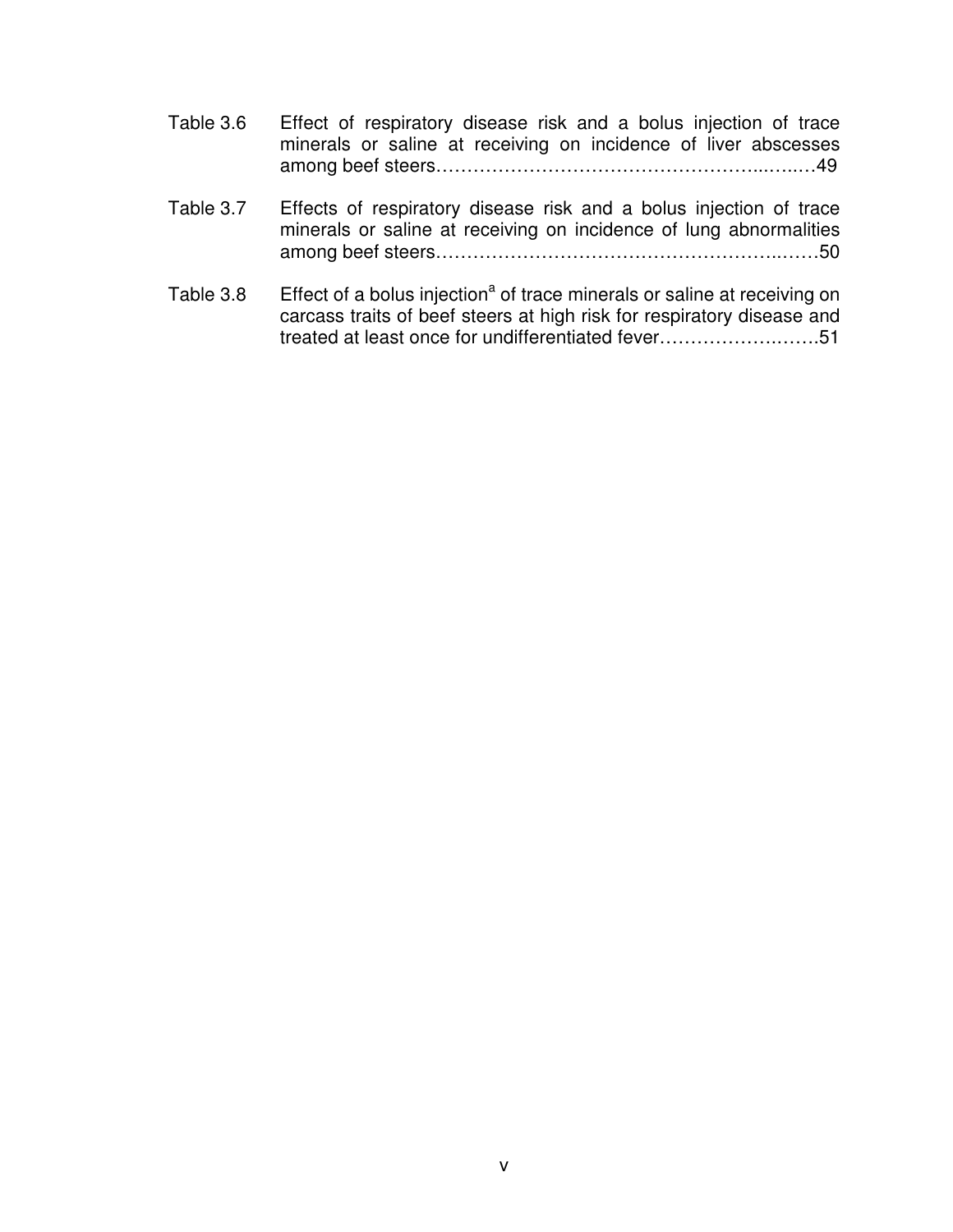### LIST OF FIGURES

- Figure 2.1. Effect of diets formulated to promote a 1.6 kg ADG when consumed at 100 (AL) or 80% (IR80) of ad libitum DMI on ruminal pH of beef steers (treatment x time – P < 0.01; Trial 2)……………………..….53
- Figure 2.2. Effect of diets formulated to promote a 1.6 kg ADG when consumed at 100 (AL) or 80% (IR80) of ad libitum DMI on ruminal ammonia concentration of beef steers (treatment x time  $- P < 0.01$ ; Trial 2).54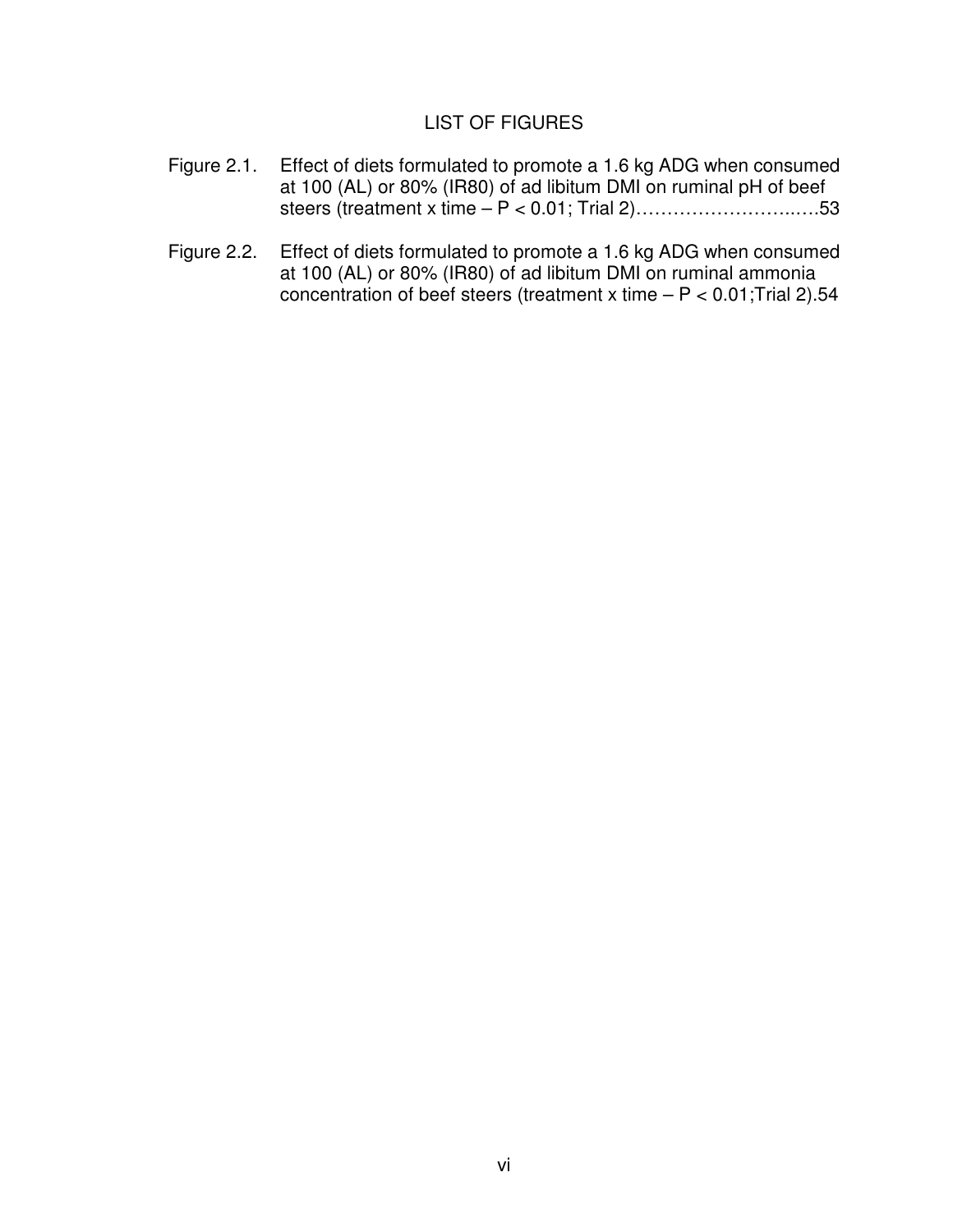### LIST OF ABBREVIATIONS

- ADF acid detergent fiber
- ADG average daily gain
- BRSV bovine respiratory syncytial virus
- BVD bovine viral diarrhea<br>BW body weight
- body weight
- cm centimeter
- $cm<sup>2</sup>$ square centimeter
- d day
- DM dry matter
- DMD dry matter digestibility
- DMI dry matter intake
- g gram<br>G:F ratio
- G:F ratio of body weight gain to feed intake<br>IBR infectious bovine rhinotracheitis
- infectious bovine rhinotracheitis
- i.m. intramuscular
- kg kilogram
- KPH kidney, pelvic, and heart fat
- ME metabolizable energy
- mg milligram
- ml milliliter
- MP metabolizable protein<br>N nitrogen
- nitrogen
- NE net energy
- NEg net energy required for growth
- NEm net energy required for maintenance
- OMD organic matter digestibility
- phosphorus
- pH ruminal pH
- PI3 para-influenza $_3$
- RDP proportion of protein degraded in the rumen
- s.c. subcutaneous
- SE standard error
- USDA United States Department of Agriculture
- VFA volatile fatty acids
- WSC whole shelled corn
- Yb ytterbium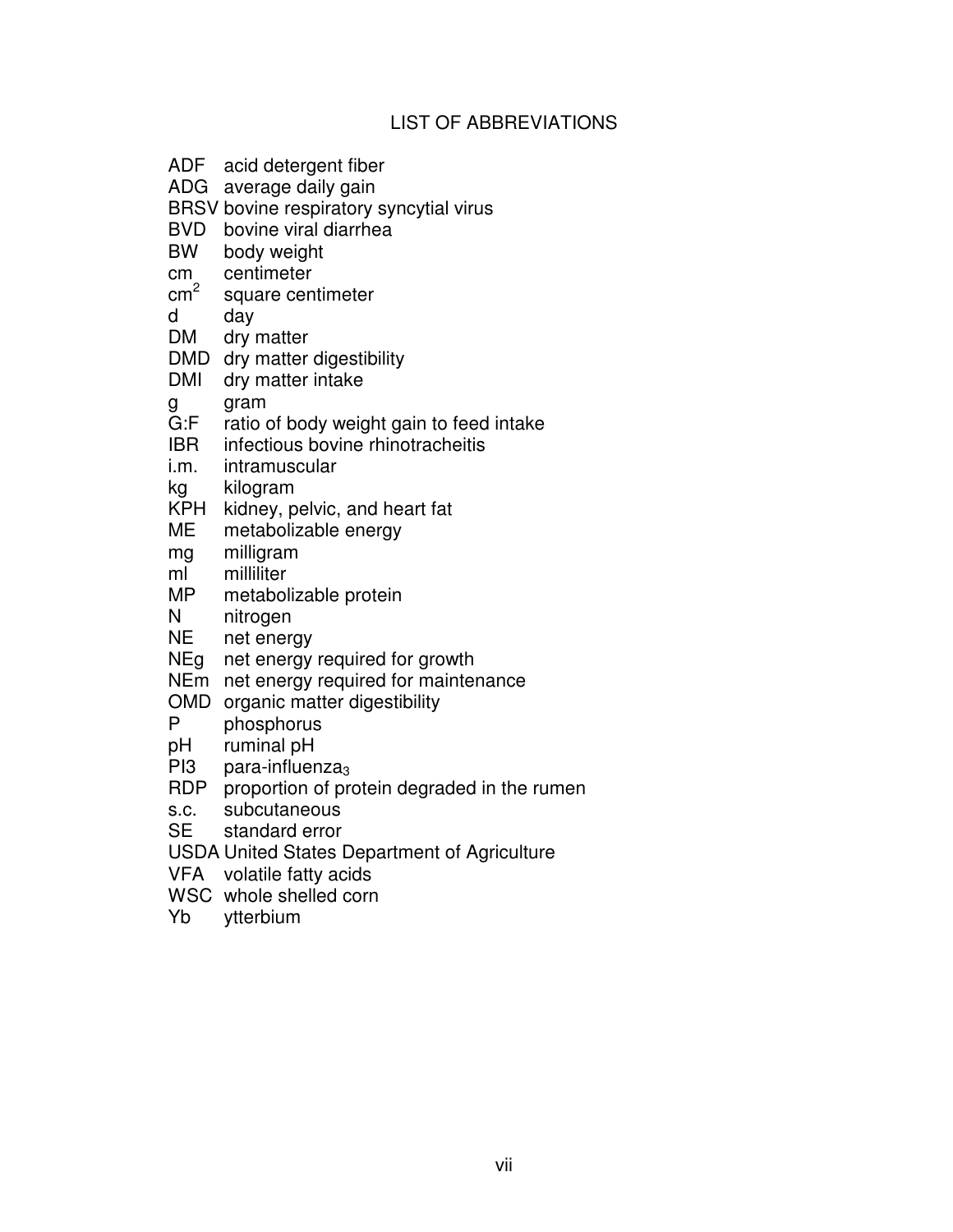#### ABSTRACT

Two metabolism studies were conducted to determine the effects of DMI restriction on diet digestion, ruminal fermentation, metabolizable energy intake (MEI), and nutrient retention by feedlot steers. In Trial 1, 12 Angus X steers (BW  $= 450 \pm 18$  kg) were assigned randomly to one of three diets that were formulated to promote a 1.6 kg ADG at intake levels corresponding approximately to 100% (AL), 90% (IR90), or 80% (IR80) of ad libitum DMI. In Trial 2, 12 crossbred steers (BW =  $445 \pm 56$  kg) fitted with ruminal cannulae were randomly assigned to one of two diets that were formulated to promote a 1.6 kg ADG at either AL or IR80. All diets delivered similar total NE, MP, Ca, and P per day. During both trials, fecal DM output was less ( $P \le 0.03$ ) for IR80 than for AL; IR90 was similar ( $P > 0.10$ ) to AL during trial 1. Total VFA and the molar proportion of acetate of AL were greater ( $P \le 0.03$ ) than that of IR80 during trial 2; however, IR80 had a greater ( $P = 0.03$ ) molar proportion of propionate. Fluid dilution rate was similar ( $P = 0.42$ ) between treatments during trial 2, whereas metabolizable energy intake (MEI) was similar ( $P \ge 0.20$ ) between treatments during both trials. Retention of N tended to be lower ( $P < 0.06$ ) by IR80 steers compared with IR90 and AL steers during trial 2. Conversely, P retention was similar ( $P = 0.46$ ) between treatments during trial 2. Under the conditions of these studies, restricting DMI while holding energy and protein intake constant decreased manure production, reduced nitrogen retention, and changed ruminal fermentation patterns in finishing steers. Improvements in performance

viii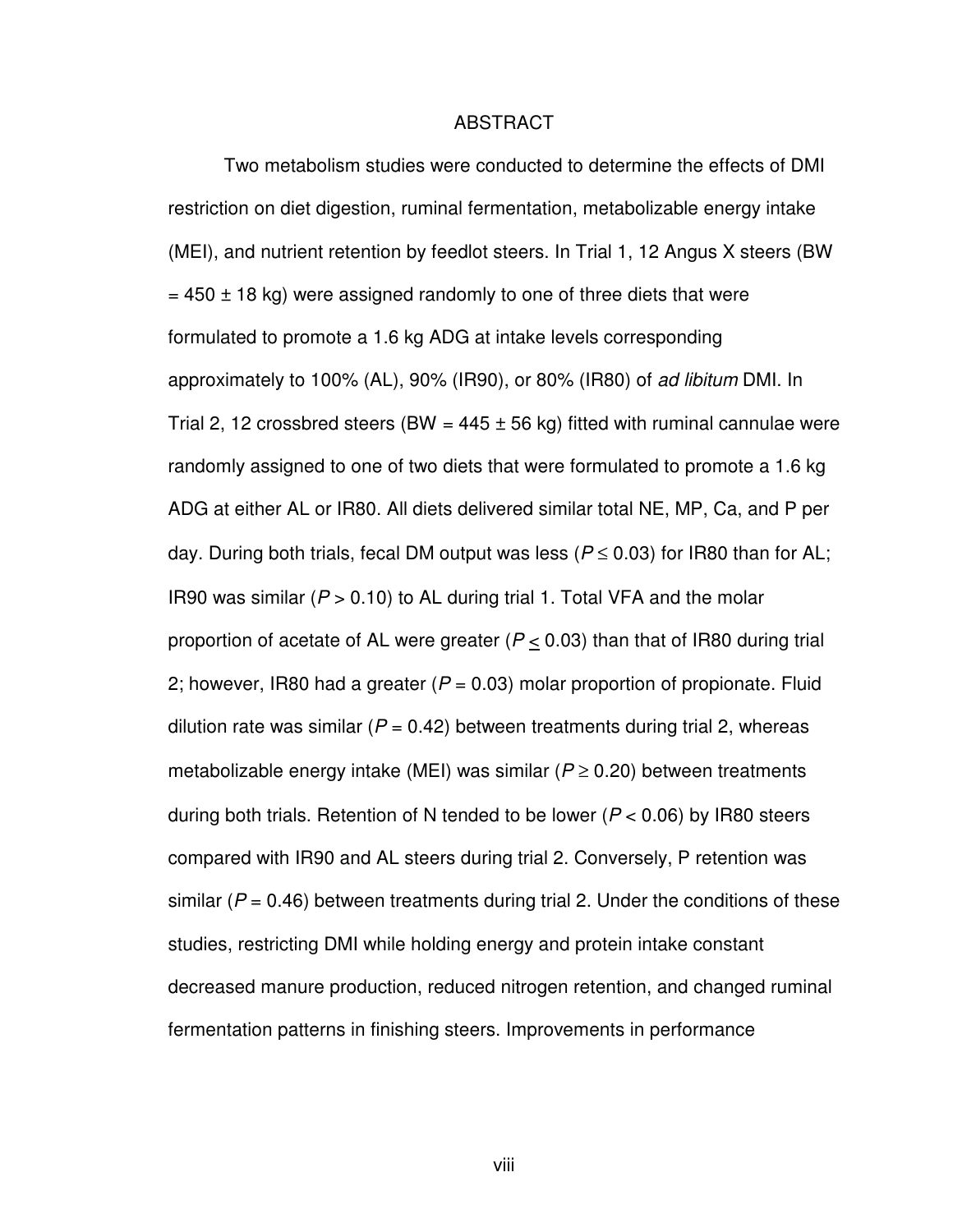associated with programmed-feeding regimes of the type studied here do not appear to be related to changes in fluid passage rate or MEI.

Crossbred beef steers (N = 189; initial BW =  $266 \pm 27$  kg) at high (HI) or low (LO) risk for respiratory disease were assigned randomly to receive a 5 ml s.c. trace mineral (TM) injection containing 75 mg Cu, 25 mg Se, 50 mg Mn, and 200 mg Zn or a 5 ml s.c. injection of saline (SA) upon arrival at a feedlot. All steers were fed the same receiving diet ad libitum for a period of 28 d and monitored 2 x daily for symptoms of respiratory disease. Risk level for respiratory disease did not affect receiving ADG ( $P = 0.78$ ); however, HI steers had greater  $(P < 0.01)$  incidence of undifferentiated fever and higher ( $P < 0.05$ ) treatment costs during the receiving period. Incidence of undifferentiated fever and subsequent treatment costs were similar ( $P = 0.86$ ) between TM and SA; however, cattle treated with SA had higher ADG ( $P = 0.02$ ) than cattle treated with TM during the receiving period. Steers were transitioned to a common finishing ration at the conclusion of the receiving period and fed for an average of 196 d prior to harvest. Finishing ADG and DMI were similar ( $P > 0.20$ ) for cattle treated with TM or SA; however, a single treatment with TM at receiving was associated with an increase ( $P = 0.04$ ) in finishing G:F. Steers at low risk for respiratory disease had greater ( $P < 0.01$ ) ADG and DMI during the finishing period than HI steers; conversely, HI steers tended to have greater ( $P = 0.09$ ) finishing G:F than LO steers. Hot carcass weight, KPH, and incidence of lung lesions were similar ( $P > 0.23$ ) between HI and LO steers. Steers at high risk for respiratory disease had higher ( $P < 0.01$ ) incidence of liver abscesses compared

ix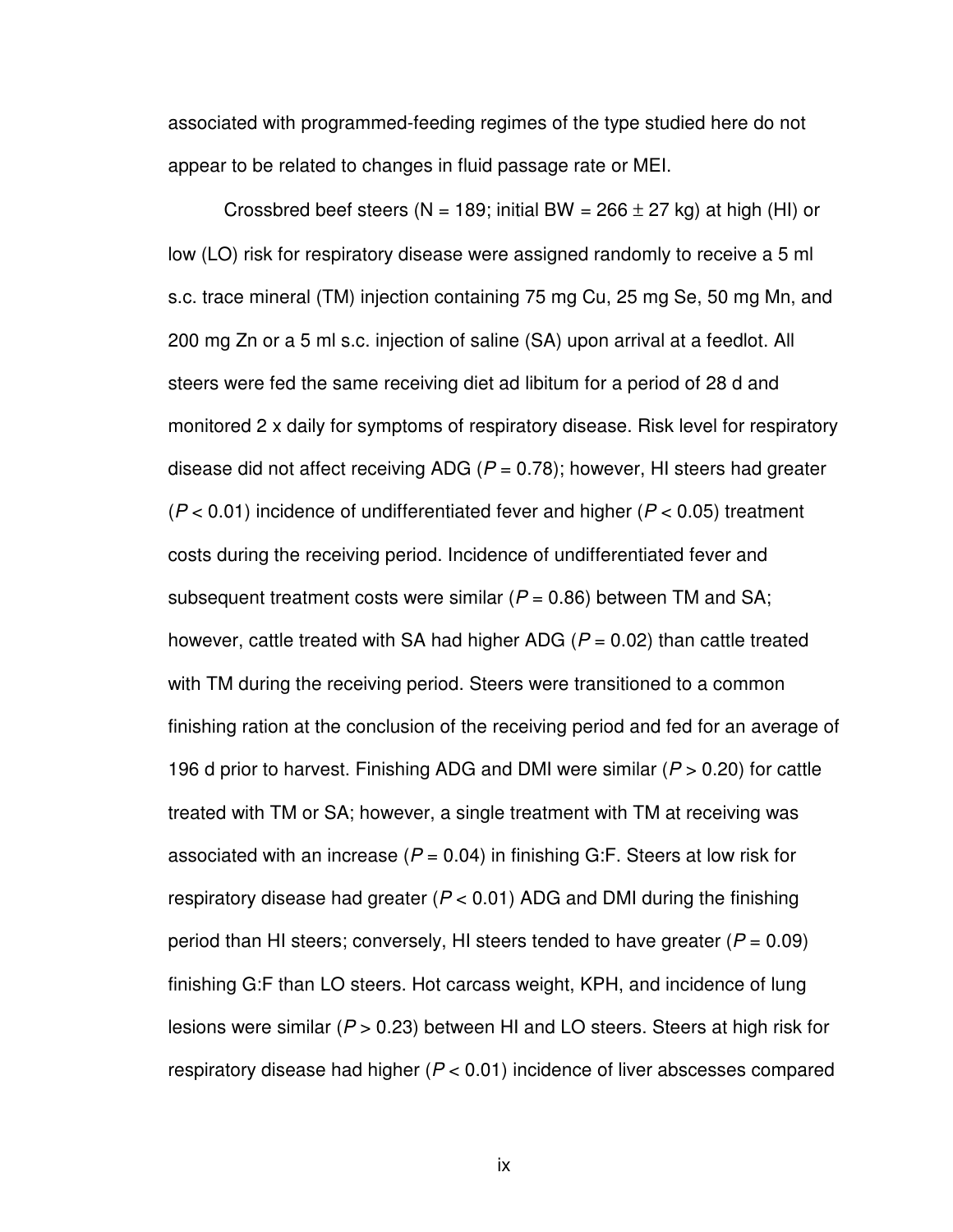to LO steers. Risk level for respiratory disease had pronounced effects on morbidity and treatment costs during receiving and on ADG and DMI during finishing.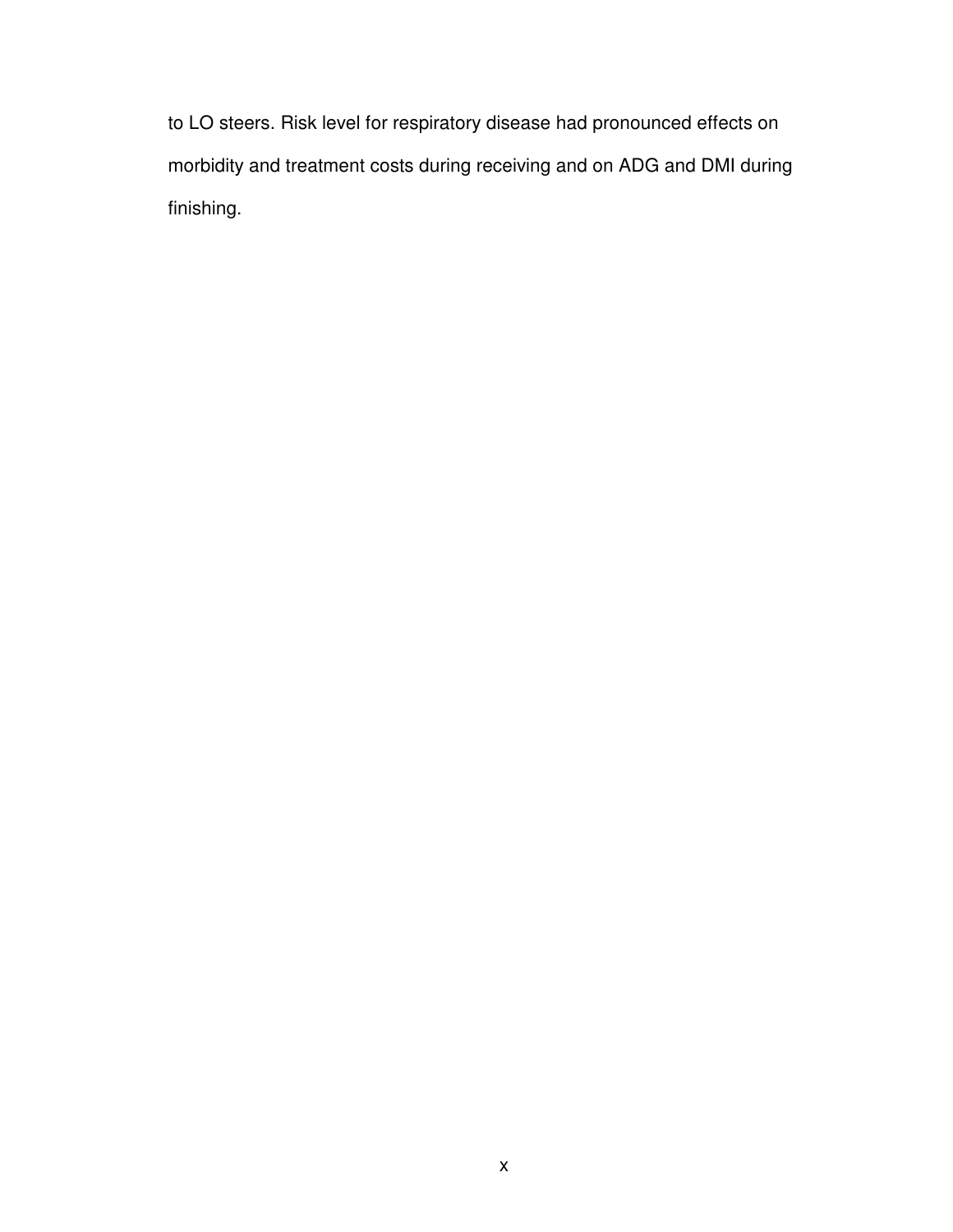#### CHAPTER ONE

#### Limit Feeding Literature Review

Traditionally, finishing cattle are fed diets that have been formulated to promote maximum performance when consumed ad libitum. It is usually assumed that finishing cattle performance will be economically most favorable under these circumstances; however, maximum production efficiency may occur at some level of feed intake that is less than ad libitum. Limit-feeding refers to the practice of restricting intake of some dietary component to a level less than ad libitum based on known or predicted animal eating behavior. As limit feeding is practiced with beef cattle, intake of dietary protein, energy, concentrate, roughage, or dry matter may be restricted. Limit-feeding of beef cattle has been studied using cattle of various ages and physiological states. This review will focus on the effects of dry matter intake (DMI) restriction on growing and finishing beef cattle; however, a variety of studies using other experimental models have been included.

 Programmed-feeding is a term associated with feeding growing cattle to achieve a predetermined rate of growth. Often the predetermined growth rate is below the maximum potential growth rate predicted by NRC (1996) models for a given class of animal. Programmed-feeding has proven to be a useful technique for managing intake of growing cattle. Feeding growing cattle to gain weight at a rate that is less than maximum may enable cattle managers to optimize market prices for cattle of specific weight classes (Galyean, 1999).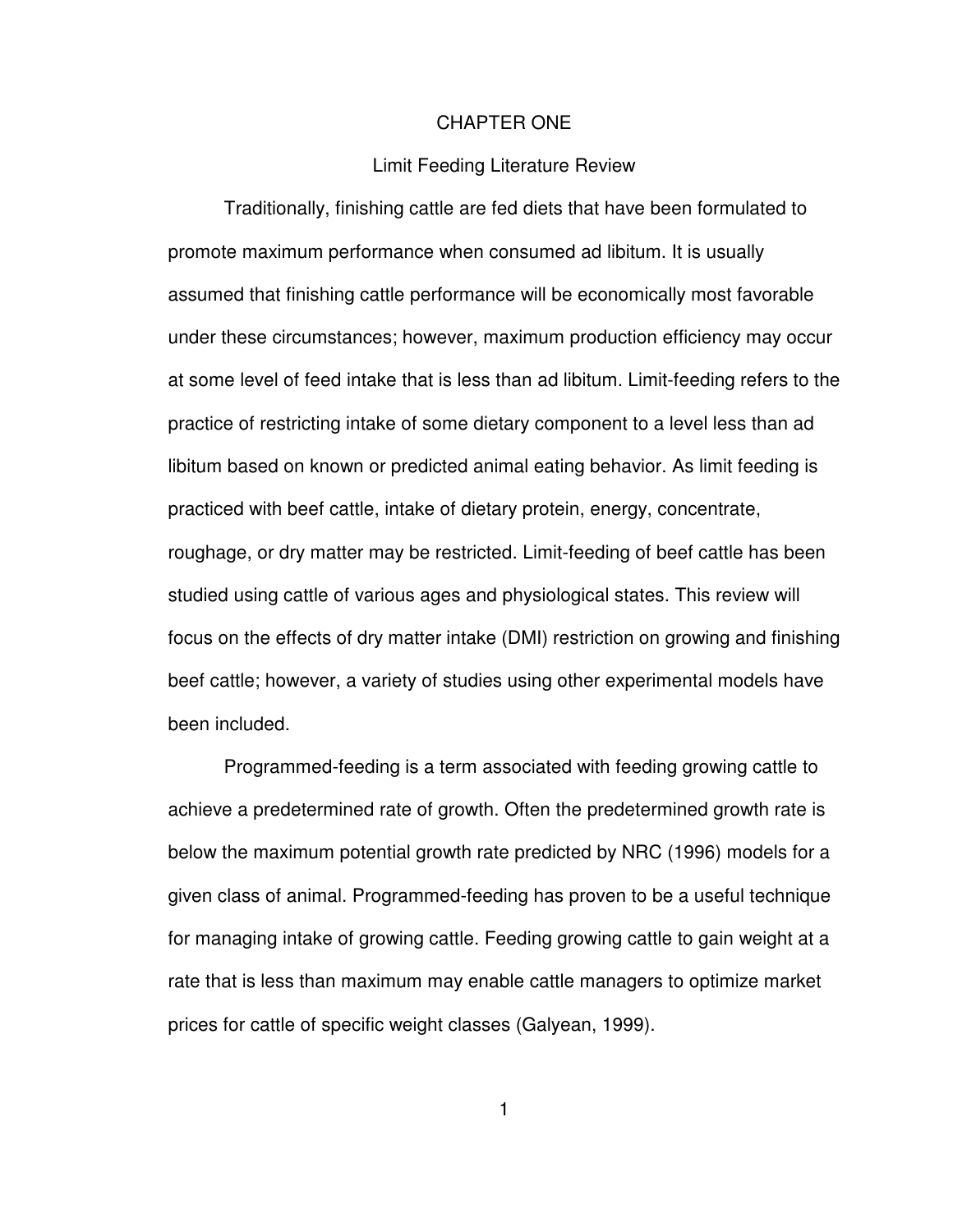Programmed-feeding is usually accompanied by an improvement in F:G. Galyean et al. (1979) used steers fitted with ruminal cannulae to evaluate the effects of intake level on digestion of high concentrate diets. A common ration was used for all experimental diets, which were fed at varying levels of the maintenance energy requirement. As level of intake increased, digestion of dry matter, organic matter, and starch decreased.

Brown (1966) also observed depressions in digestibility of forages and mixed rations when cattle were fed above a maintenance level. The depression in ME yield of forage-based diets when fed above maintenance was greater than that of concentrate-based rations fed at similar multiples of maintenance. A possible reason for this difference could be the greater amount of methane produced during fermentation of forage-based diets compared with concentratebased diets.

Lofgreen et al. (1987) fed steers a common growing diet at ad libitum DMI, 90% of ad libitum DMI, or 80% of ad libitum DMI. Steers that were fed 80% of ad libitum DMI had lower ADG compared to cattle fed at the ad libitum level and therefore took longer to reach a targeted end point. Reduced ADG was expected as DMI decreased because successively lower DMI of a single diet would reduce concomitantly intake of energy as well as all other dietary nutrients.

Gunter et al. (1996) evaluated the effects of restricting DMI on performance of cattle fed high-concentrate diets during a 92-d growing period. The three dietary treatments were formulated to promote similar ADG but differed in nutrient density. This was achieved by altering the proportion of concentrate to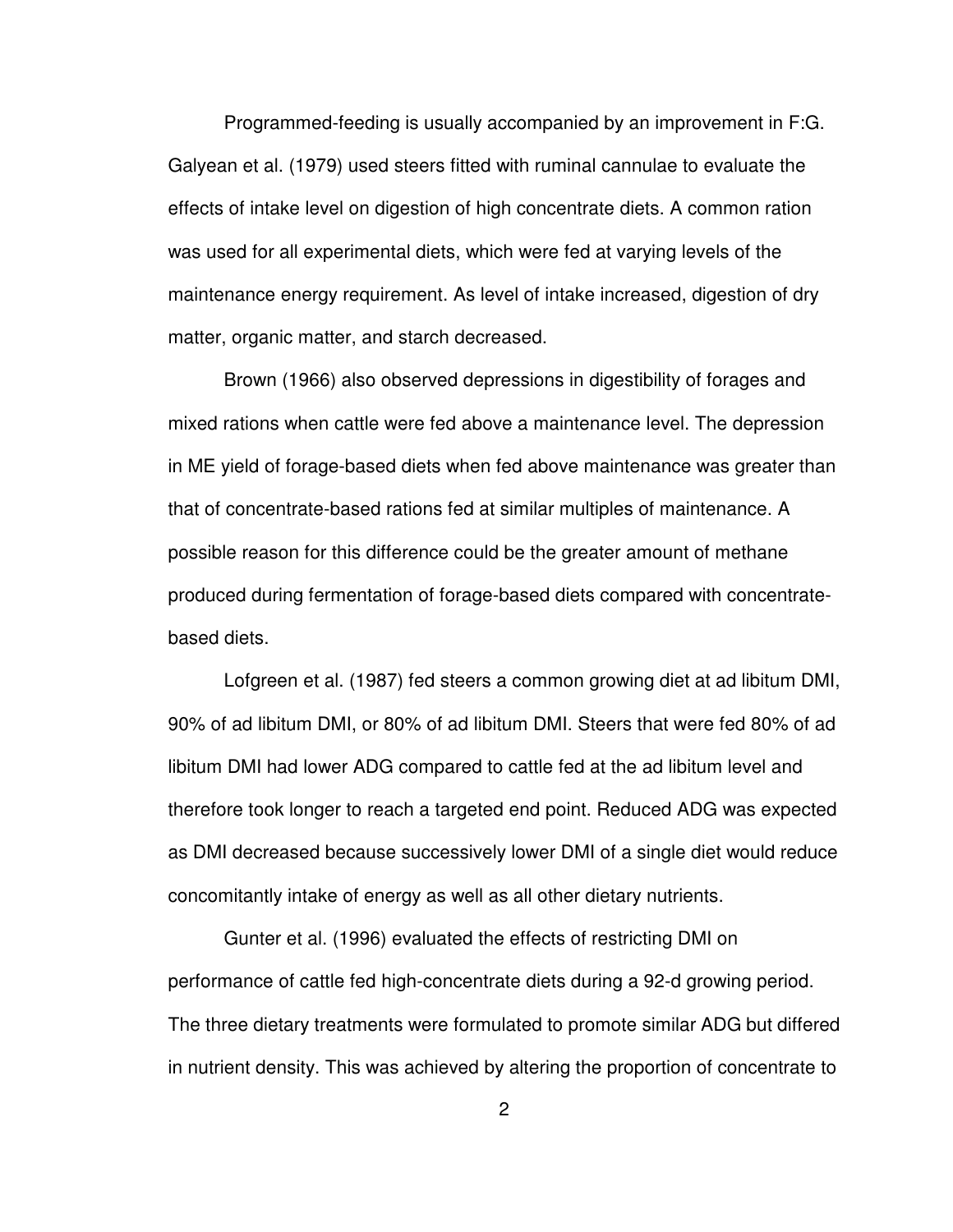roughage in the diets such that as DMI decreased the dietary nutrient density increased. Cattle with restricted DMI grew the most efficiently but daily gains were similar between treatments. Subsequently, the cattle in that study were finished on a common finishing ration. Limit feeding during the growing phase had no effect on finishing growth performance; however, limit-fed cattle had increased fat thickness, marbling scores, and yield grades compared to full-fed cattle.

Drager et al. (2004) studied the effect of DMI restriction during a 65d growing period. All treatments received the same diet but at intakes restricted to 85, 90, 95, or 100 percent of ad libitum DMI. Restricting DMI had no effect on F:G but did decrease ADG during the growing period. All cattle were subsequently fed a common finishing ration ad libitum. Restricting DMI during the 65d growing period decreased marbling scores, carcass weights, and yield grades.

Cattle that experience compensatory growth following a period of nutrient restriction usually exhibit high relative G:F during realimentation. Knoblich et al. (1997) performed two studies to determine the effects of ADG restriction during a short-term growing program on subsequent finishing performance. In the first study, steers were assigned to one of five feeding systems for the growing period until a predetermined weight gain was achieved. The feeding systems used three diets that promoted 1.13 kg, 1.36 kg, and maximal ADG. Intakes were adjusted in order to achieve the desired ADG for all diets. Once steers reached a predetermined body weight, they were allowed ad libitum access to feed until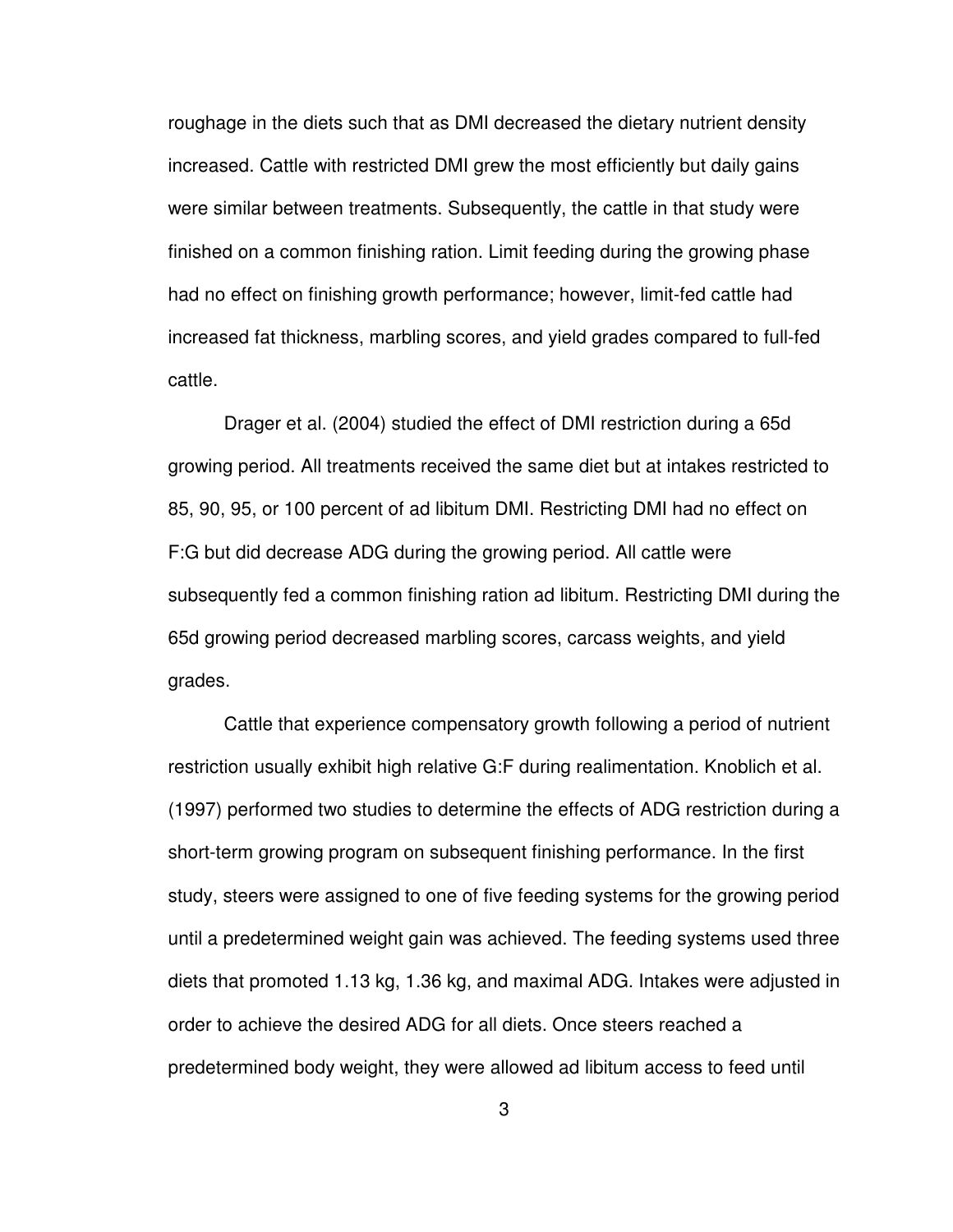reaching a common harvest weight. During the unrestricted feeding period, the limit-fed treatments had higher ADG and G:F than steers fed ad libitum. Carcass characteristics were not affected by treatment. The second study involved two different sequences of restricted feeding during a short-term growing period followed by ad libitum access to feed during finishing. All diets were formulated to deliver the same amounts of protein, minerals, and ionophores; however, energy intake decreased as DMI decreased. Steers subjected to multiple periods of restricted feeding followed by ad libitum access to feed required less feed to achieve market weight while maintaining the same days on feed as cattle fed ad libitum. Moreover, programmed restriction of ADG during a short-term growing period had no effect on carcass characteristics.

Loerch and Fluharty (1998) studied the effects of increasing or decreasing growth rates on performance and carcass characteristics of growing steers. They also attempted to measure the effectiveness of NRC (1984) equations for predicting animal ADG when feed intake was restricted to less than ad libitum. Diets were adjusted to deliver similar levels of protein, ionophores, and macrominerals. Treatment diets were fed at 71, 79, 88, and 100% of ad libitum intake. Dietary energy concentration was similar among all diets. Intake-restricted steers gained more than predicted; moreover, the difference in actual gain and predicted gain became greater as feed intake decreased. Following the growing phase steers on all treatments were fed a common finishing ration ad libitum. There was no difference in F:G between treatments during the growing phase. Steers that were limit-fed at a constant rate during the growing period and then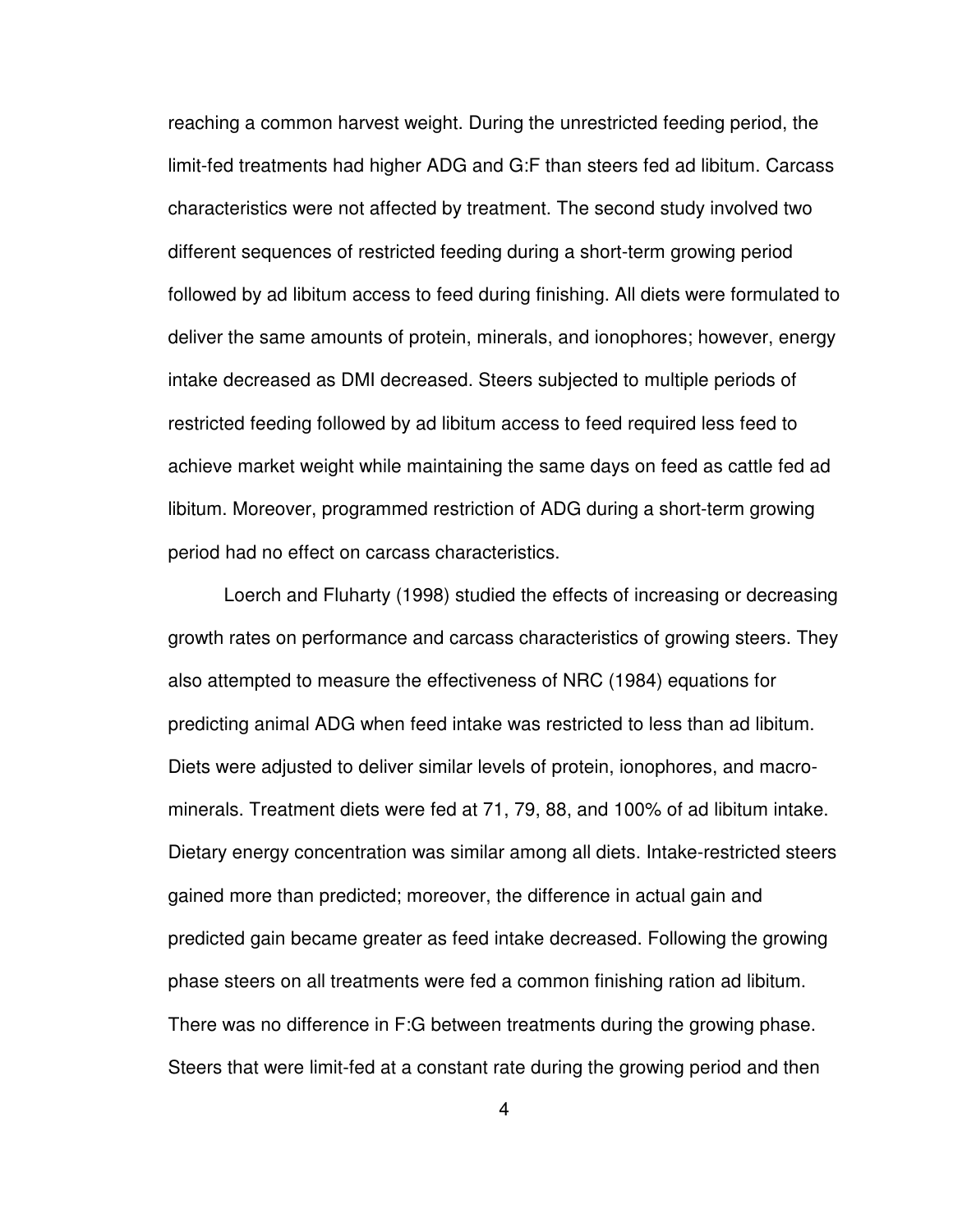fed a finishing diet ad libitum were more efficient than steers that were fed growing and finishing diets ad libitum. Conversely, limit-fed cattle required more days to reach a common harvest weight than cattle fed ad libitum.

Loerch (1990) evaluated the effects of restricting intake of highconcentrate diets during an 85d growing phase on cattle performance. Treatments consisted of ad libitum intake, intake restricted to 80% of ad libitum, and intake restricted to 70% of ad libitum. Diets delivered similar amounts of net energy, crude protein, minerals, and ionophores regardless of intake level. Restricting feed intake resulted in greater DMD and G:F during the growing period. Treatment had no effect on subsequent finishing performance or carcass characteristics.

Murphy and Loerch (1994) performed two experiments that evaluated performance and carcass traits of steers fed at 80, 90, or 100% of ad libitum DMI through growing and finishing. The amount of feed offered to steers was based upon the previous 12-d average intake of the ad libitum treatment. Dietary nutrient content was varied to deliver similar amounts of protein and minerals; however, energy density was similar for all three diets. The ad libitum DMI treatment had the greatest ADG and the treatment limited to 80% of ad libitum DMI had the lowest ADG. There were no treatment differences in F:G during the growing period but G:F was greater for the limit-fed steers during the finishing phase. Liver and heart mass were similar between treatments.

As level of intake increases above maintenance requirements, the effective energy content of feed decreases (Moe, et al. 1965). The converse of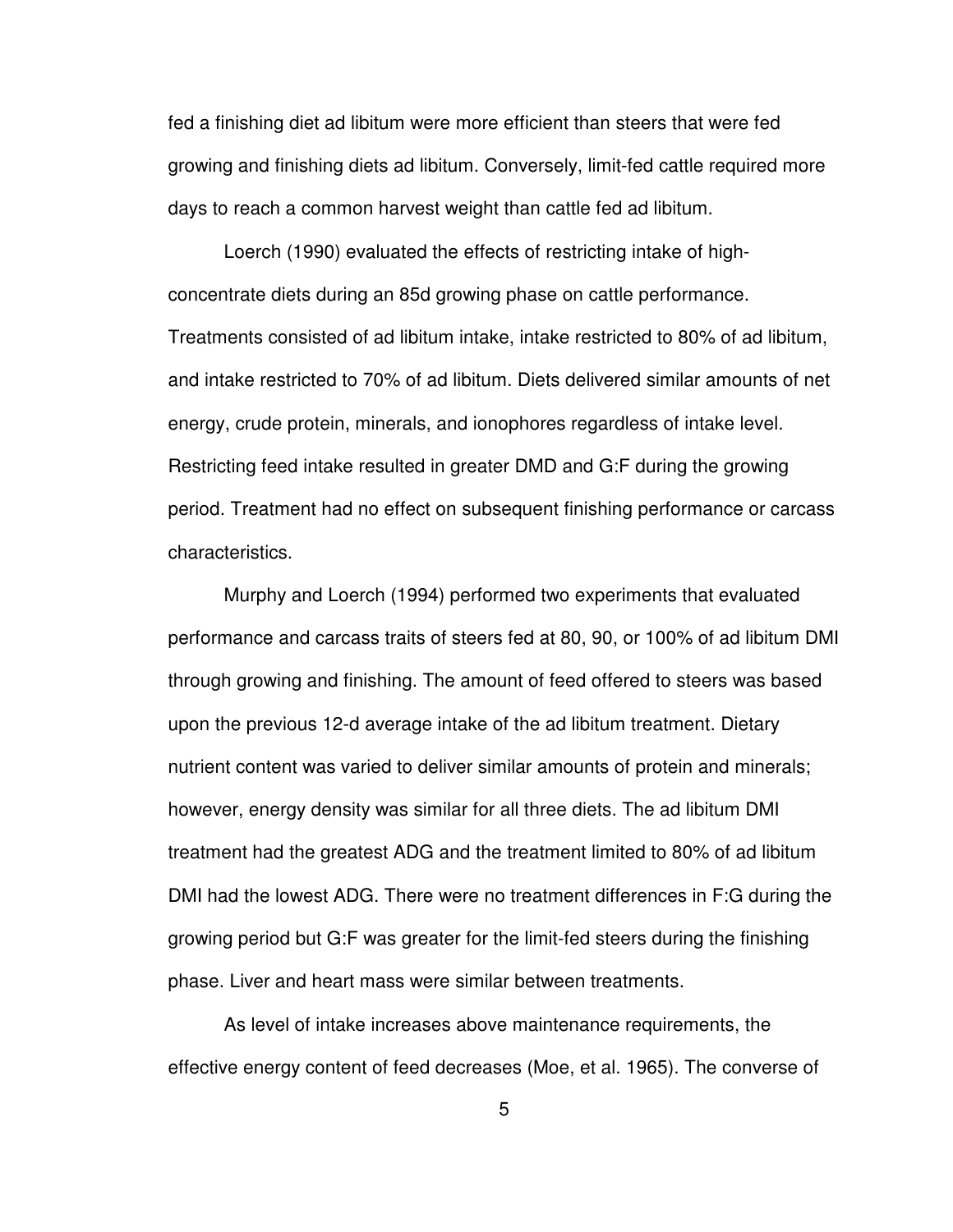this phenomenon may occur during programmed intake restriction but does not explain why cattle that are fed the same total amount of energy and protein do not perform equally when only the amount of DMI is varied.

Albin and Durham (1967) measured the effect of restricting intake to 92% of ad libitum on feedlot performance, carcass characteristics, and the incidence of liver condemnation in steers. Intake-restricted steers had lower ADG, reduced F:G, and reduced  $12<sup>th</sup>$  rib backfat compared with ad libitum-fed steers. Restricting intake did not, however, affect quality grade, dressing percent, rib eye area, or incidence of liver condemnation.

Zinn (1986) reported an increase in G:F when DMI of finishing steers was restricted to 93.8% of ad libitum. Rate of gain and carcass characteristics were similar between treatments.

 Wagner (1987) fed a single diet at 83, 85, 93, or 100% of ad libitum DMI to finishing steers. Steers fed less than ad libitum DMI had lower ADG, lower G:F, and requiring more days to reach a common end point than steers fed ad libitum. Carcasses of intake-restricted steers were lighter and had smaller rib eye areas than those of their ad libitum-fed counterparts. There were, however, no differences observed in  $12<sup>th</sup>$  rib backfat thickness, marbling score, or yield grade between treatments.

Plegge (1987) evaluated the effects of restricting DMI to 92 or 96% of ad libitum on performance of finishing steers. Diets were formulated to deliver similar amounts of protein, vitamins, minerals, and energy. Intake restriction reduced ADG and improved G:F. The author estimated that the metabolizable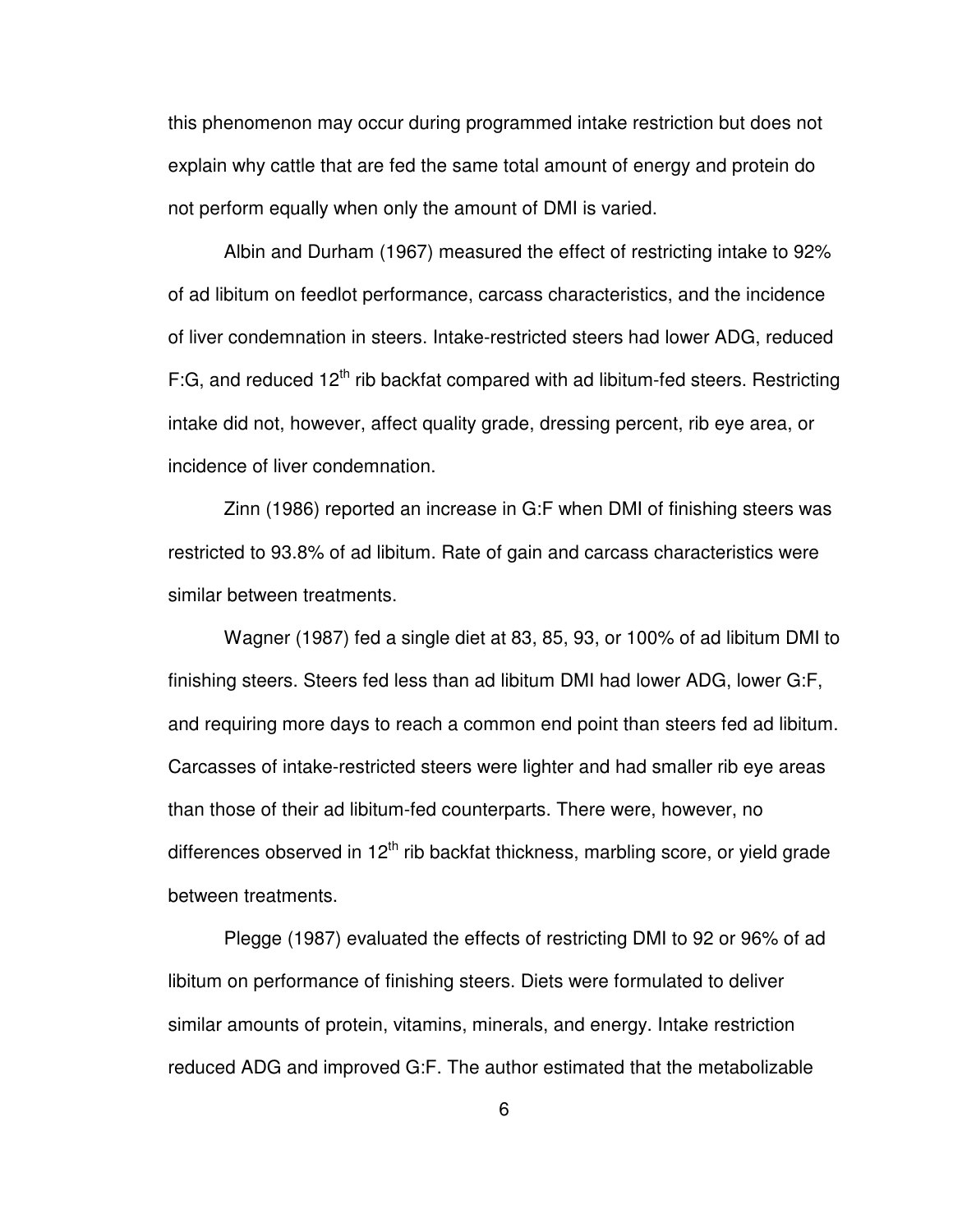energy concentration of restricted diets was increased from 1.6 to 4.3 percent compared to diets fed ad libitum.

Hicks et al. (1990) conducted three feeding trials to evaluate the effects of feed restriction on both finishing heifers and steers. Comparisons were made feeding the same diet at 80, 85, 89, or 100% of ad libitum DMI. Intake restriction increased G:F but reduced ADG and carcass quality grade during all three trials.

Murphy et al. (1994) studied the effect of intake restriction on digestion and flow of nitrogenous compounds in ruminally and duodenally fistulated steers. Diets supplied 80, 90, or 100% of ad libitum DMI. All diets were formulated to provide the same total intakes of protein, vitamins, and minerals but had similar energy densities. Thus, as DMI decreased, intake of energy decreased. Restriction of DMI had no effect on ruminal pH or ruminal starch digestion of corn-based diets. Apparent ruminal OM and DM digestion were increased when DMI was less than ad libitum; however, apparent total tract digestibility was not affected. Authors speculated that compensatory hind gut digestion may have accounted for differences in apparent digestion. Ruminal fluid dilution rates decreased with decreasing DMI.

Sainz et al. (1995) studied the effects of restricting DMI of a highconcentrate growing diet to 70% of ad libitum. They compared the intakerestricted treatment to ad libitum intake of high-concentrate and high-forage diets. The authors also examined the residual effects of the growing treatments on finishing performance when finishing diets were fed at 70 or 100% of ad libitum DMI. Growing phase G:F was greatest for steers fed high-concentrate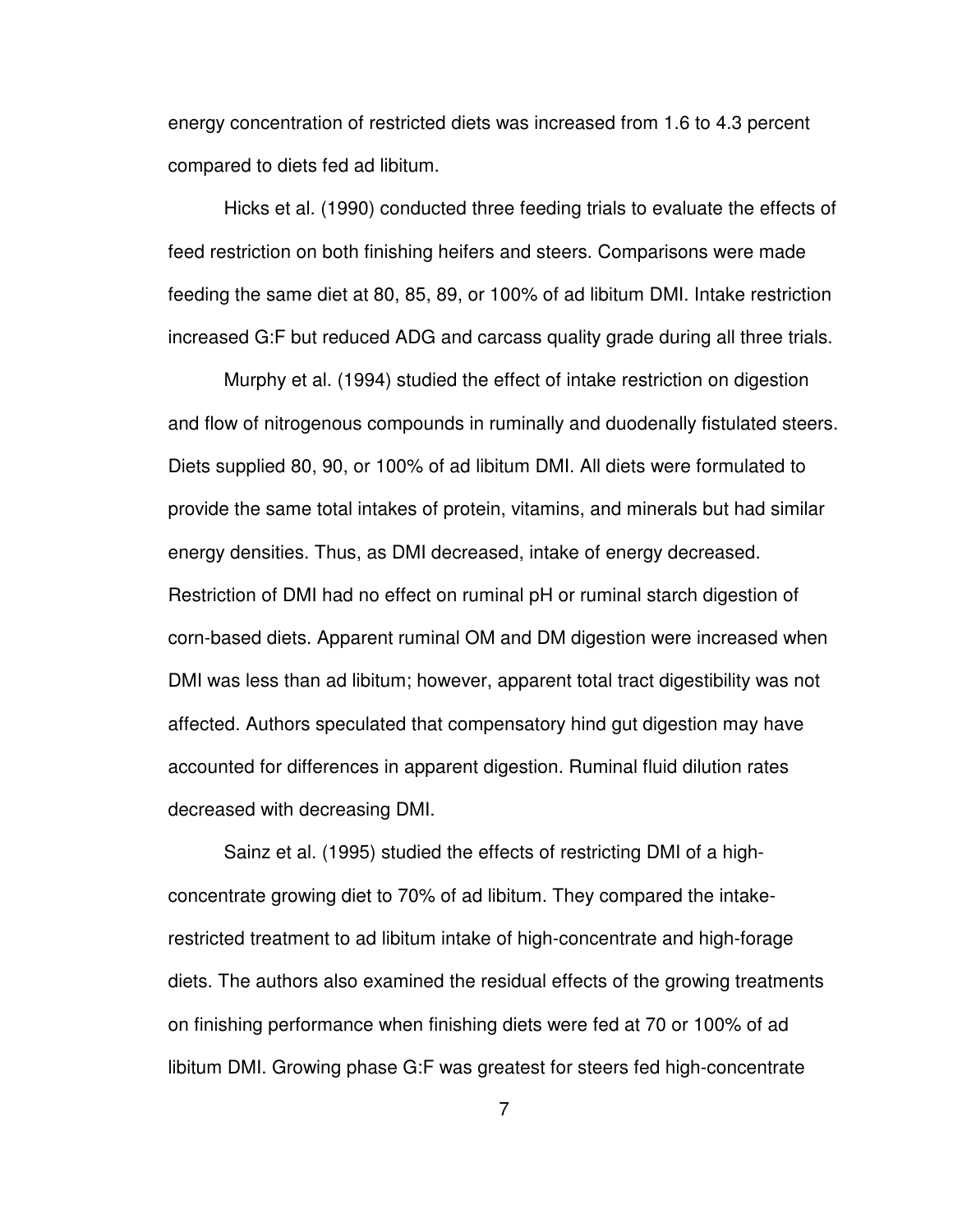diets ad libitum and lowest for steers fed high-forage diets ad libitum. Steers restricted to 70% of ad libitum intake of a high-concentrate diet were intermediate between the two ad libitum intake treatments. Finishing G:F was greater for steers limit-fed high-concentrate growing rations than steers fed high-concentrate growing rations ad libitum. Finishing DMI of cattle that were intake-restricted during the growing period were higher than that predicted by NRC (1984). Restriction of DM and metabolizable energy (ME) intake during finishing reduced 12<sup>th-</sup>rib backfat thickness. Abdominal fat and empty body fat also decreased with DM and ME restriction. Quality grade was not different between treatments but DM and ME restriction was associated with a small decrease in marbling score.

Soto-Navarro et al. (2000) studied the effects of intake fluctuation, either 10% higher or lower than constant DMI, by limit-fed finishing steers on ruminal acidosis. There were four treatments: constant intake fed once daily, 10% fluctuation in intake fed once daily, constant intake fed twice daily, and 10% fluctuation in intake fed twice daily. Steers fed at a constant intake were offered 90% of predetermined ad libitum intakes. Steers treated with a 10% fluctuation in DMI were subjected to a 4-d feeding pattern. On d 1, steers were fed 90% of ad libitum (baseline) DMI. On d 2, DMI of the baseline diet was increased by 10%. Intake on d 3 was similar to that on d 1, whereas, DMI was decreased 10% relative to the baseline diet on d 4. There were no differences due to intake fluctuation in digestion of OM, N, or starch by steers that were fed once daily. Among steers fed twice daily, digestion of OM, N, and starch decreased when daily DMI was fluctuated by 10%, relative to when daily DMI was held constant.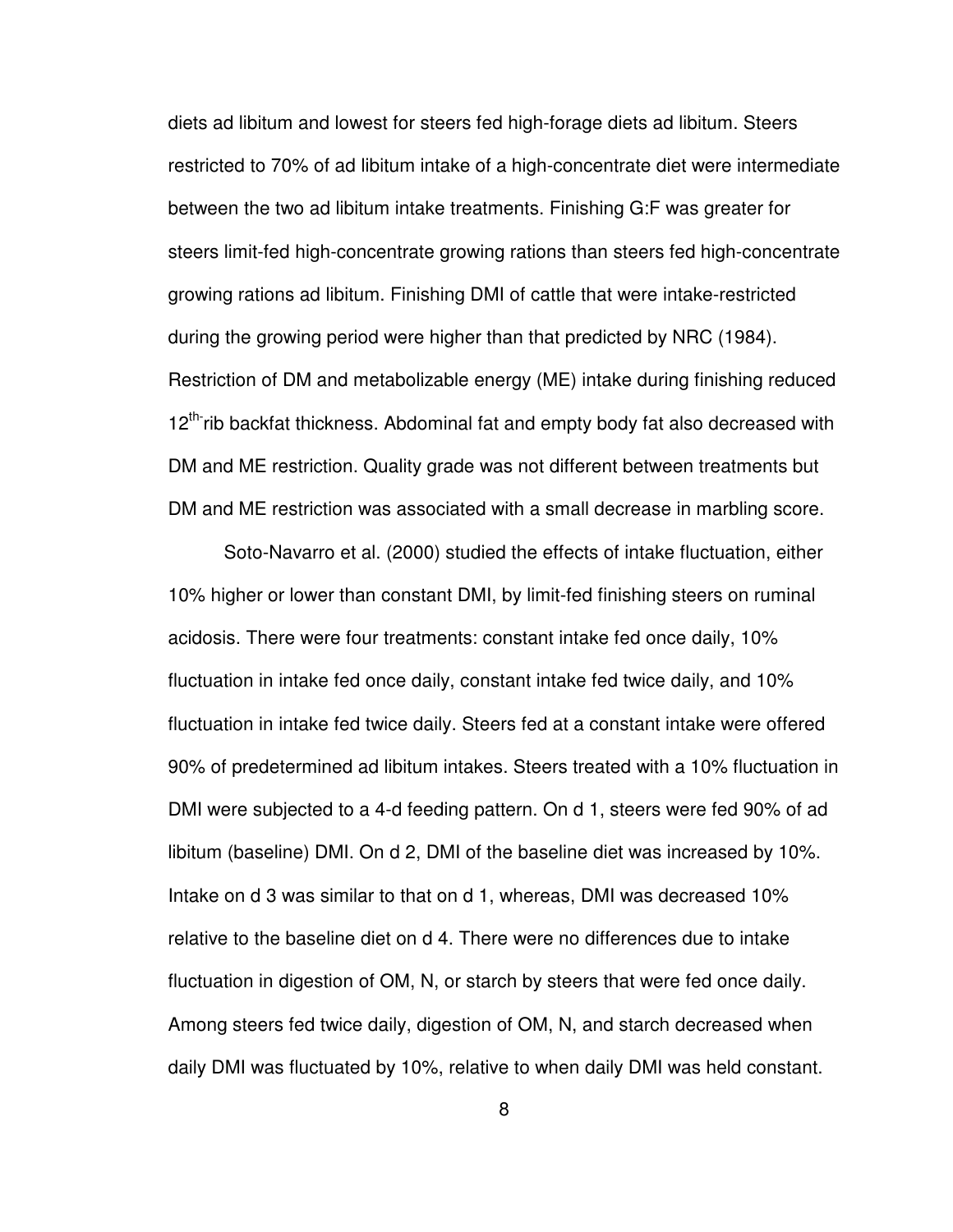Ruminal pH was greater when feed was offered twice per day compared with once per day, regardless of DMI fluctuation. Conversely, OMD decreased among cattle fed twice daily compared with cattle fed once daily.

Rossi et al. (2001) reported lower ADG and DMI by program-fed finishing steers compared with steers fed ad libitum. Feed efficiency was not affected by treatment. Net energy concentration was similar between diets, but crude protein concentrations were higher in the diets of the program-fed cattle. Hot carcass weight (HCW),  $12<sup>th</sup>$  rib back fat thickness, and the percentage of carcasses graded USDA choice of program-fed steers were less than those of steers fed ad libitum. Conversely, there were no treatment differences in ribeye area (REA) or yield grade.

Schmidt et al. (2005) conducted two studies in order to determine the effects of DMI restriction on feedlot performance and carcass characteristics of finishing beef steers. One study compared DMI at 80, 90, or 100% of ad libitum DMI. A second study compared DMI at 80 or 100% of ad libitum DMI. Diets used in both studies were formulated to deliver similar levels of NEg, NEm, and metabolizable protein on a daily basis. Steers fed 80% of ad libitum DMI had improved F:G, ADG, HCW, and REA compared with 90 or 100% of ad libitum DMI in the first study. There was an increase in  $12<sup>th</sup>$  rib back fat thickness and USDA yield grade by steers limited to 80% of ad libitum DMI compared with steers fed 90 or 100% of ad libitum DMI. In study two, ADG and F:G were improved in steers fed 80% of ad libitum DMI compared with those fed ad libitum DMI. Schmidt et al. (2005) demonstrated that limit-feeding was possible without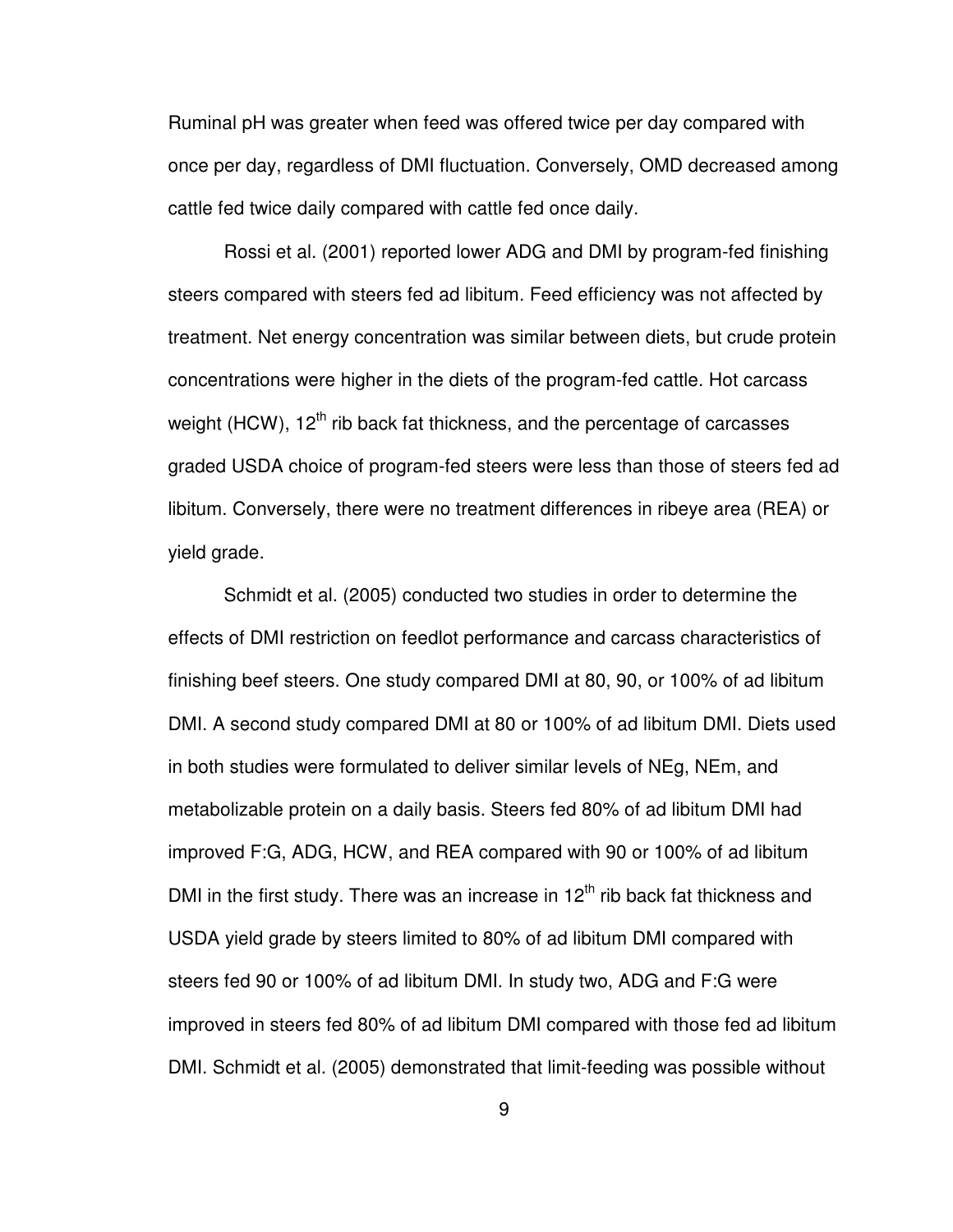restricting growth performance or reducing carcass value. The positive effect that intake restriction can have on F:G is not fully understood. One theory holds that passage rate of ingesta is slower in intake-restricted cattle compared to those fed ad libitum. A decrease in passage rate is usually accompanied by an increase in dietary OM digestion. Colucci et al. (1982) evaluated the effects of feeding highand low- forage maintenance diets on diet digestibility and passage rate by both lactating and dry dairy cows. Passage rate of the forage fraction of the diet was slower than the concentrate fraction regardless of diet or lactation status. Retention time for both diets decreased as DMI increased. Dry matter digestion was greater for low-forage diets compared with high-forage diets.

Tamminga et al. (1979) studied the effects of feeding different levels of protein with two levels of intake (Low vs. High) on the amount of non-microbial protein entering the small intestine by dairy cows. At the high level of intake, the amount of undegraded protein entering the small intestine was greater than at the low level of intake. Although particulate passage rate was not measured, authors speculated that the increase in undegraded protein passage to the small intestine was due to decreased ruminal protein degradation resulting from increased ruminal passage rate. While this study specifically addressed ruminal protein degradation, the inverse relationship between ruminal passage rate and extent of ruminal digestion may be true for all fermentable substrate.

The weight of visceral organs and their contribution to the maintenance energy requirement of the animal increases as feed intake increases (Ferrell, et al, 1976). Sainz and Bentley (1997) found that liver weights of finishing steers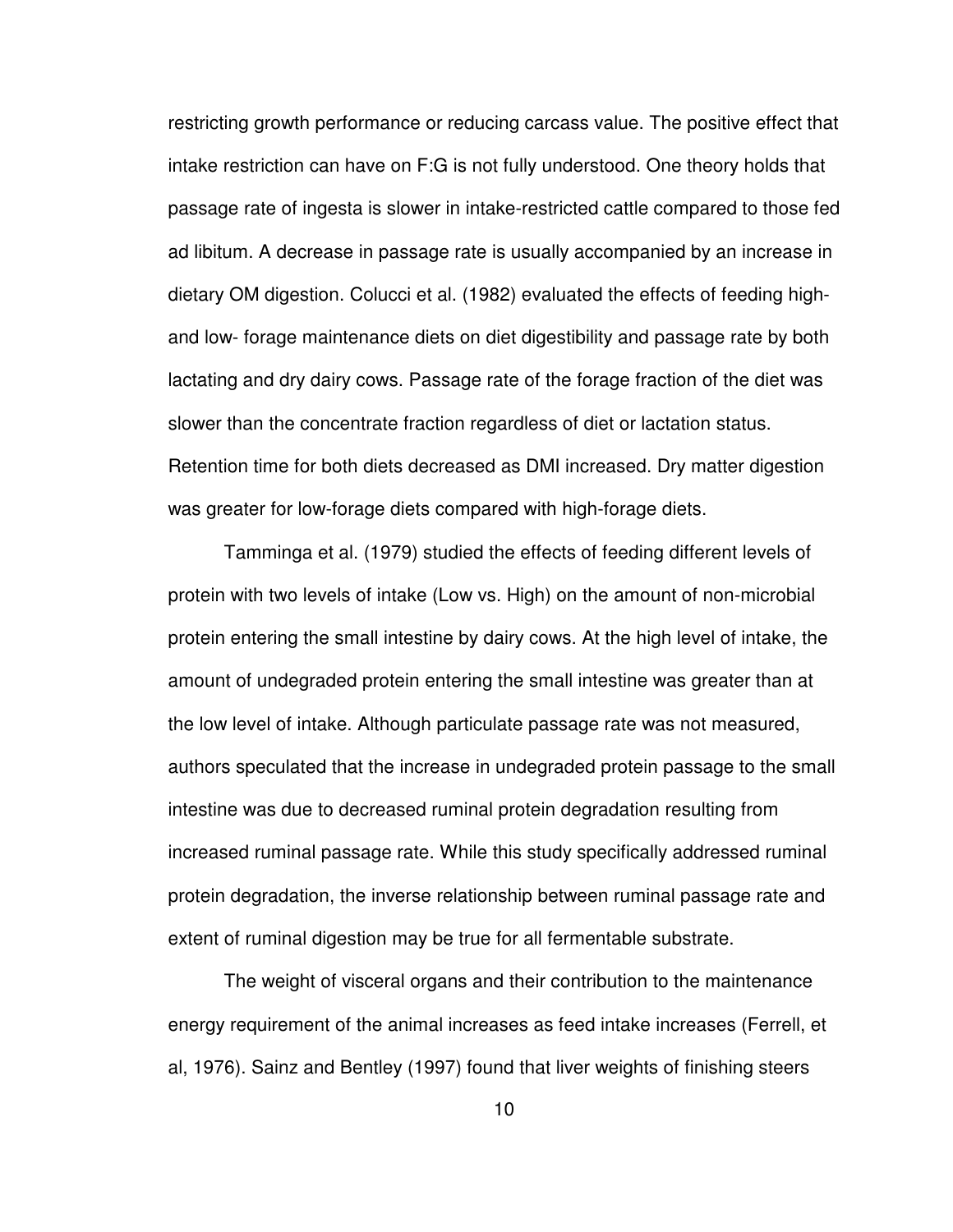limit-fed a high-concentrate ration were less than those of steers fed the same ration ad libitum. The numbers of liver cells per kg of body weight were the same for limit-fed steers as steers fed ad libitum; however, cell size was smaller in limitfed cattle. Johnson et al. (1990) correlated liver weight with metabolizable energy intake in lactating cows, lambs, and beef steers. Feeding different forage levels had no effect on fat-free liver weight or gastrointestinal tract tissue weights when metabolizable energy intake was held constant. Weight increases of approximately 14 and 28  $g/BW^{0.75}$  in liver and gastrointestinal tract mass, respectively, was achieved by increasing energy consumption by 1 multiple of maintenance in repeated studies of ruminants. Johnson et al. (1990) concluded that size and maintenance energy requirement of an organ is dependant upon the physiological workload delegated to that organ. In effect, diets containing similar amounts of metabolizable energy and differing only in DMI should not affect visceral organ mass and should therefore have no effect on the maintenance requirements of those organs, according to Johnson et al. (1990).

One concern that cattle feeders have regarding restricting intake of feedlot cattle is the uncertainty of how much bunk space to allow for each animal. Typically 15 cm/hd is adequate when feeding cattle ad libitum (Elam and Grainger, 1977). When limit-feeding a high-concentrate ration to beef cattle, there is concern that variable individual animal intake can result in large variation in animal performance and an increased rate of digestive upset. It is thought that, erratic DMI patterns will result if bunk space recommendations for conventionally fed cattle are employed for limit-fed cattle.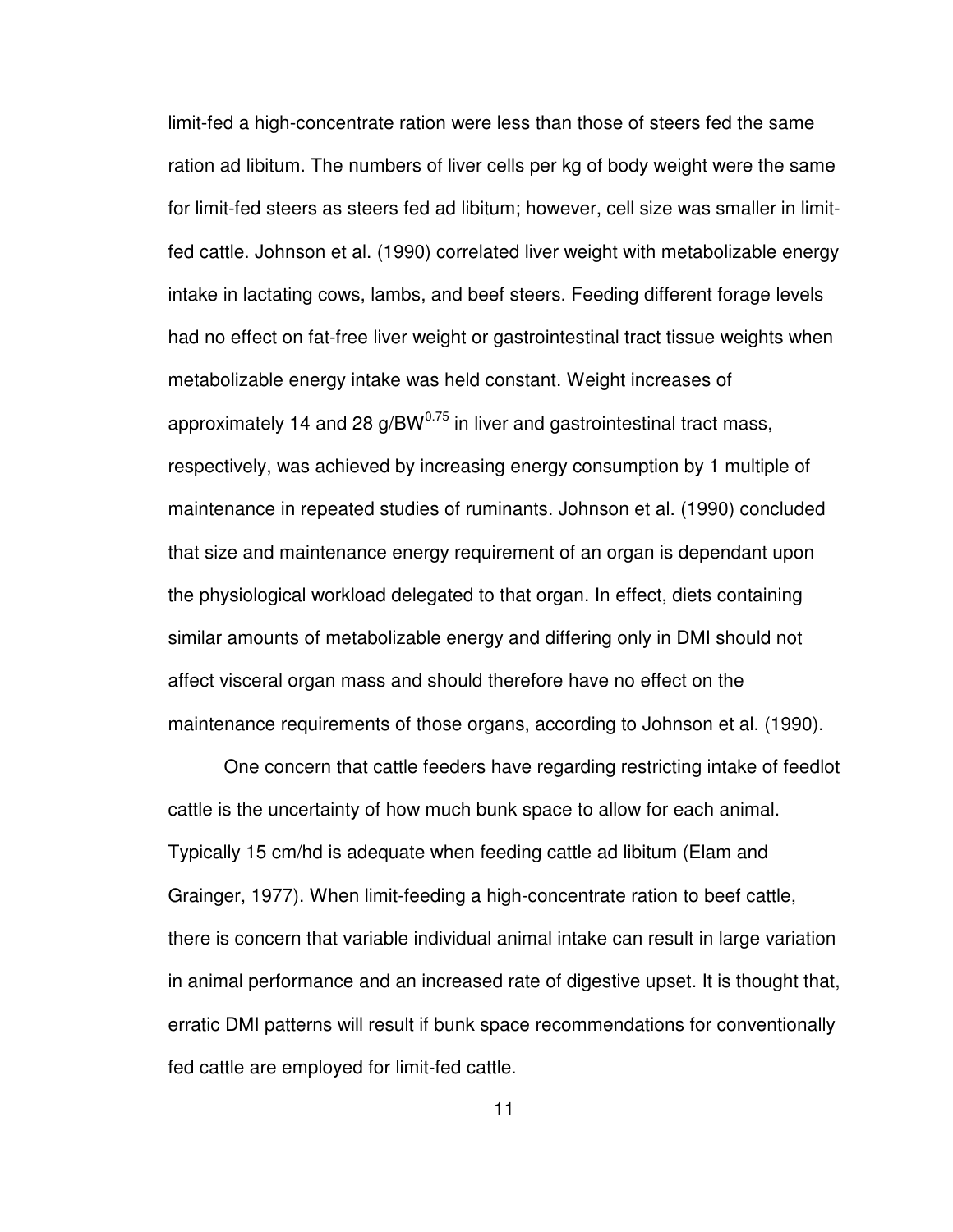Zinn (1989) evaluated the effect of manger space allotment on the performance of intake-restricted feedlot steers. Zinn concluded that increasing manger space to 30, 45, and 60 cm/hd did not improve performance of intakerestricted steers compared to intake-restricted steers allowed 15 cm/hd of bunk space. Gunter et al. (1996) also evaluated the effect of manger space on the performance of limit-fed growing steers. Manger space treatments were 12.7, 20.3, 27.9, and 35.6 cm per steer. There were no differences in steer performance due to manger space allotment. Moreover, variation in growth performance within pens was not different between treatments. Although the results of these trials indicated that bunk space requirements of intake-restricted cattle might be similar to that of ad libitum-fed cattle, it appears that more research may be needed in this area. Specifically, research is needed to investigate the effects of bunk space allowance on performance and carcass characteristics.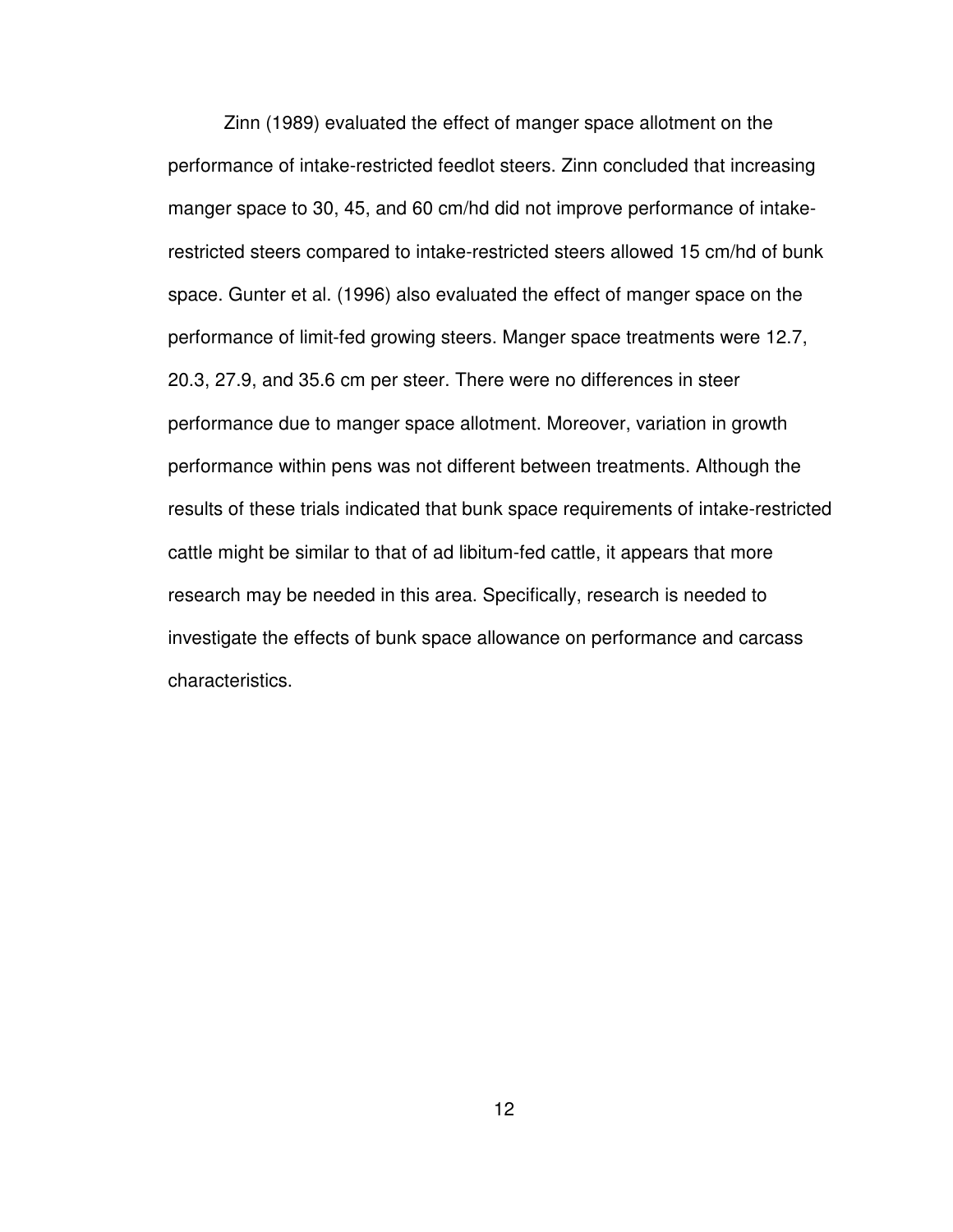#### CHAPTER TWO

# Effects of Dry Matter Intake Restriction on Diet Digestion, Ruminal Fermentation, Energy Balance, and Nutrient Retention by Beef Steers

#### **Introduction**

 Limit-feeding refers to the practice of restricting intake of some dietary component to a level less than ad libitum based on known or predicted animal eating behavior (Galyean, 1999). It is generally assumed that performance of feedlot cattle will be economically most favorable at ad libitum DMI; however, maximum production efficiency may occur at some level of DMI that is less than ad libitum. Benefits associated with programmed restriction of DMI include improved diet digestion (Galyean, 1979), improved feed efficiency (Sainz et al., 1995; Rossi et al., 2001; Schmidt et al., 2005) reduced feed costs (Knoblich et, al., 1997; Loerch and Fluharty, 1998), and improved ADG (Schmidt et al., 2005). In most circumstances, programmed DMI restriction has been detrimental to performance of growing and finishing cattle. When DMI and energy intake were restricted concomitantly, ADG decreased (Plegge, 1987; Murphy and Loerch, 1994; Rossi et al, 2001), HCW was reduced (Hicks et al., 1990; Rossi et al., 2001), and carcass quality decreased (Hicks et al., 1990; Sainz et al., 1995; Rossi et al., 2001). This manner of DMI restriction also reduced external carcass fatness (Albin and Durham, 1967; Sainz et al., 1995; Rossi et al., 2001) and decreased USDA yield grade (Sainz et al., 1995). Restricting DMI without restricting protein or energy intake relative to ad libitum feeding improved G:F,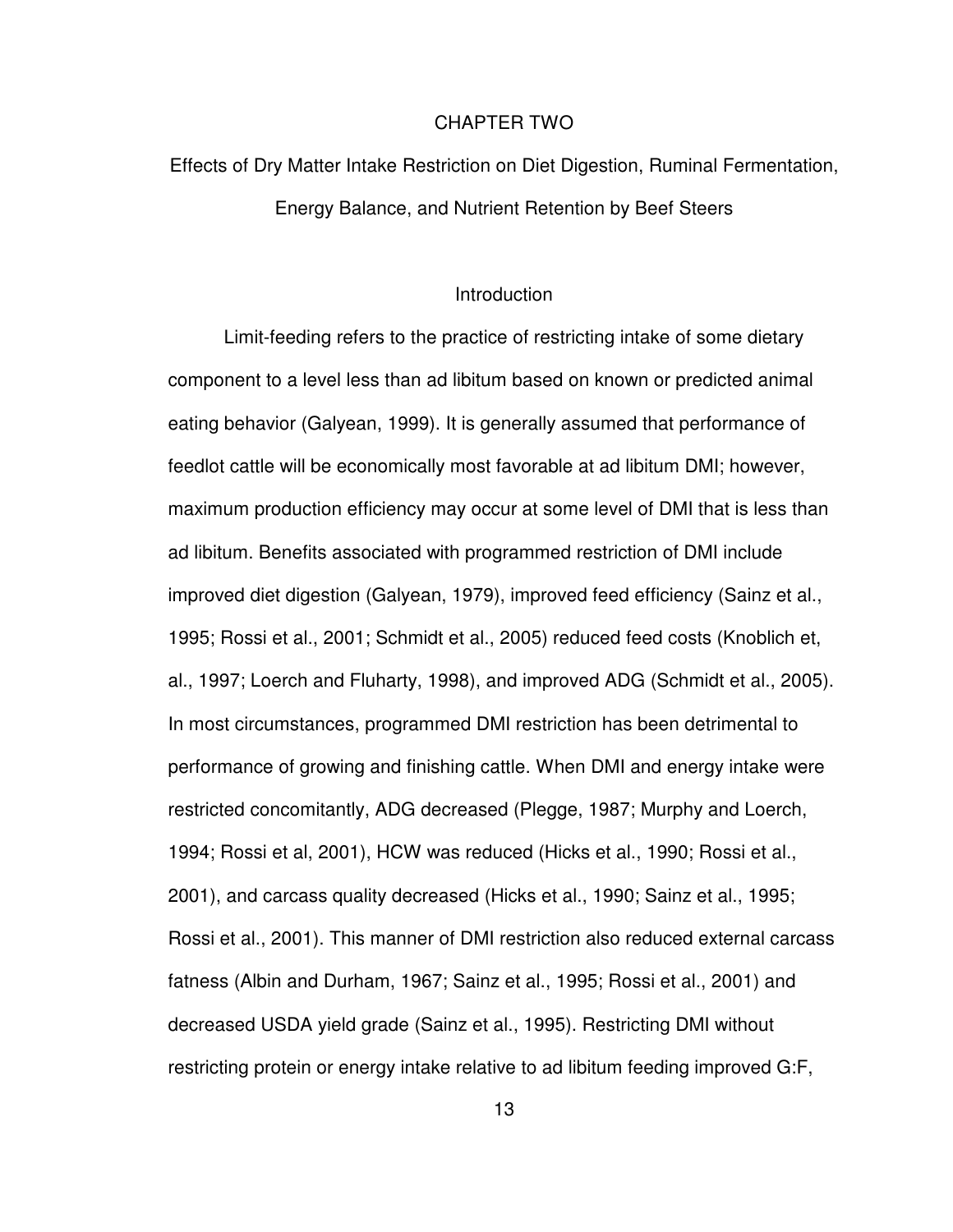increased ADG, and did not affect carcass value (Schmidt et al., 2005). The objective of our research was to evaluate the effects of restricting DMI to 90 or 80% of ad libitum, while holding NE and MP intakes constant relative to cattle fed ad libitum, on diet digestion, nutrient retention, ruminal fermentation, and energy balance.

#### Materials and Methods

The experiments described in this manuscript were reviewed and approved by the University of Missouri Animal Care and Use Committee (Protocol #3711). Twelve crossbred steers (average BW =  $450 \pm 18$  kg) were used to evaluate the effects of programmed DMI restriction on diet digestion, nutrient excretion, and energy balance in a completely random design (trial 1). Steers were randomly assigned to one of three dietary treatments (Table 2.1): ad libitum (AL), intake restricted to 90% of ad libitum DMI (IR90), or intake restricted to 80% of ad libitum DMI (IR80). In a second experiment (trial 2), twelve crossbred steers (average BW =  $445 \pm 56$  kg) that had previously been fitted with ruminal cannulae were used to evaluate the effects of programmed DMI restriction on ruminal fermentation, fluid dilution rate, and energy balance in a completely random design. Steers were randomly assigned to one of two dietary treatments (Table 2.2): AL or IR80. Diets for trial 1 and trial 2 were all formulated to promote 1.6 kg ADG and to deliver similar amounts of NE, RDP, MP, Ca, and P on a daily basis. Desired intake of DM, NE, RDP, MP, Ca, and P were achieved by varying the ingredient composition of the diets.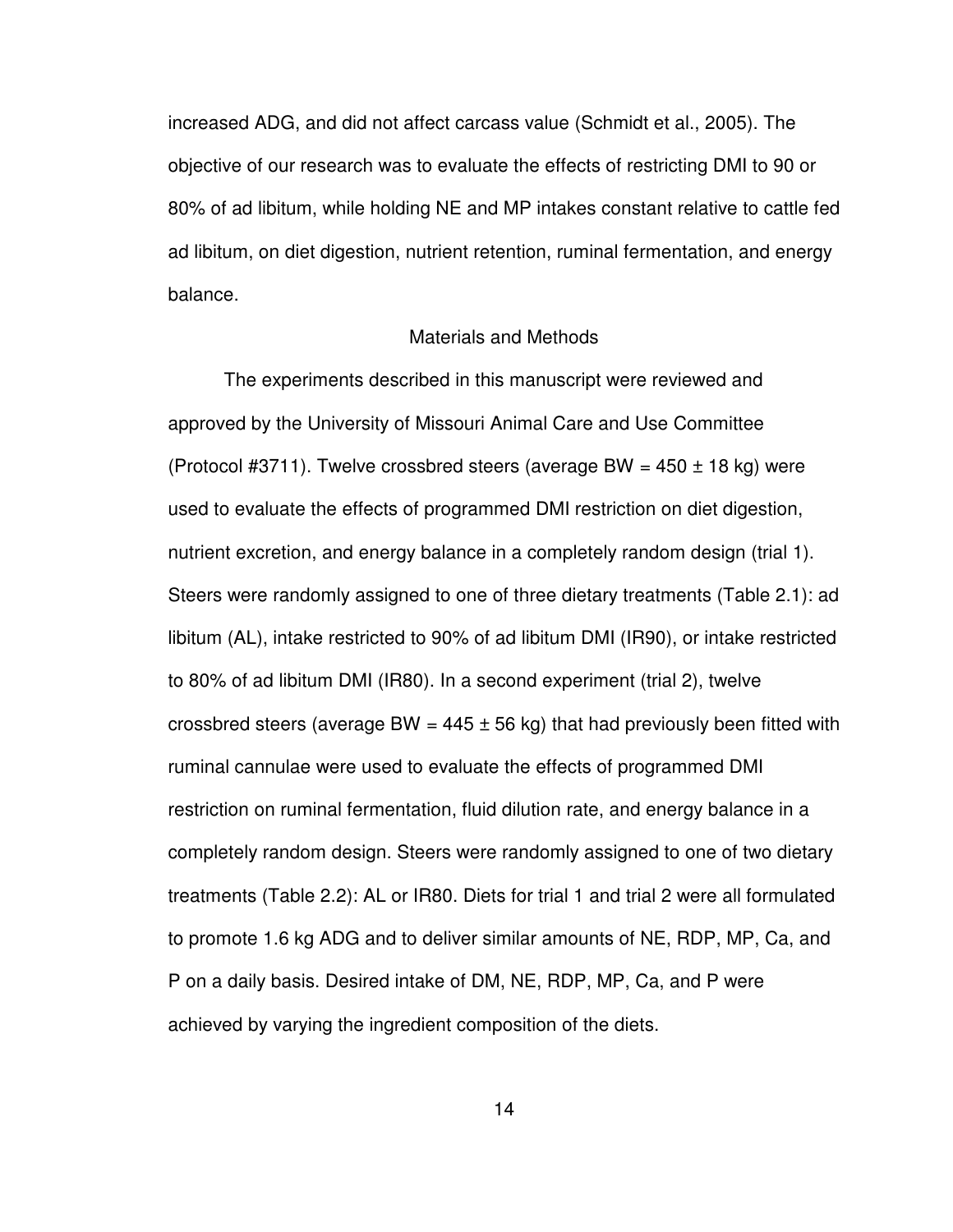Experimental Procedures – Trial 1. Steers were pen-fed their respective treatment diets for 56d; subsequently they were placed in individual metabolism stanchions for a period of 24 d. Treatment diets were individually fed once daily at 0800 during the period of stanchion confinement. Intakes were adjusted such that the AL steers consumed their daily allotment of feed in about 23 h; intakes of IR90 and IR80 steers were based on the rolling 5-d average intake by AL steers.

The 24 d confinement period consisted of a 17 d period of adaptation to environment and diet, followed by a 7 d data collection period. The 7 d data collection period was conducted as follows: individual DMI were recorded on d 1- 7; and individual collection of total fecal and urinary output were conducted on d 3-7.

Treatment diets were randomly sub-sampled 1x daily immediately prior to feeding. Diet samples were composited within treatment, across day. Feed composites were dried in a forced-air oven (50°C; 96 h) and subsequently ground to pass a 2 mm screen (No. 4 Wiley mill, Thomas Scientific, Swedesboro, NJ). When present, any orts were weighted daily at 0700 and, if deemed edible, were immediately returned to feed bunks. During the period of intake measurement, consumption of targeted amounts of feed was complete for all treatment groups.

Total fecal output was weighed once daily at 0600. After thorough mixing, fecal material was sub-sampled (approximately 3% of the daily total by weight), weighed, and dried in a forced-air oven (50°C, 96 h). Dried daily fecal samples were ground to pass a 2 mm screen (No. 4 Wiley mill, Thomas Scientific,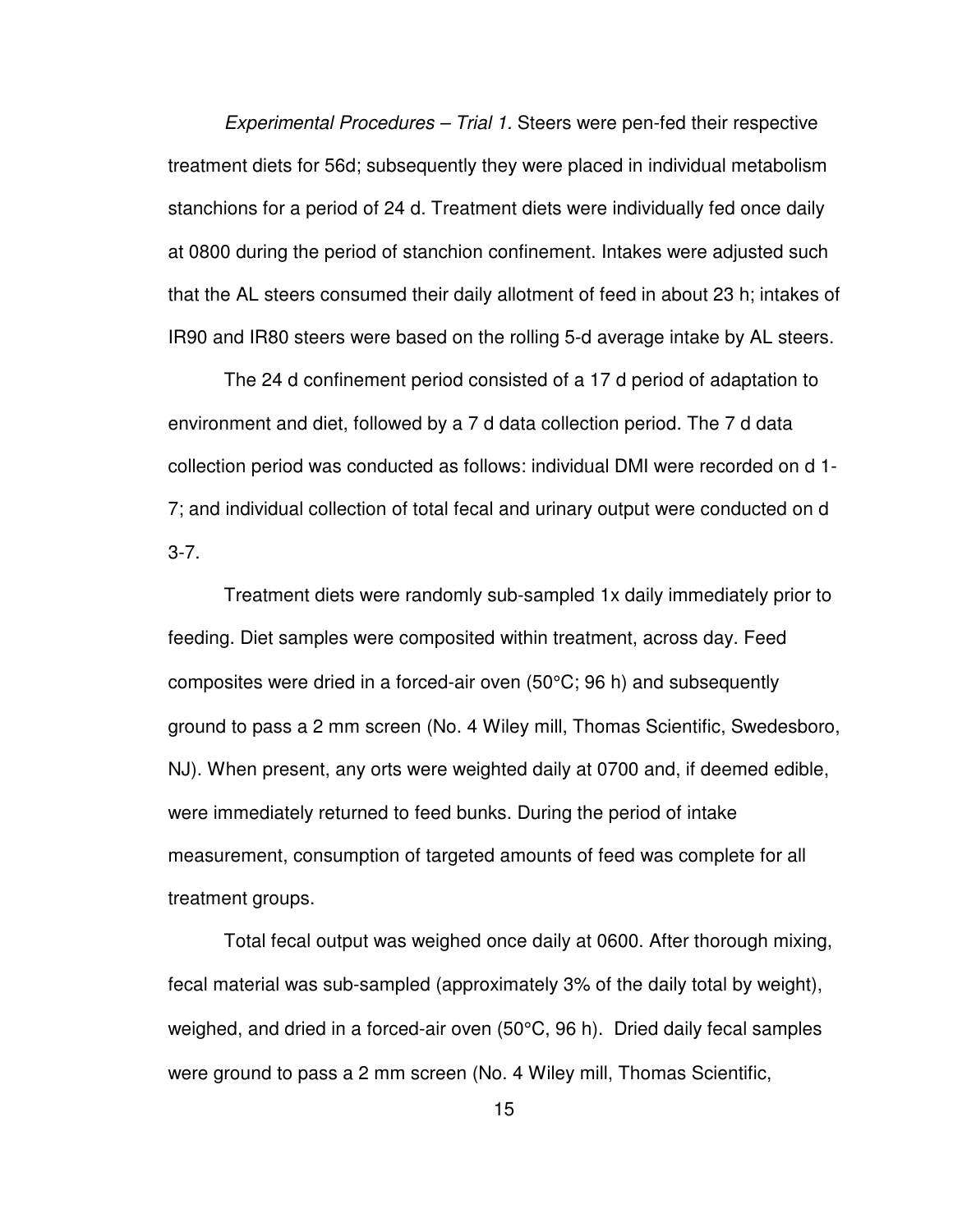Swedesboro, NJ) and composited within animal across day. Collected urine was acidified with 6N HCl at 4 h intervals to maintain pH < 4.0 (Knowlton et al., 2001). Total urinary output was weighted once daily at 0630, homogenized, and subsampled (approximately 3% of the daily total). Daily sub-samples were aggregated into a running composite and frozen (-20°C) immediately after collection.

Experimental Procedures – Trial 2. Steers were adapted to a common, pen-fed finishing diet over 12 d . Subsequently, they were randomly assigned to dietary treatments and placed in individual metabolism stanchions for a period of 22 d. Treatment diets were individually fed once daily at 0800 during the period of stanchion confinement. Intakes were adjusted such that the AL steers consumed their daily allotment of feed in about 23 h; intakes of IR80 steers were based on the rolling 5-d average DMI by AL steers.

The 22 d confinement period consisted of a 14 d period of adaptation to diet and environment, followed by an 8 d data collection period. The 10 d data collection period was conducted as follows: individual DMI were recorded on d 1- 7; individual collection of total fecal and urinary output were conducted on d 3-9; and ruminal fermentation and passage rate were characterized on d 10. During the period of intake measurement, consumption of targeted amounts of feed was complete for all treatment groups. Samples of feed, feces, and urine were collected and processed using methods described for trial 1.

Steers were intraruminally infused at 0745 on d 8 with 6.5 g of Co EDTA dissolved in 200 ml water (Uden et al., 1980) and 500 gm Yb-labled whole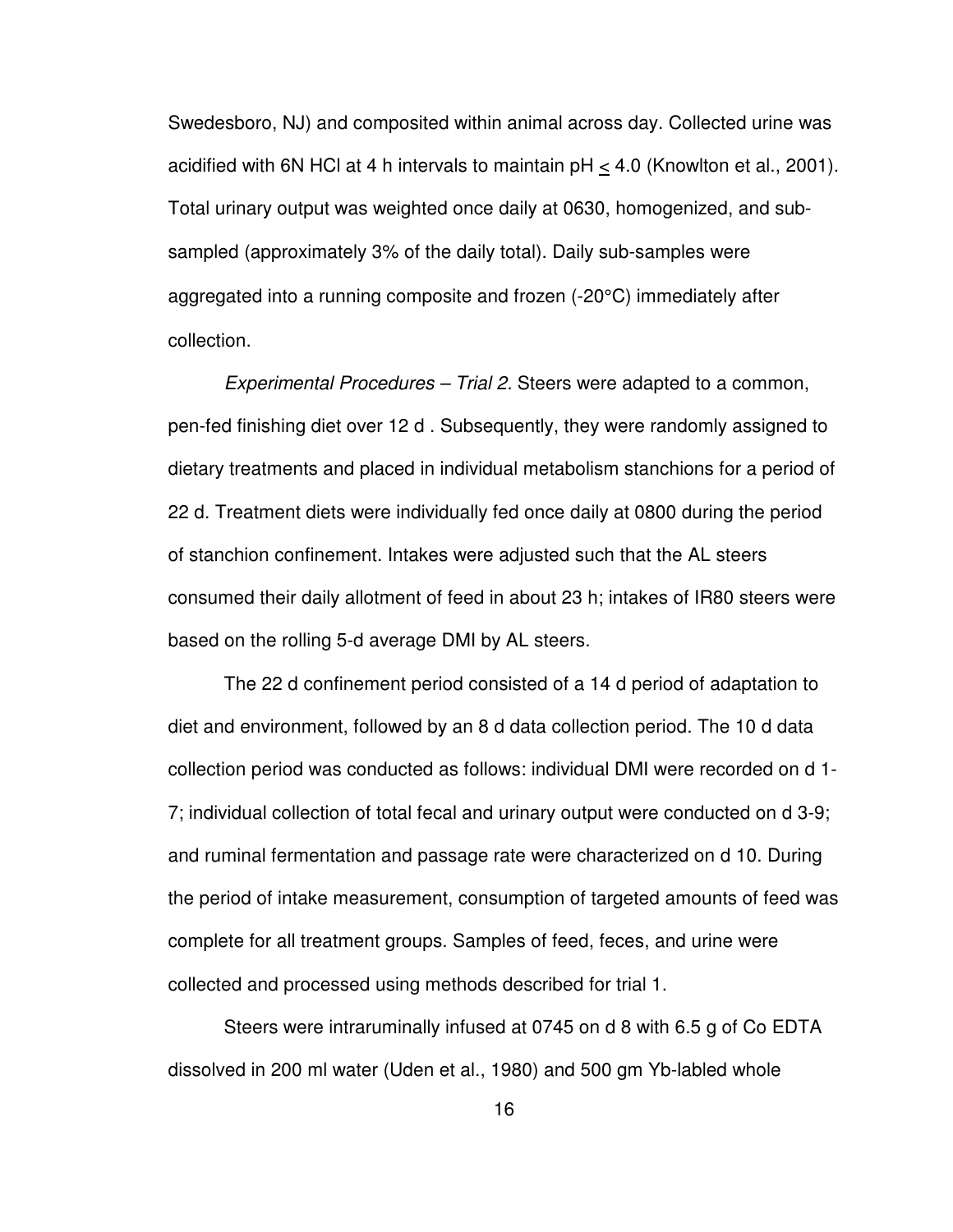shelled corn (Teeter et al., 1984; Sindt et al., 1993). Labeled corn, infused as a particulate phase marker, replaced 500 g of the treatment diet. Random grab samples of whole ruminal contents were collected at 0, 4, 8, 12, 16, 20, and 24 h after feeding (0800). Ruminal contents were strained through four layers of cheesecloth into a 250 ml beaker; pH was measured immediately using a combination electrode (Hanna Instruments, Ann Arbor, MI). Two 25 ml subsamples of rumen fluid were collected. One 25 ml aliquot of ruminal fluid was acidified with 0.5 ml 6N HCl and frozen (-20°C) for subsequent VFA and ammonia analysis. A second 25 ml aliquot was also frozen (-20°C) for Co analysis. Ruminal particulate samples were dried in a forced air oven (50°C, 96 h) and ground to pass a 2mm screen (No. 4 Wiley mill, Thomas Scientific, Swedesboro, NJ).

Laboratory Analysis. Ground composite samples of feed and feces were analyzed for DM P, and N using standard techniques (AOAC, 2003). Gross energy content of feed, feces, and urine was determined by oxygen bomb calorimetry (Parr Instrument Co., Moline, IL). Gaseous energy loss was estimated according to Blaxter and Clapperton (1965). Acidified ruminal fluid samples were thawed and centrifuged at 20,000 x g for 20 min. The supernatant was decanted for VFA and ammonia analysis. Measurement of ruminal VFA was ascertained via gas chromatography (Varian 3400, Varian Corp., Walnut Creek, CA; Grigsby et al., 1992). Ruminal ammonia concentration was measured using a colorimetric procedure (Broderick and Kang, 1980).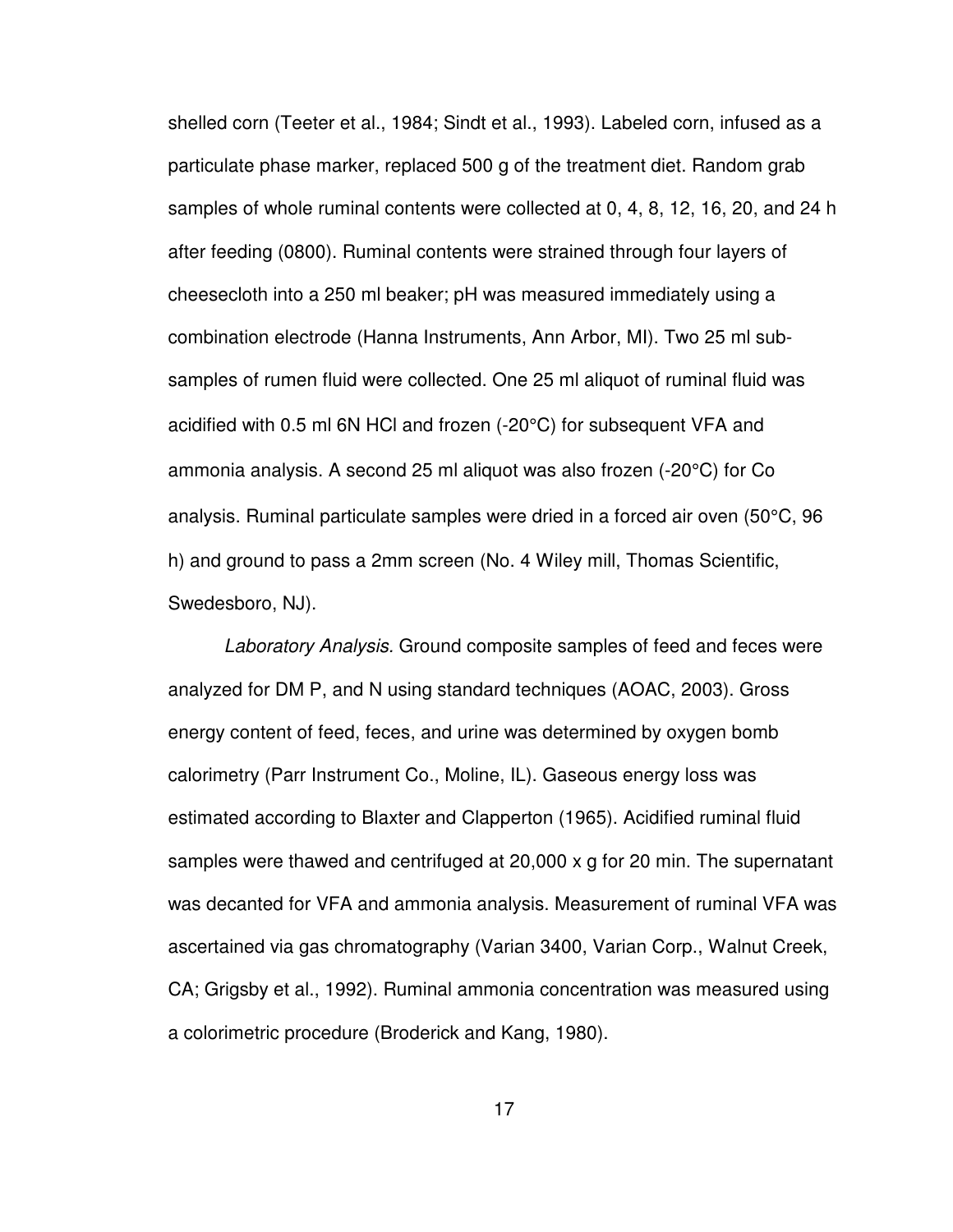Cobalt and Yb content of ruminal fluid and ruminal particulate matter, respectively, were measured using atomic absorption spectrophotometry (Varian SpectrAA 30, Mulgrove, Victoria, Australia; Hart and Polan, 1984). Ruminal particulate and liquid passage rates were calculated by regressing the natural logarithm of Yb and Co concentration, respectively, on time. Slopes of ln Yb vs. time were positive for IR80 cattle. In contrast, slopes of ln Yb vs. time were negative for AL cattle and appeared to be typical of cattle fed high-concentrate diets  $(2 - 4 \frac{\sqrt{h}}{h})$ . These data were interpreted to indicate that ruminal Yb concentration of IR80 cattle increased over time. Particulate passage data were not analyzed statistically. Authors concluded that the technique used to estimate particulate passage might not have been appropriate for cattle limited to 80% of ad libitum intake.

Statistical Analysis. Intake, digestion, nutrient retention, fluid dilution, and energy partitioning data generated during trial 1 and trial 2 were analyzed using procedures appropriate for a completely random design. A general linear model was used to analyze effects of intake level (SAS Inst. Inc., Cary, NC). Ruminal pH, ruminal ammonia, and ruminal VFA measurements were analyzed as a completely random design split-plot in time (Gill and Hafs, 1971; Littell et al., 1998). A mixed model was used to analyze effects of steer, intake level, and time (SAS Inst. Inc., Cary, NC). Intake level x time was used as the error term to test whole plot effects. When F-tests were significant ( $P < 0.05$ ), means were separated using the method of least significant difference.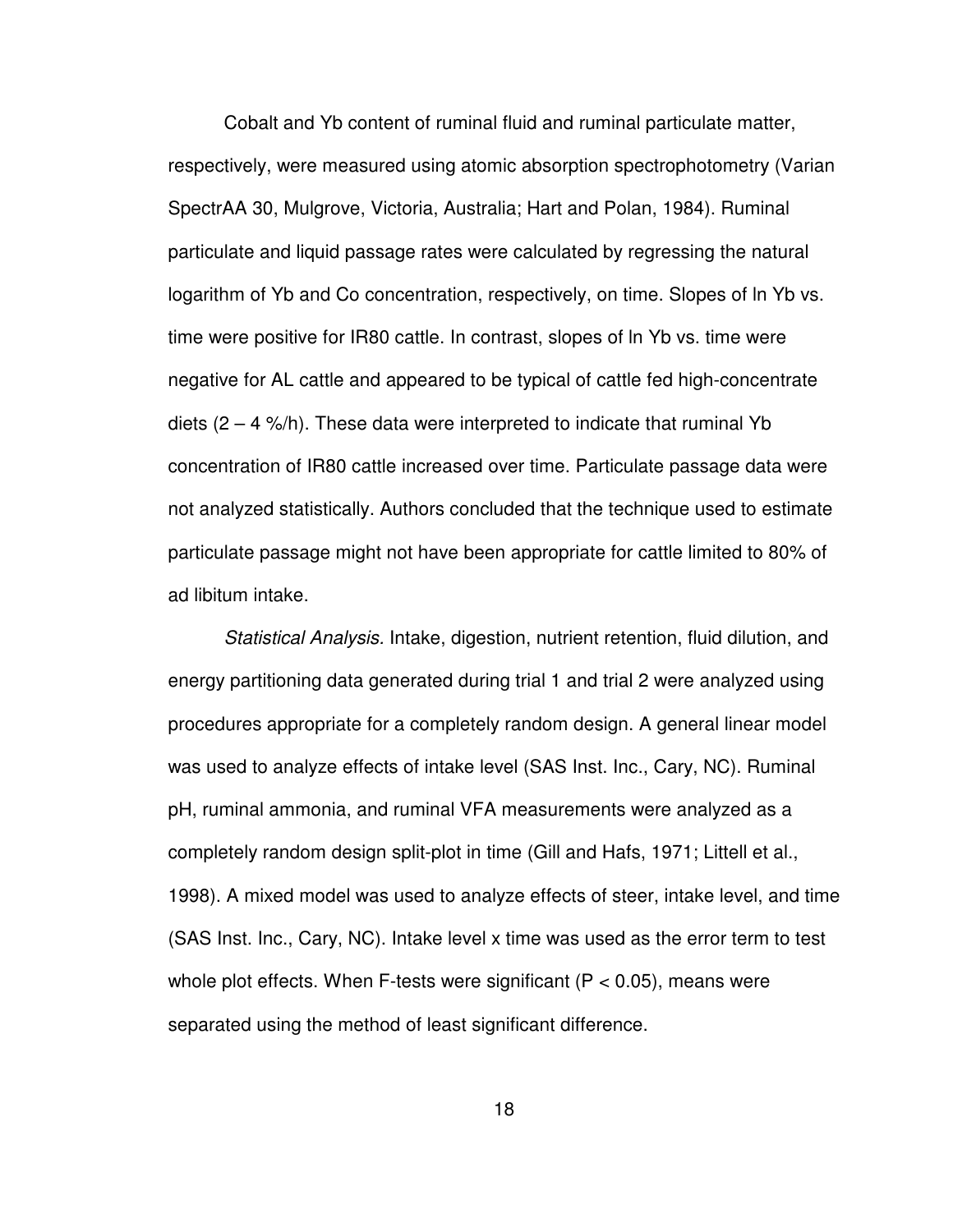#### Results and Discussion

Actual average DMI were 2.55% of BW by AL, 2.38% of BW by IR90 (93% of AL), and 2.02% of BW by IR80 (79% of AL) during trial 1. During trial 2, actual average DMI were 1.94% of BW by AL and 1.61% of BW by IR80 (83% of AL). Similar intakes of  $NE<sub>m</sub>$ , NE<sub>g</sub>, and MP were maintained throughout both trials for all treatment groups. Cattle assigned to the IR80 treatment consumed their daily allotment of feed within 4 h of delivery during both trials, whereas feed intake by AL cattle was complete 23 h after delivery. In trial 1, IR90 cattle consumed their daily allotment of feed within 12 h of delivery.

Diet digestion and energy balance data from Trials 1 and 2 are reported in Tables 2.3 and 2.4, respectively. During both trials, fecal output (FO) by IR80 steers was lesser ( $P < 0.02$ ) than AL steers. Conversely, FO by IR90 steers was similar ( $P > 0.10$ ) to AL steers and greater ( $P \le 0.01$ ) than IR80 steers during Trial 1. Over both trials, FO by IR80 cattle was reduced  $39 + 4.7\%$  relative to AL cattle ([DMI – FO] / DMI). The sharp reduction in fecal output by IR80 cattle was accompanied by an increase ( $P < 0.01$ ) in DMD compared with AL cattle in trials 1 and 2; DMD by IR90 cattle was similar  $(P > 0.10)$  to that of AL cattle in trail 1. Galyean et al., (1979) reported similar changes in DMD when high-concentrate diets were fed below ad libitum DMI.

Fluid urinary output was similar ( $P = 0.16$ ) between treatments during trial 1; however, IR80 cattle had greater ( $P = 0.04$ ) fluid urinary output than AL cattle during trial 2. Cattle on the IR80 treatment may have compensated for temporally limited access to feed by increasing water consumption. Water intake was not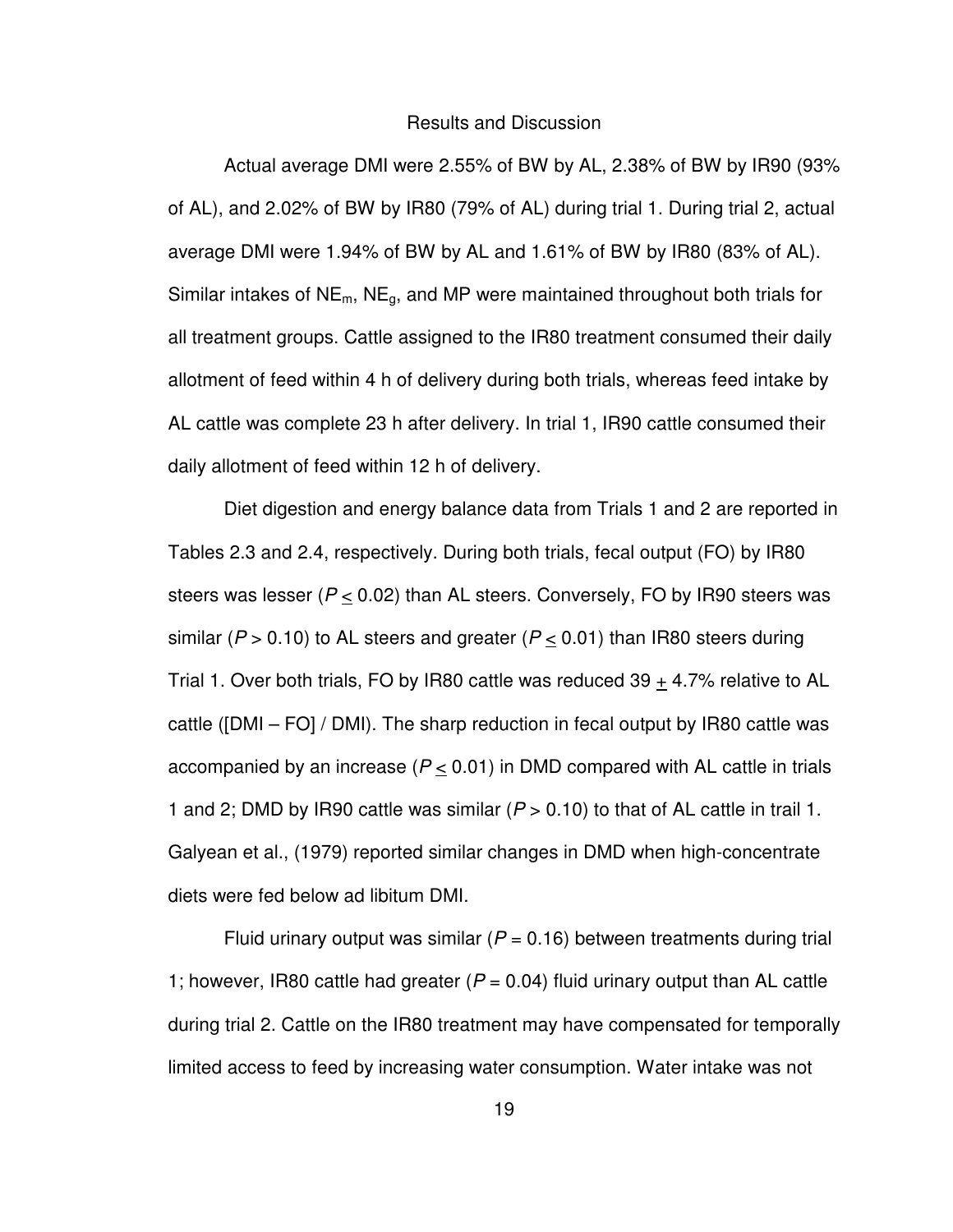measured during either trial; however, authors noted that IR80 cattle appeared to spend more time drinking than cattle assigned to other treatments.

Fecal, urinary, and gaseous energy loss were similar ( $P > 0.10$ ) between AL and IR90 steers in trial 1, whereas IR80 steers had lesser ( $P \le 0.01$ ) fecal and gaseous energy loss and tended to have greater ( $P = 0.10$ ) urinary energy loss than that of AL and IR90. In trial 2, fecal energy loss was similar ( $P = 0.16$ ) between treatments. Urinary energy loss was lesser  $(P = 0.04)$  by AL compared to IR80; moreover, gaseous energy loss tended ( $P = 0.08$ ) to be greater by AL compared to IR80.

The effect of programmed DMI restriction on performance of finishing cattle has been studied extensively. Relative to cattle fed ad libitum, cattle held to less than maximal DMI had improved diet digestion (Galyean, 1979), improved feed efficiency (Sainz et al., 1995; Rossi et al., 2001), reduced feed costs (Knoblich et, al., 1997; Loerch and Fluharty, 1998), and reduced ADG (Plegge, 1987; Hicks et al., 1990; Murphy and Loerch, 1994; Rossi et al, 2001). The aforementioned studies used a single diet to compare ad libitum DMI with DMI restricted to 80-96% of ad libitum DMI. In each case, total energy intake decreased as DMI decreased. Presumably, diet composition was held constant across treatments in these studies to avoid perceived confounding with intake level; however, unequal energy intakes made it difficult to interpret the effects of DMI restriction per se on growth performance.

Schmidt et al. (2005), using an approach similar to that described in our experiments, held NE and MP intakes constant across successively lesser DMI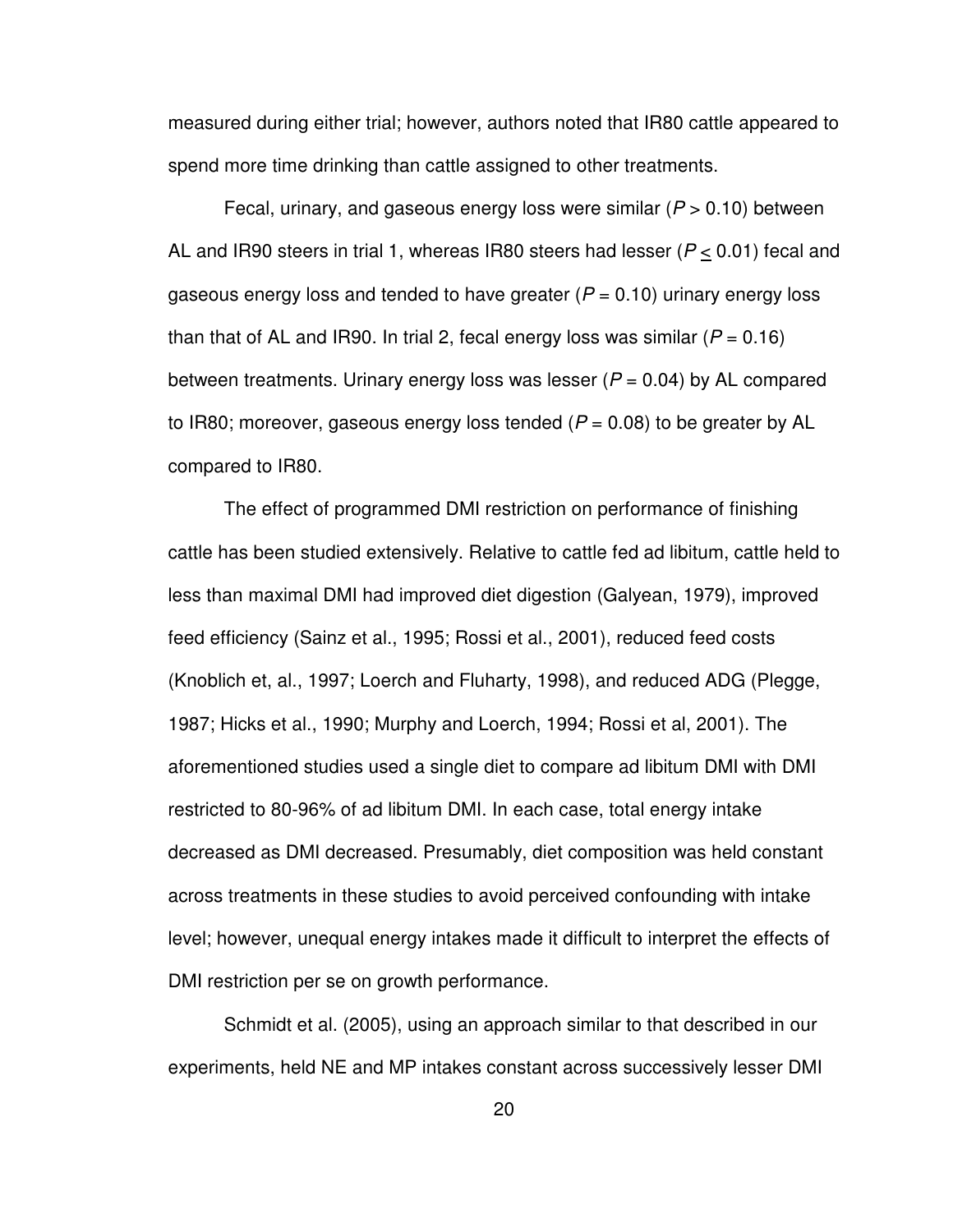levels by altering diet composition. They reported that G:F and ADG by finishing cattle increased when DMI was restricted to 80% of ad libitum. A conceptual drawback to their experimental approach was its reliance on conventions of the California Net Energy System (CNES) to estimate the energetic values of feeds.

Predictive equations used to estimate NE content of feedstuffs within the CNES were based on energy retention at *ad libitum* intake (Lofgreen and Garrett, 1968; Garrett, 1980; NRC, 2000). Schmidt et al. (2005) made the assumption that the energy yield of individual feedstuffs was the same when fed at ad libitum DMI, 90% of ad libitum DMI, or 80% of ad libitum DMI. We also made that assumption in the present studies despite the fact that level of intake is one of the primary causes of variation in apparent digestibility of a given diet (Brown, 1966). As DMI decreases, digestibility generally increases (Moe et al., 1965; Colucci et al., 1982; Edionwe and Owen, 1989); however, it is unclear if changes in apparent digestibility are accompanied by changes in ME intake or efficiency of ME use by the animal.

Metabolizable energy (ME) density of treatment diets was similar ( $P >$ 0.10) between AL and IR90 during trial 1. During trial 1 and 2, ME density of IR80 diets was greater ( $P < 0.01$ ) than that of AL. This was the expected result of intentionally restricting DMI without reducing energy intake relative to ad libitum feeding. Conversely, ME intake was similar ( $P \ge 0.20$ ) between treatments in both trials 1 and 2. This observation led us to conclude that, under the conditions of our studies and those described by Schmidt et al. (2005), the methodology used by the CNES to estimate ME and NE values of feedstuffs is valid at DMI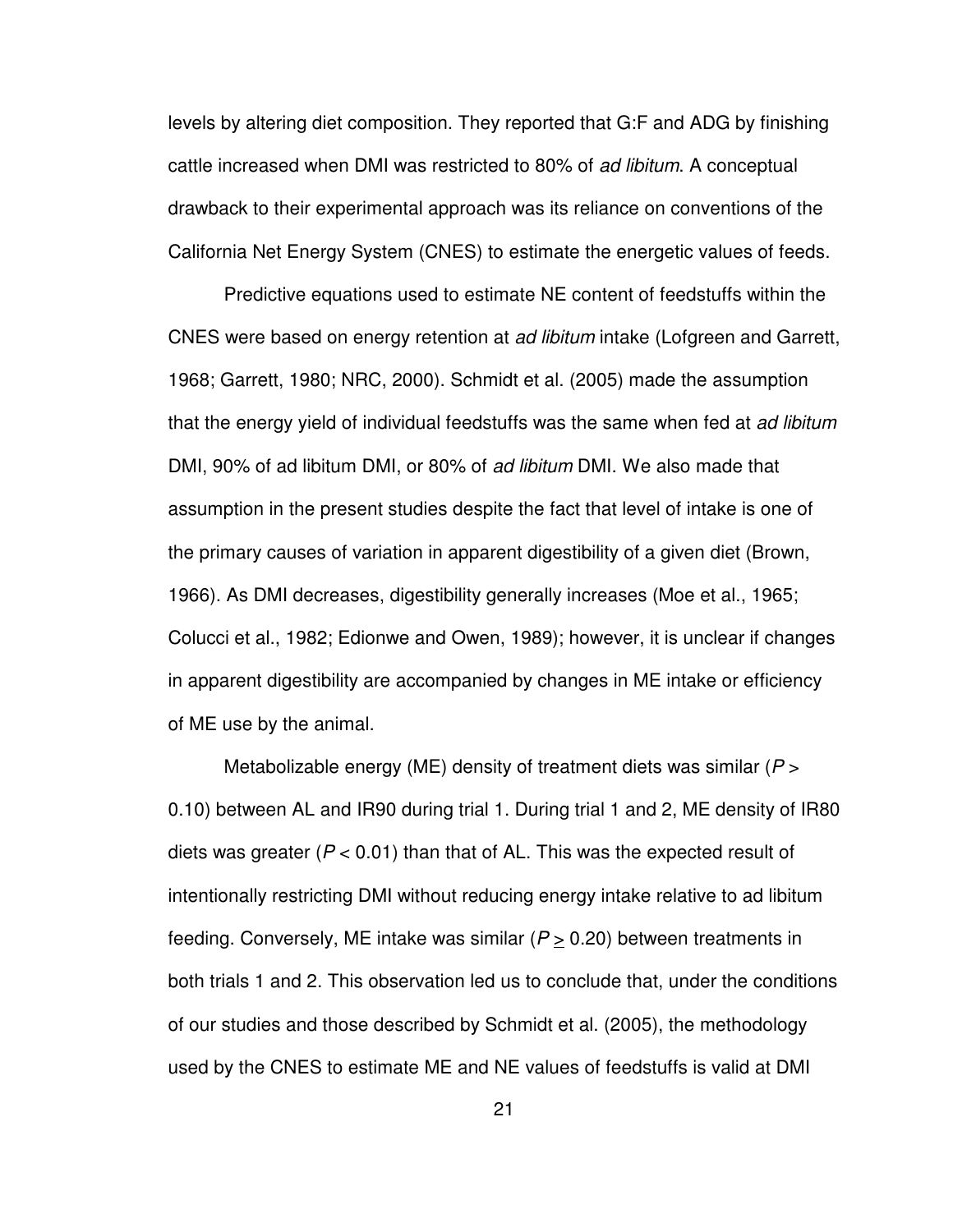between 80 and 100% of ad libitum. Our diets were formulated to supply similar ME intakes at 80, 90, and 100% of ad libitum DMI.

Schmidt et al. (2005) held ME and MP intakes constant while varying DMI between 80 and 100% of ad libitum. They reported that cattle restricted to 80% of ad libitum DMI had greater ADG, greater G:F, and similar carcass characteristics compared with cattle fed ad libitum. Schmidt et al. (2005) proposed that the primary basis for improved growth performance by the DMI-restricted cattle was increased diet digestibility. Reduced rates of digesta passage rates and longer digesta residence times in the gut are characteristic of both low relative DMI and high relative diet digestibility (Moe et al., 1965, and Colucci et al., 1982; however, fluid dilution rate was similar ( $P = 0.42$ ) between AL and IR80 steers in trial 2 (Table 2.4).

Even though diet digestion by IR80 cattle was improved in our studies compared with AL cattle, ME intake was similar ( $P \ge 0.20$ ) between treatments. We concluded from this information that the basis for improved performance by DMI-restricted cattle, as reported by Schmidt et al. (2005), must lie beyond the point of ME within the classical energy partitioning scheme (Maynard et al., 1979). Our data were interpreted to indicate that, for a given rate of gain, cattle managed for a low relative DMI may have a lesser heat increment (HI) than cattle managed for a high relative DMI.

Energy balance of intake-restricted cattle has not been extensively studied. As DMI increases above maintenance requirements, the effective ME concentration of feeds decreases (Moe, et al. 1965). The converse of this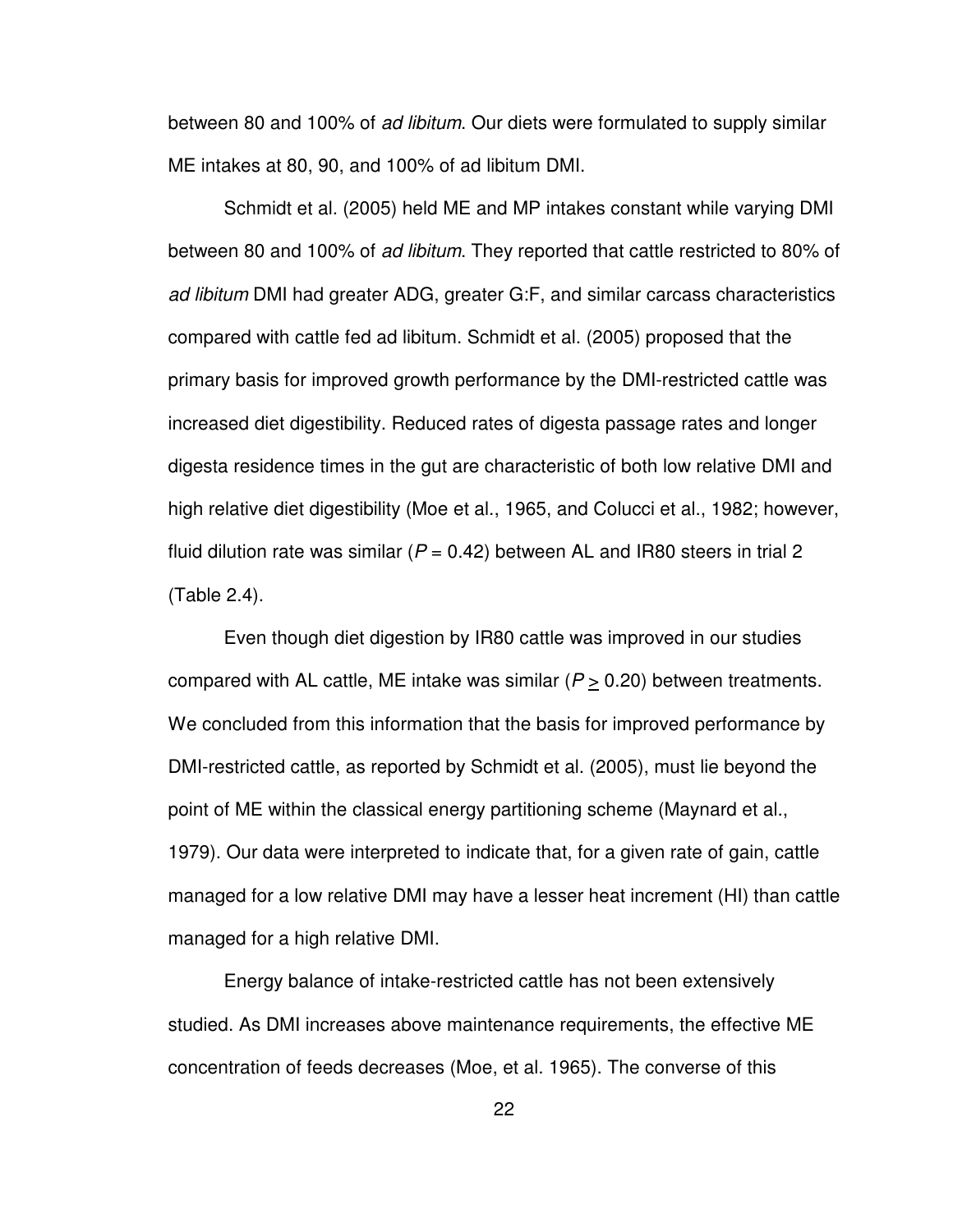phenomenon may occur during programmed intake restriction (Plegge, 1987) but does not explain why cattle that are fed the same total amount of energy and protein do not perform equally when only the amount of DMI is varied.

The weight of visceral organs and their contribution to the maintenance energy requirement increases as DMI increases (Ferrell, et al, 1976). Sainz and Bentley (1997) reported that steers limited to 70% of *ad libitum* DMI had smaller livers than steers fed ad libitum; moreover, their visceral mass contained less protein and RNA. The numbers of liver cells per kg of BW were the same for limit-fed steers and steers fed *ad libitum*; however, cell size was smaller in limitfed cattle. Johnson et al. (1990) estimated that portal drained viscera (PDV) accounted for 24% of total energy expenditure by sheep. The liver accounted for 20 to 26% of energy use by the PDV. If visceral organ mass reduction is characteristic of DMI restriction, it is reasonable to expect that maintenance energy requirements may be smaller in limit-fed animals compared with animals fed ad libitum. Improved ADG and G:F by cattle limited to 80% of ad libitum DMI, as reported by Schmidt et al. (2005), may have resulted partially from a lesser maintenance requirement.

Nutrient retention by intake-restricted beef cattle has not been widely studied. Effects of DMI restriction on phosphorus retention by feedlot steers in our study are reported in Table 2.5. Intake of P during trial 1 was similar  $P \geq$ 0.47) between treatments; moreover, retention characteristics were not changed by intake restriction. Fecal P, urinary P, and retained P, expressed as a percent of P intake, were not different ( $P \ge 0.15$ ) when DMI was held to 80, 90, or 100%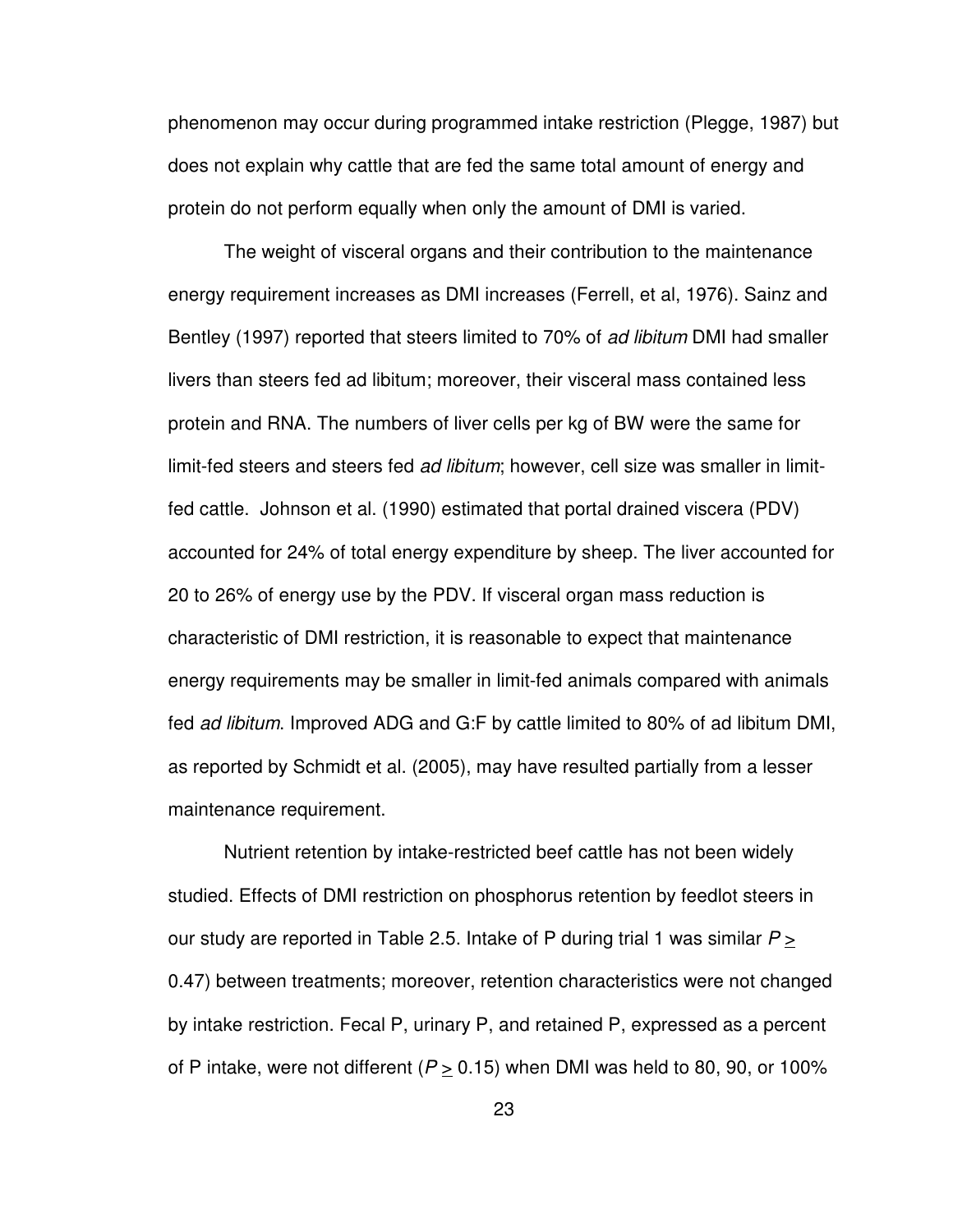of ad libitum DMI. Based on this information, we concluded that strategies used to influence P retention by conventionally-fed beef cattle would likely be effective in limit-fed beef cattle as well.

There were no treatment x time interactions ( $P > 0.21$ ) observed for total ruminal VFA concentration or molar proportions of individual VFA. Therefore, main effect means were reported (Table 2.6). Steers assigned to the AL treatment had greater (P<0.01) total ruminal VFA concentration than IR80 steers. The temporal pattern of total ruminal VFA concentration (data not shown) indicated that VFA concentrations were similar ( $P > 0.41$ ) between treatments at 0.25, 4, and 8 h after feeding. Conversely, total ruminal VFA concentration of IR80 steers was lesser ( $P < 0.05$ ) than that of AL steers at 12, 16, 20, and 24 h after feeding. Authors presume that this effect was related to the fact that IR steers consumed their feed within 4 h of delivery, whereas AL steers consumed their daily allotment of feed over a 23 h period. The rate of ruminal fermentation by IR80 steers may have slowed 8 to 12 h post-feeding without continued input of feed.

The average ruminal molar proportion of acetate was greater ( $P = 0.03$ ) in AL cattle than in IR80 cattle (Table 2.6). Conversely, IR80 cattle had a greater (P = 0.03) average molar proportion of propionate than did AL cattle. The molar proportions of butyrate and total minor VFA were similar ( $P > 0.31$ ) between treatments. Differences in the proportions of fermentation end products was reflective of dietary ingredient composition; however, this fact had no impact on total ME intake (Table 2.4).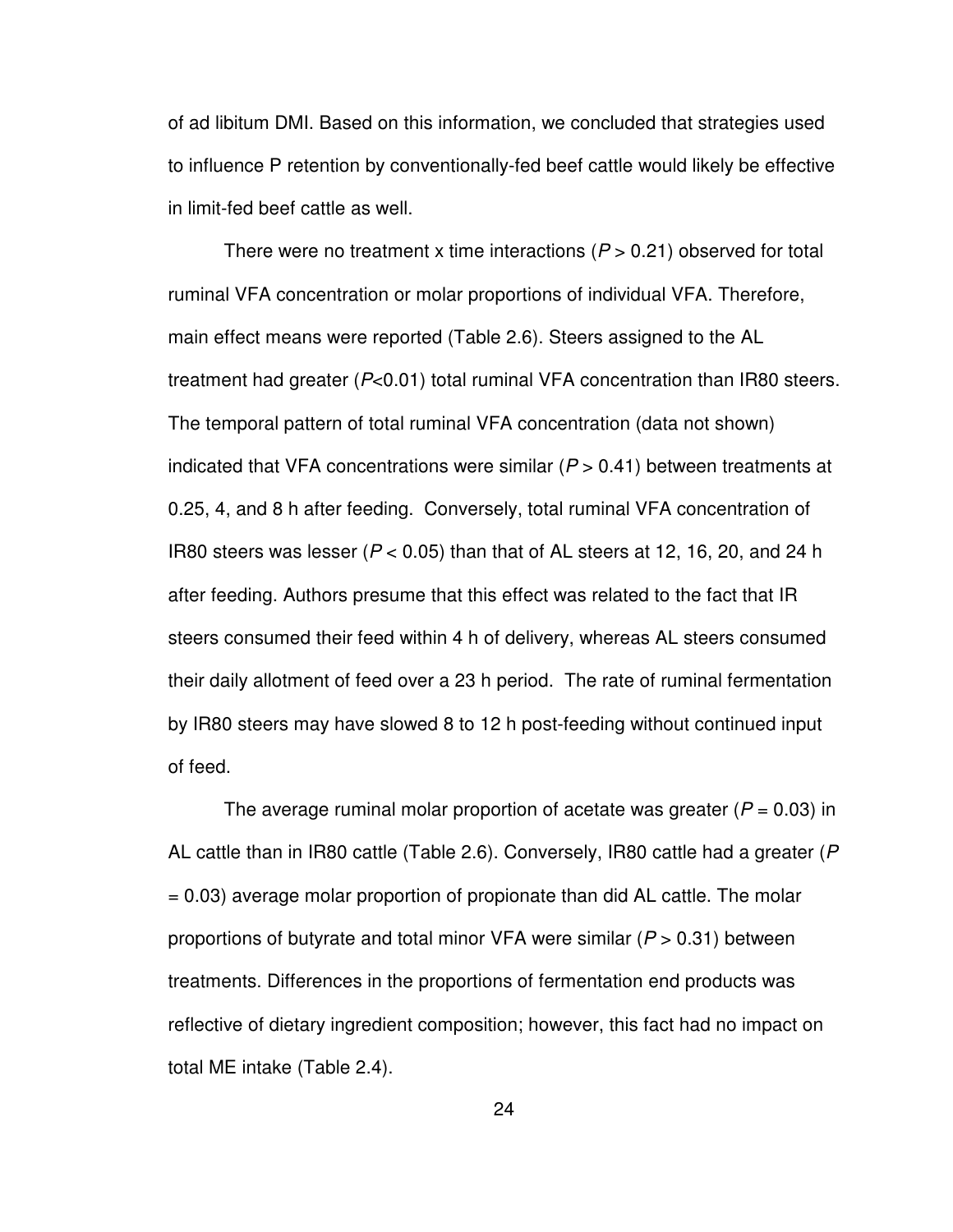Treatment x time interactions were detected for ruminal pH and for ruminal ammonia concentration (Figures 2.1 and 2.2, respectively). Ruminal pH was similar ( $P$  > 0.10) between treatments at 0.25, 8, 12, 16, 20, and 24 h postfeeding; however, IR80 cattle had lesser ( $P < 0.01$ ) ruminal pH 4 h post feeding than did AL cattle. Our data were interpreted to indicate that the nadir in ruminal pH of IR80 cattle occurred sooner after feeding compared with AL cattle (4 vs. 8 h) and that the nadir in ruminal pH was lower ( $P < 0.02$ ) for IR80 than for AL cattle.

Murphy et al. (1994) reported that ruminal pH of steers limit-fed highconcentrate diets was not different than that of steers fed high-concentrate diets ad libitum. Moreover, Soto-Navarro et al. (2000) indicated that restricting DMI of a high-concentrate diet did not negatively affect ruminal health or digestion of OM, N, or starch. Under the conditions of our studies, limit-fed finishing steers were without feed for 12-20 h without causing clinical digestive upset. Schmidt et al. (2005) reported similar results. Feeding programs that promote rapid consumption of a limit-fed diet may have important ramifications for bunk management. Compared with feeding management systems that are designed to reach and maintain maximum DMI, those that impose a predetermined intake level based on body size and desired performance may be accompanied by more stable intake patterns and a reduced need for bunk management expertise.

#### Conclusions

Steers limited to 80% of ad libitum DMI but not restricted in terms of NE or MP intakes had sharply reduced fecal output and greater diet digestibility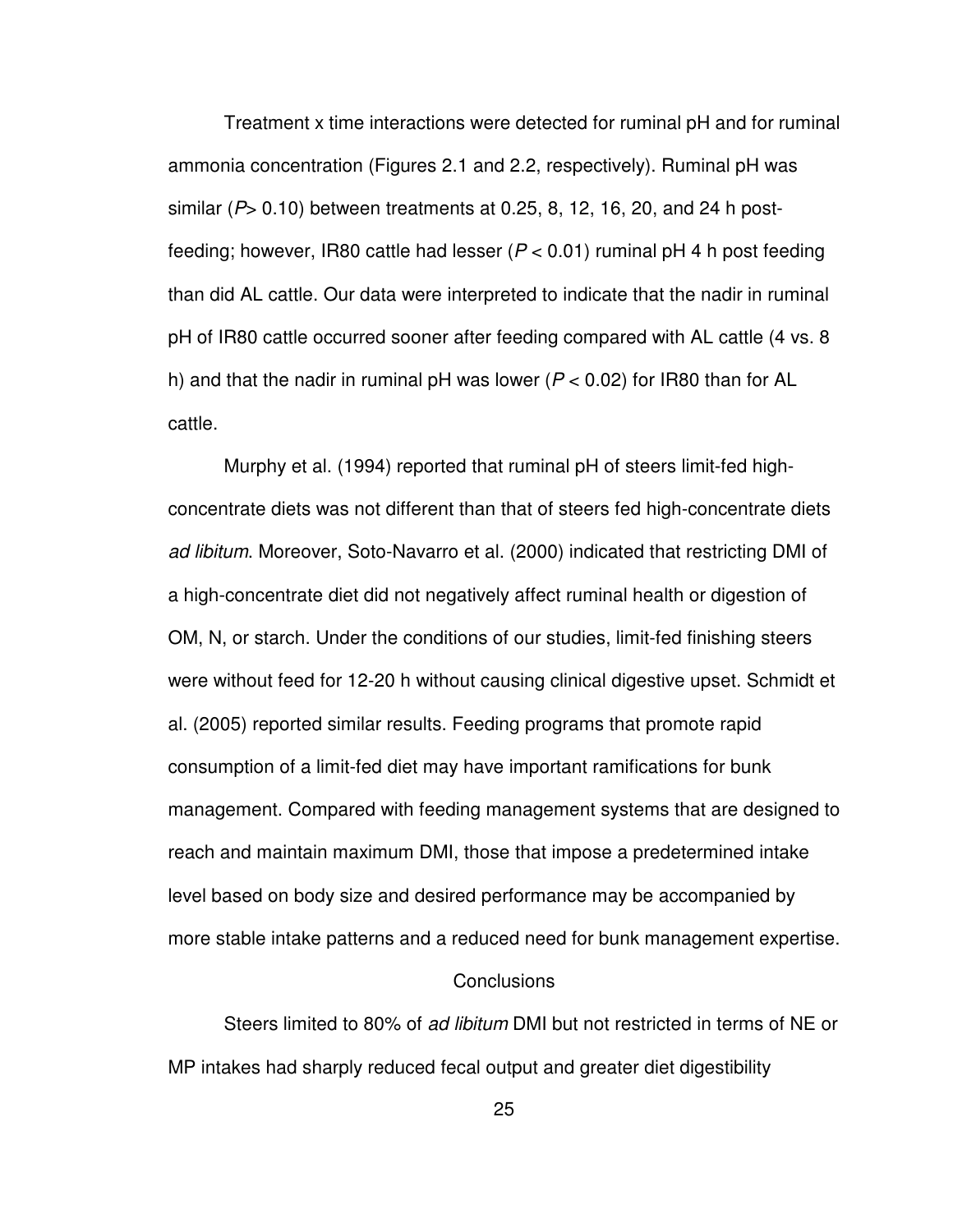compared with steers fed ad libitum. Urinary output appeared to be greater by cattle restricted to 80% of ad libitum DMI; however, this condition did not affect retention of dietary phosphorus. In general, fecal energy loss was lesser and urinary energy loss greater by cattle limited to 80% of ad libitum DMI compared with cattle fed ad libitum. There were also temporal changes in ruminal fermentation and in the proportions of end products of ruminal fermentation between treatments. In spite of changes such as these, ME intake was similar among cattle fed 80, 90, or 100% of ad libitum DMI.

 We conclude from these data that, at a given ME intake, a 20% reduction in DMI can reduce DM manure output by as much as 39%. Moreover, DMIrestriction was associated with a sustainable ruminal fermentation pattern under the conditions of this study, in spite of the fact that steers limited to 80% of ad libitum DMI were without feed for  $\geq 20$  h per day. Improvements in ADG and G:F by DMI-restricted finishing cattle do not appear to be related to changes in diet digestion or ME intake. Further research is warranted to determine if the heat increment of limit-fed cattle is lesser than that of cattle fed ad libitum for a given ADG.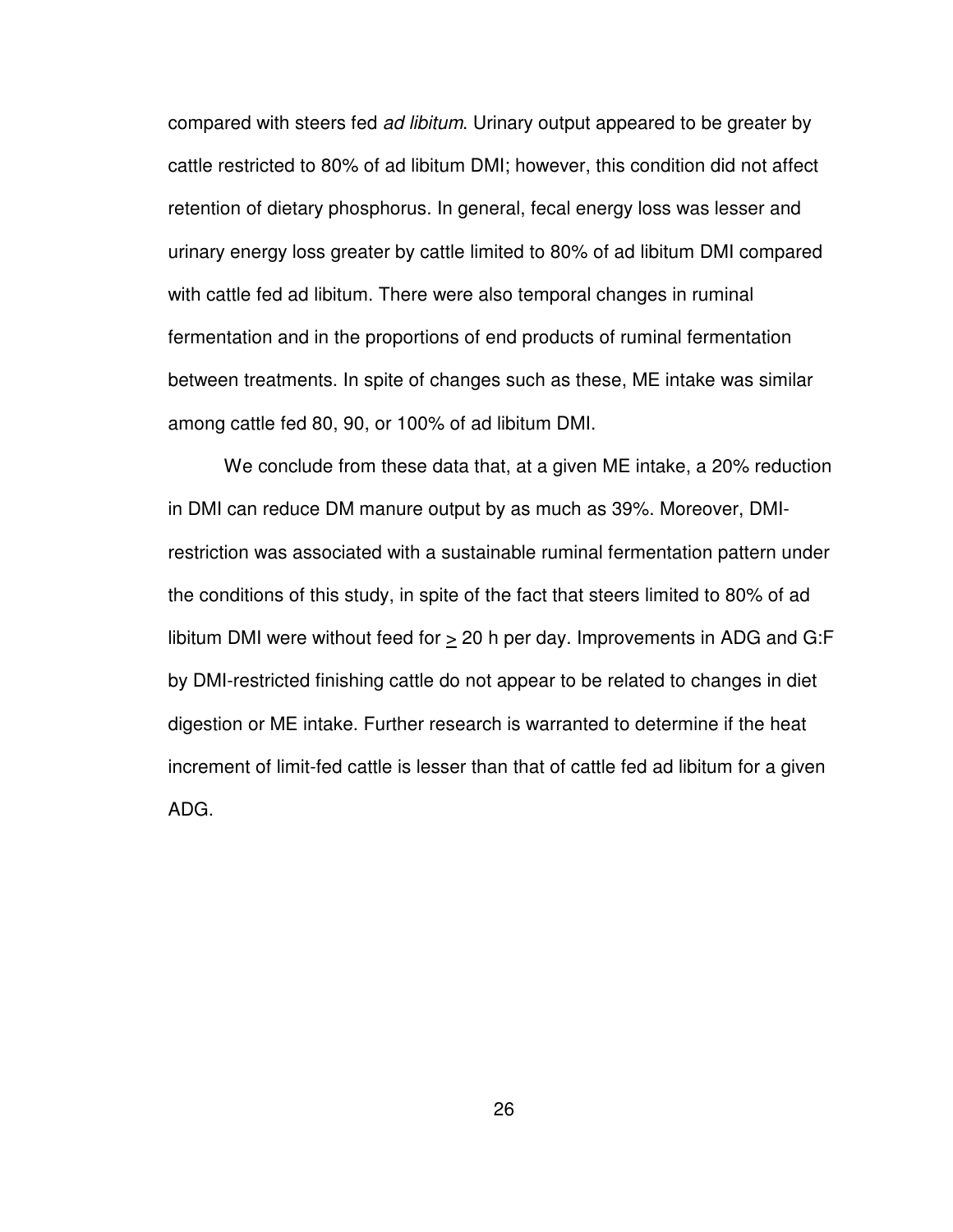#### CHAPTER THREE

Effects of an Injectable Trace Mineral Supplement Administered at Receiving on Growth Performance, Respiratory Disease, and Carcass Characteristics of Feedlot Steers

#### **Introduction**

Bovine respiratory disease (BRD) negatively affects the profitability of cattle feeding in North America. The cost of BRD includes death loss, expenses associated with BRD treatment, and reduced growth performance (Perino, 1992). Respiratory disease also decreased carcass weights, fat deposition, and ribeye area in feedlot cattle (Gardner et al., 1999). Preconditioning steers prior to feedlot placement and supranutritional trace mineral supplementation reduced the incidence and severity of BRD in feedlot steers (Cole, 1985; Pritchard and Mendez, 1990; Galyean, 1999). Cole (1985) described preconditioning as a comprehensive management system designed to immunize calves against some of the major pathogens involved in the bovine respiratory disease complex and to reduce the stressors encountered by feeder calves at marketing. Preconditioned feeder cattle have reduced morbidity, reduced mortality, and increased feedlot performance compared with cattle that have not been preconditioned (Cole, 1985). Mineral deficiencies can decrease the immune response of an animal and therefore increase susceptibility to disease (Suttle and Jones, 1989). Stressed cattle do not have greater trace mineral requirements than unstressed cattle; however, the concentration of trace minerals in receiving rations for stressed cattle are typically increased in order to compensate for reduced feed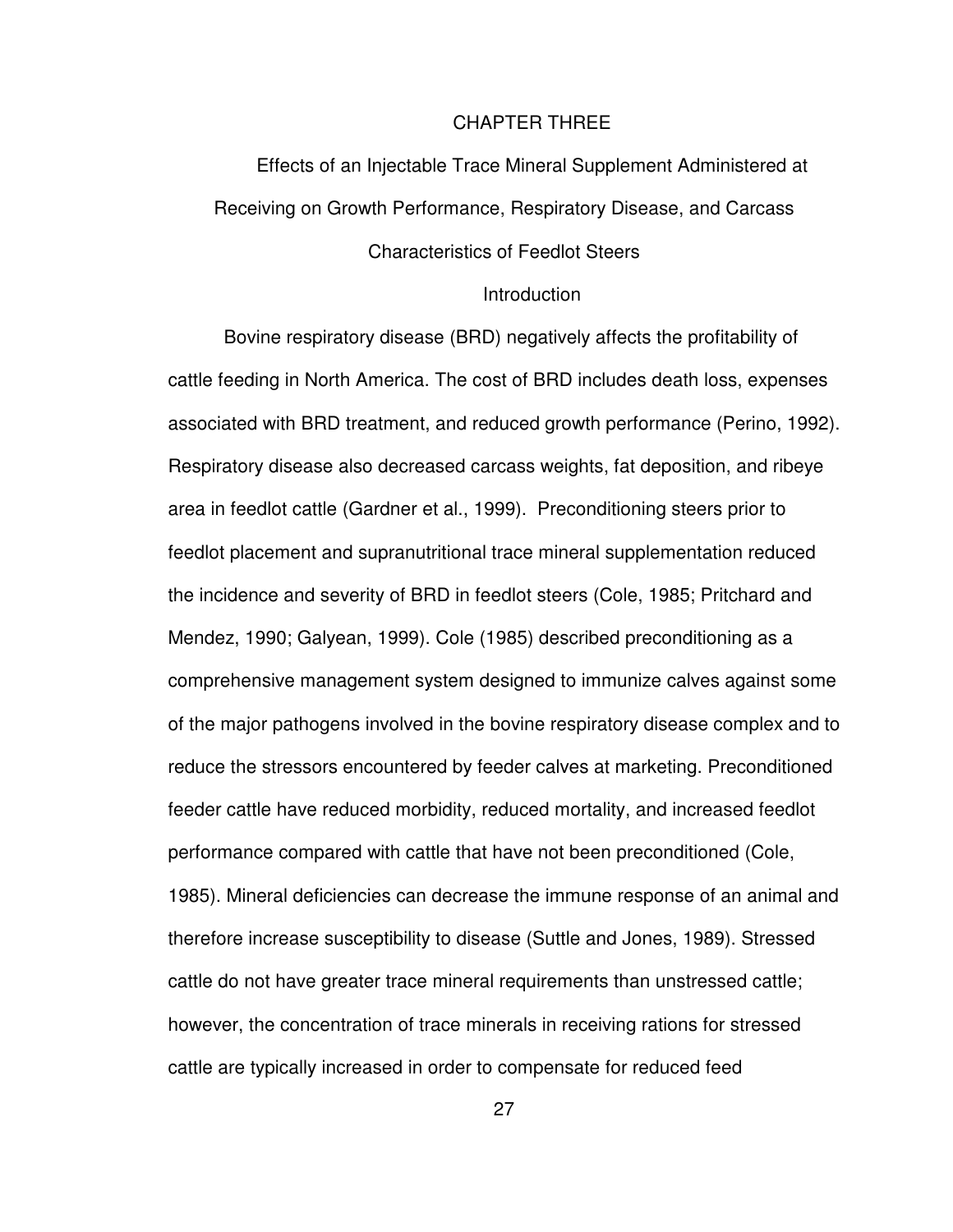consumption (Galyean et al., 1999). Supplementing receiving cattle with trace minerals has produced a variety of responses with respect to incidence of BRD and performance. Salyer et al. (2004) reported no differences in performance or morbidity by receiving cattle supplemented with copper and zinc of both organic and inorganic sources. Engle et al. (1995) reported decreased ADG and G:F in feedlot cattle that were fed a zinc deficient diet; however, there was no difference in performance after a 22 d period of feeding a diet adequate in zinc. Galyean et al. (1995) reported that supranutritional copper supplementation tended to decrease morbidity by receiving cattle; however, it was also associated with a decrease in subsequent feedlot performance. The effect of bolus dose trace mineral supplementation on the incidence of BRD, feedlot performance, and carcass traits in both preconditioned and non-preconditioned feedlot cattle has not been widely studied. Our objective was to evaluate the effects of a single bolus dose of Cu, Se, Mn, and Zn on receiving and finishing performance of steers at either high or low risk for respiratory disease.

#### Materials & Methods

Crossbred beef steers ( $n = 189$ ; initial BW = 266  $\pm$  27 kg) were used to determine the effect of a single injection of a trace mineral solution (75 mg copper carbonate, 25 mg sodium selenium, 50 mg manganese sulfate, and 200 mg zinc oxide; Multimin™ USA, Inc. Porterville, CA) on average daily gain, incidence of respiratory disease, and respiratory disease treatment costs during a 28 d receiving period and during a subsequent finishing study. The Animal Care and Use Committee of the University of Missouri approved all experimental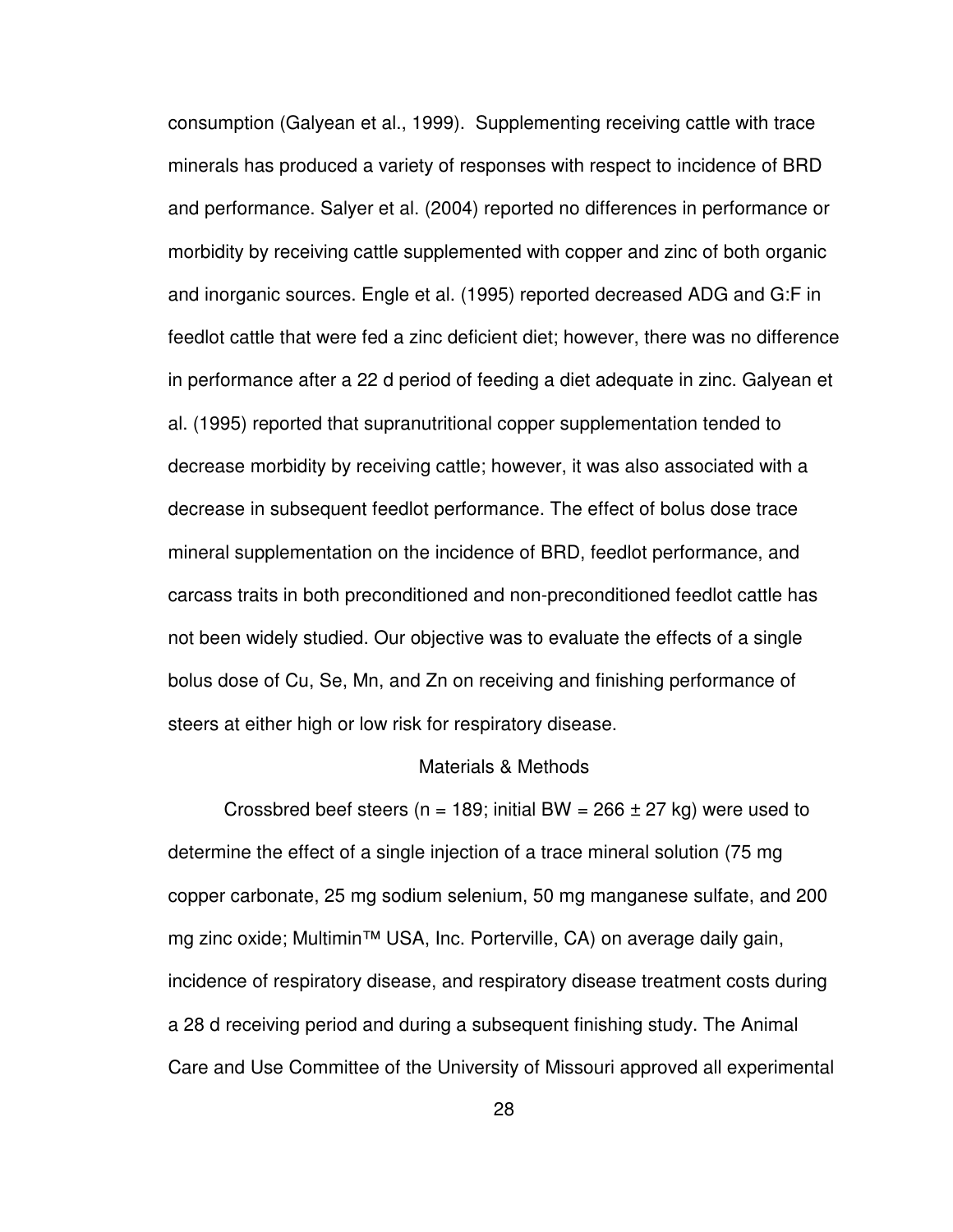procedures used in our study (University of Missouri ACUC Protocol #3711). Treatments were applied in a 2 x 2 factorial arrangement of a completely random design. Ninety of the steers were considered to be at low risk (LO) for respiratory disease and 99 of the steers were considered to be at high risk (HI) for respiratory disease. Steers designated LO originated from the University of Missouri beef herd. They were previously vaccinated twice for clostridial diseases (Vision® 7 with SPUR®, Intervet Inc. Millsboro, DE), IBR, BVD (Type 1 and Type 2), PI3, and BRSV (Bovi-Shield® GOLD 5 Pfizer Animal Health Exton, PA). Steers designated LO were treated for internal and external parasites and weaned on their farm of origin for approximately 45 d before the study commenced. Steers designated as HI were procured through local auction markets and had no known history of vaccination, pre-shipment weaning, parasite control, or commingling with other cattle. Both LO and HI steers were castrated, dehorned, and fully healed at the beginning of the study. Approximately half of the cattle from each of the LO and HI groups were randomly assigned to receive a 5 ml injection of trace mineral solution administered s.c. in the neck at arrival, while remaining steers received a 5 ml s.c. injection of saline (0.9% Sodium Chloride Injection USP, Blaxter Healthcare Corporation Deerfield, IL). Steers designated LO or HI were assigned randomly to bolus injection treatment and pen as they were processed upon arrival to the feedlot. All steers in each pen shared a common treatment and risk level.

At arrival, all steers were weighed and given an ear tag for identification. Steers designated HI were vaccinated for IBR, BVD, PI3, BRSV (Bovi-Shield®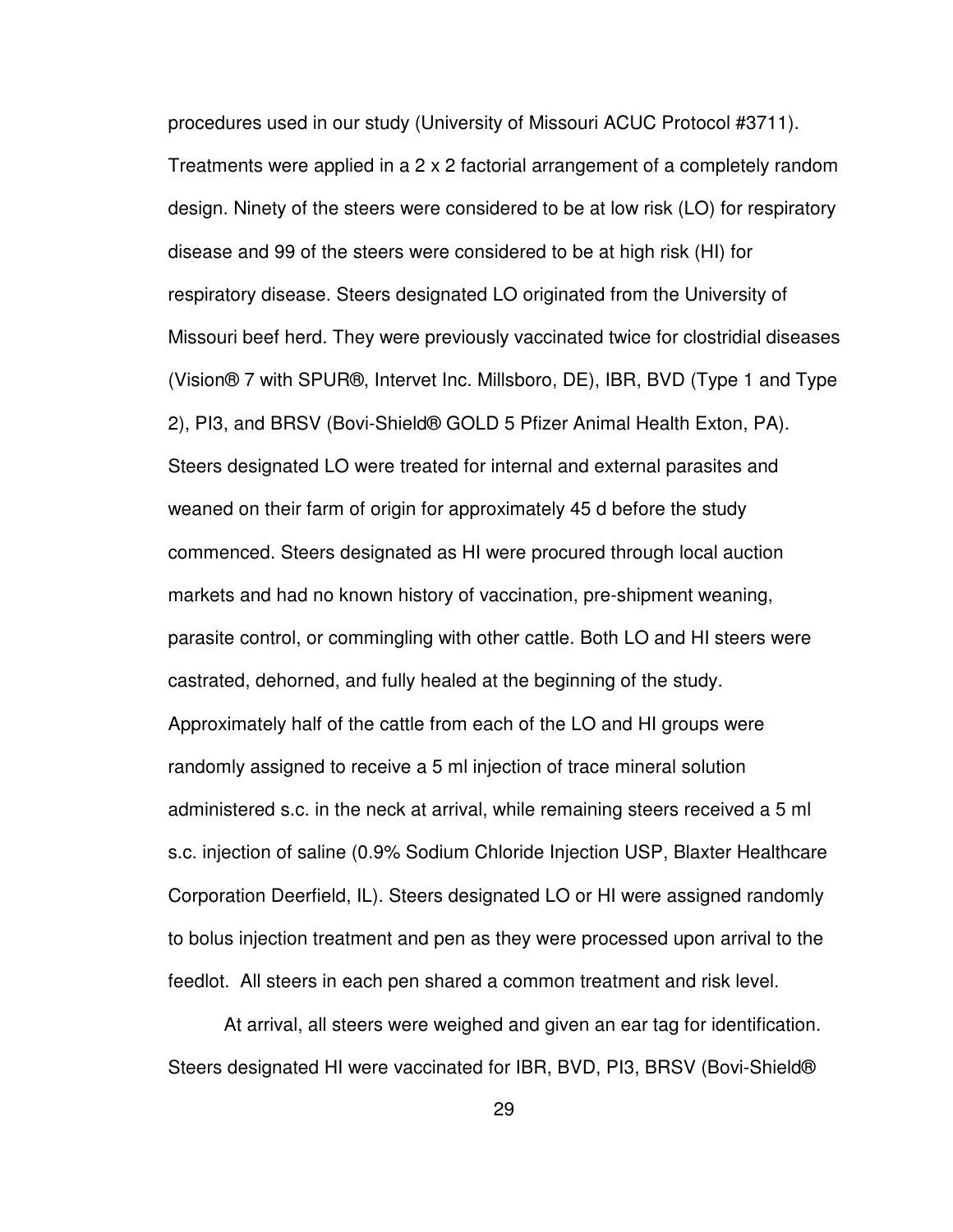GOLD 5 Pfizer Animal Health Exton, PA), and clostridial diseases (Vision® 7 with SPUR®, Intervet Inc. Millsboro, DE); they were also treated for internal and external parasites (AgriMectin® AgriLabs® St. Joseph, MO). All steers were fed a common receiving ration (81.0% DM, 2.44 Mcal NE<sub>m</sub>/kg, 1.50 Mcal NE<sub>q</sub>/kg; Table 3.1).

Within their assigned pens, steers were observed for clinical symptoms of respiratory disease at 0800 and 1600 daily. Steers that exhibited clinical symptoms of respiratory disease (nasal discharge, ocular discharge, coughing, depression, or anorexia) were removed from pens at approximately 0900 and 1700 daily and walked a maximum of 100 meters to a restraining chute. Suspect steers were weighed and their rectal temperatures were measured. Steers presenting with a rectal temperature  $\geq 40^{\circ}C$  (n = 59) were treated with tilmicosin (Micotil<sup>TM</sup> Elanco<sup>®</sup> Animal Health Indianapolis, IN; 1.0 ml / 30.3 kg BW s.c.) and subsequently transported to a pen reserved for clinically ill cattle. All treated steers were re-evaluated for body weight and rectal temperature 72 h after initial treatment. Steers whose rectal temperature had returned to  $<$  40 °C were returned to their assigned pens. Steers treated once for an undifferentiated fever that presented a second time with rectal temperatures  $\geq 40^{\circ}$  C (n = 17) were treated with enrofloxacin (Baytril™ Bayer Health Care LLC, Shawnee Mission, KS; 1.0 ml / 9.1 kg BW s.c.) and returned to the pen reserved for clinically ill cattle. All steers treated twice were evaluated for body weight and rectal temperature 72 h after their second treatment. Steers that had a rectal temperature  $\geq 40^{\circ}$  C (n = 2) for a third time were retreated using tilmicosin (1.0 ml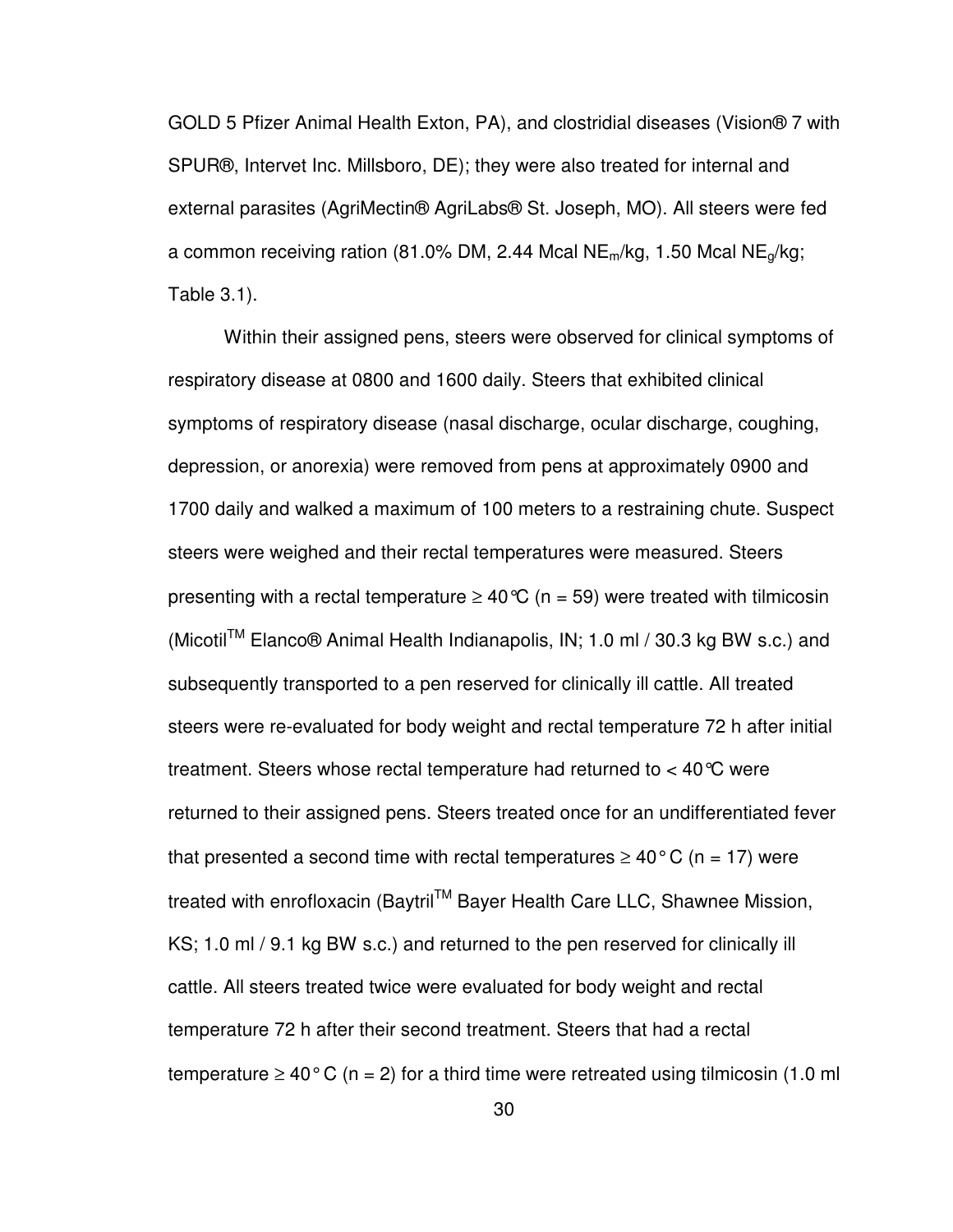/ 30.3 kg BW s.c.). For the purposes of this study, Micotil<sup>TM</sup> and Baytril<sup>TM</sup> were valued at \$1.77/ml and \$1.07/ml, respectively. All steers were weighed at the beginning and end of the 28 d receiving period following a 12 h fast.

Immediately following the 28 d receiving period, steers were adapted to a common finishing ration (84.3% DM, 2.23 Mcal NEm/kg, 1.54 NEg/kg; Table 3.1) that was fed ad libitum at 0800 daily. All steers were implanted on d 1 of the finishing period with Revlor IS® (Intervet, Millsboro, DE); additionally, all HI steers received a second vaccination for IBR, BVD, PI3, BRSV (Bovi-Shield® GOLD 5 Pfizer Animal Health Exton, PA), and clostridial diseases (Vision® 7 with SPUR®, Intervet Inc. Millsboro, DE). All steers were re-implanted using Revlor-S<sup>®</sup> (Intervet, Millsboro, DE) 56 d after the initial implant. Steers were weighed every 28 d, following a 12 h fast, throughout the finishing period. Because of variation in steer maturity, they were harvested in two groups 28 d apart (average days on feed = 196). Each harvest group had an approximate average preharvest BW of 570 kg. The harvest procedure was carried out at a commercial abattoir under USDA supervision, and in compliance with the Humane Slaughter Act of 1978.

Animal identification, hot carcass weight (HCW), liver abscess score, and lung lesion scores were recorded during the harvest process. Livers and lungs were evaluated by trained observers using the methods of Brink et al. (1990) and Bryant et al. (1999), for livers and lungs respectively. Following a 24 h chill (2°C), carcasses were cut between the 12<sup>th</sup> and 13<sup>th</sup> ribs and allowed approximately 15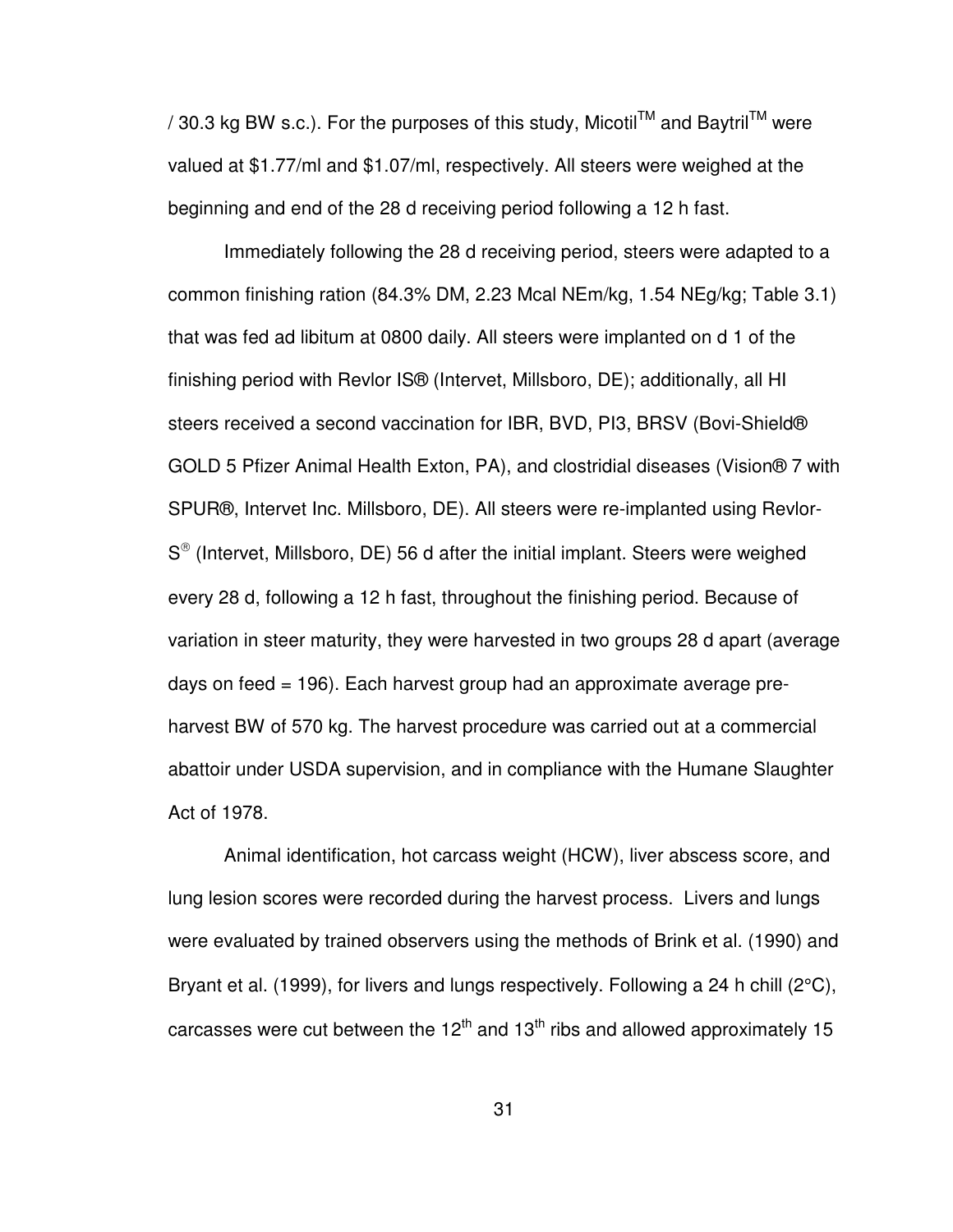minutes to bloom. Trained evaluators, blinded to treatment, assigned marbling scores and yield grades according to USDA (1997) standards.

Performance data were analyzed as a completely random design, splitplot in time (Gill and Hafs, 1971; Littell et al., 1998). Pen was used as the experimental unit for all performance data. A linear model was used to analyze the effects of bolus injection, respiratory disease risk, and bolus injection x respiratory disease risk. The sub-plot contained effects of weigh period and all appropriate interactions. Pen within bolus injection and respiratory disease risk was used as the error term to test whole plot effects. Carcass characteristics were analyzed as a completely random design, using individual carcass as the experimental unit. A general linear model was used to analyze effects of bolus injection on carcass characteristics. When F-tests were significant ( $P < 0.05$ ), treatment means were separated using the method of least significant difference. Incidence of undifferentiated fever, liver abscesses, and lung lesions by respiratory disease risk and bolus injection were compared using Chi-square analysis (Zar, 1999). Treatment means for cost of drug therapy were separated by respiratory disease risk level and treatment using a simple t-test. A simple ttest was also used to evaluate the effects of treatment frequency for respiratory disease on carcass characteristics of steers that were at high risk for respiratory disease.

#### Results and Discussion

The bolus injection x respiratory disease risk x weigh period interaction was not significant ( $P \ge 0.43$ ); moreover, bolus injection x respiratory disease risk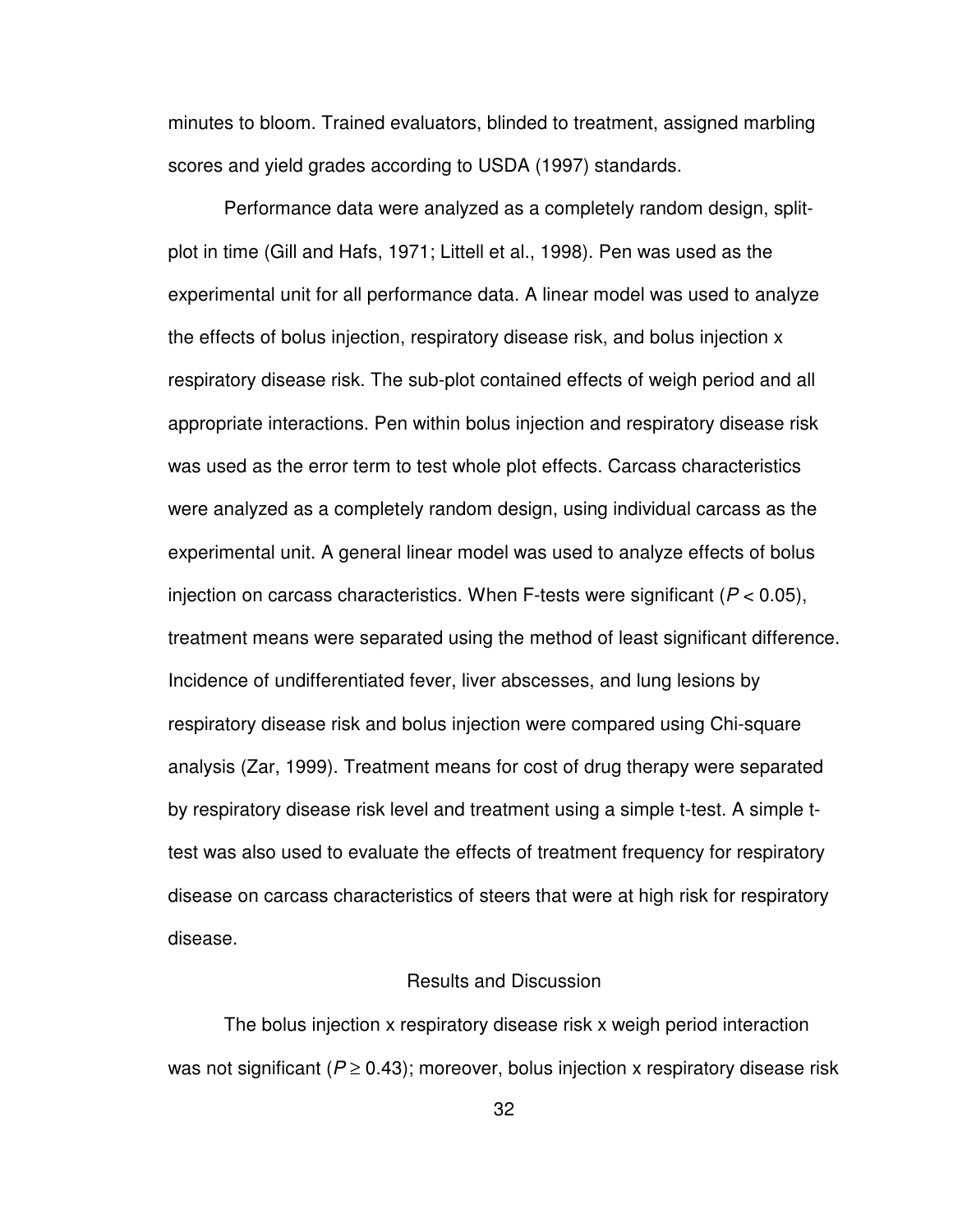was also not significant ( $P \ge 0.23$ ). Therefore, main effects of bolus injection type and respiratory disease risk on steer performance during receiving and finishing were reported (Table 3.2). Risk level for respiratory disease had no effect ( $P =$ 0.78) on growth performance during the 28 d receiving period (Table 3.2). Steers that received a bolus injection of trace minerals at feedlot arrival, regardless of risk level, gained 0.22 kg per day less ( $P = 0.02$ ) than steers that received the placebo injection during the receiving period (Table 3.2). The reason for this performance decrease was unclear; however, there may have been a negative short-term effect on growth performance associated with the supplemental zinc, manganese, selenium, or copper delivered by the bolus injection of trace minerals. Galyean (1995) found that steers supplemented with copper tended to gain less than steers that were not supplemented with copper during a 28 d receiving period. Similarly, Arthington et al. (1995) reported that the calves of cows supplemented with copper oxide boluses had lower weaning weights than calves of non-supplemented cows (Arthington, 1995). These results contrast with those of Berry et al. (2000) who observed that a trace mineral bolus injection similar to the one used in our study had no effect on daily gain during a 28 d receiving period.

Steers at high risk for respiratory disease had greater ( $P < 0.01$ ) incidence of undifferentiated fever than LO steers (Table 3.3). Furthermore, the cost associated with antibiotic treatment for respiratory disease was greater ( $P = 0.01$ ) for HI steers than LO steers (Table 3.4). Cole (1985) reported that preconditioned steers experienced lower morbidity than non-preconditioned steers. Incidence of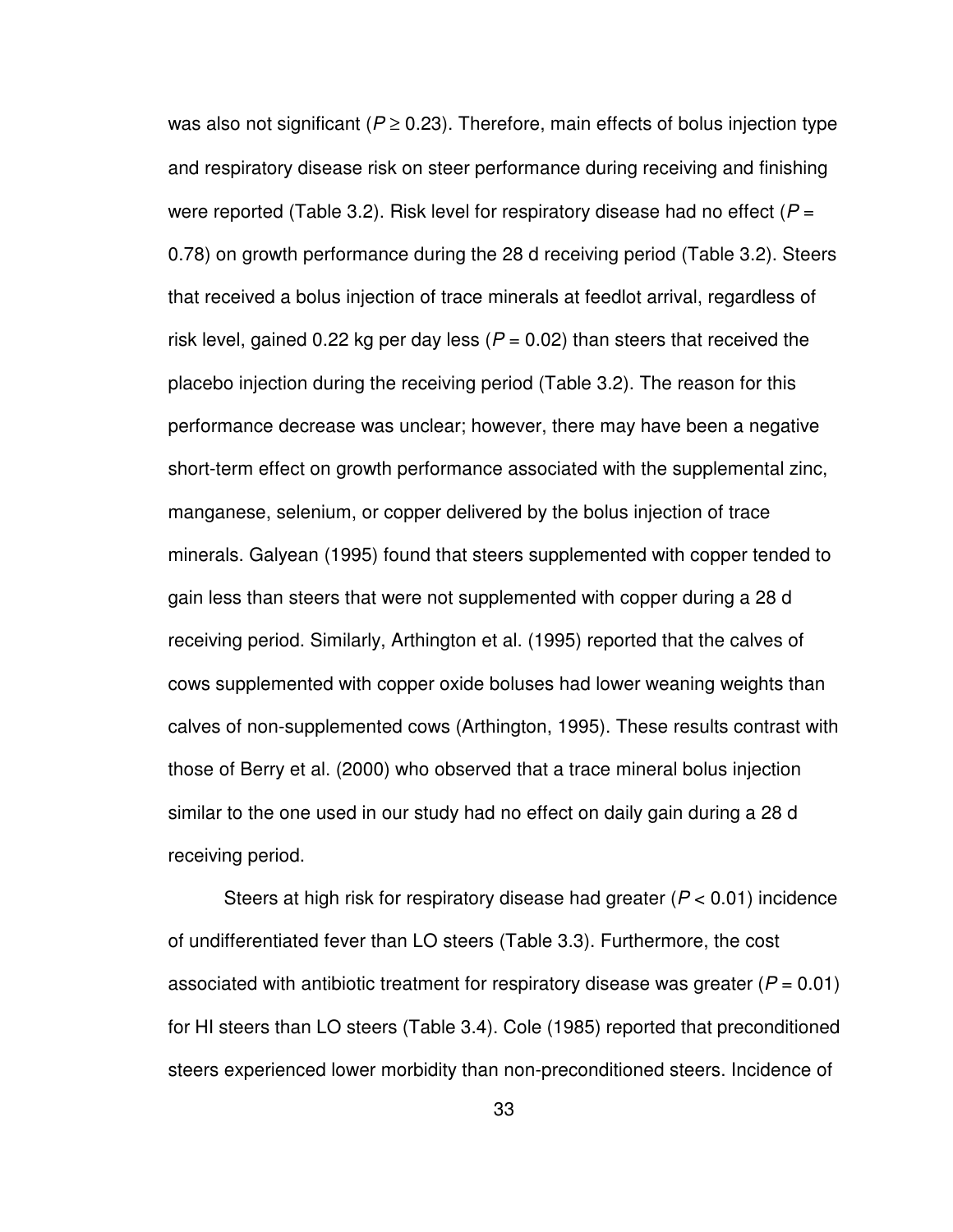undifferentiated fever and treatment costs were similar ( $P = 0.86$ ) between cattle treated with a trace mineral bolus injection and those treated with an injection of saline.

Dry matter intake and ADG by LO steers were greater ( $P < 0.01$ ) than that of HI steers during the finishing period. Whereas a bolus injection of trace minerals administered at receiving had no effect ( $P \ge 0.40$ ) on DMI and ADG during the finishing period. Steers at high risk for respiratory disease tended ( $P =$ 0.09) to have greater G:F during finishing compared to the LO steers. Moreover, a bolus trace mineral injection administered at receiving was associated with increased G:F ( $P < 0.04$ ) during finishing compared with a saline injection administered at receiving. The reason this association was not clear. Ahola et al. (2005) reported that supplementation of copper, zinc, and manganese available to cows and calves, prior to weaning, produced mixed results on subsequent calf feedlot growth efficiency during a two-year study. In the first year of the study, G:F of cattle that received trace mineral supplementation was lower than unsupplemented cattle; supplemented and unsupplemented cattle had similar G:F during the second year. Spears and Kegley (2002) reported that G:F tended to be greater for cattle that were supplemented with organic zinc than those supplemented with inorganic zinc.

Respiratory disease risk was a function of the origin of the cattle used in this study. All HI cattle were purchased through local auctions markets. They had no known history of vaccination, dry feed consumption, weaning management, or commingling prior to their purchase. Cattle designated as LO originated from the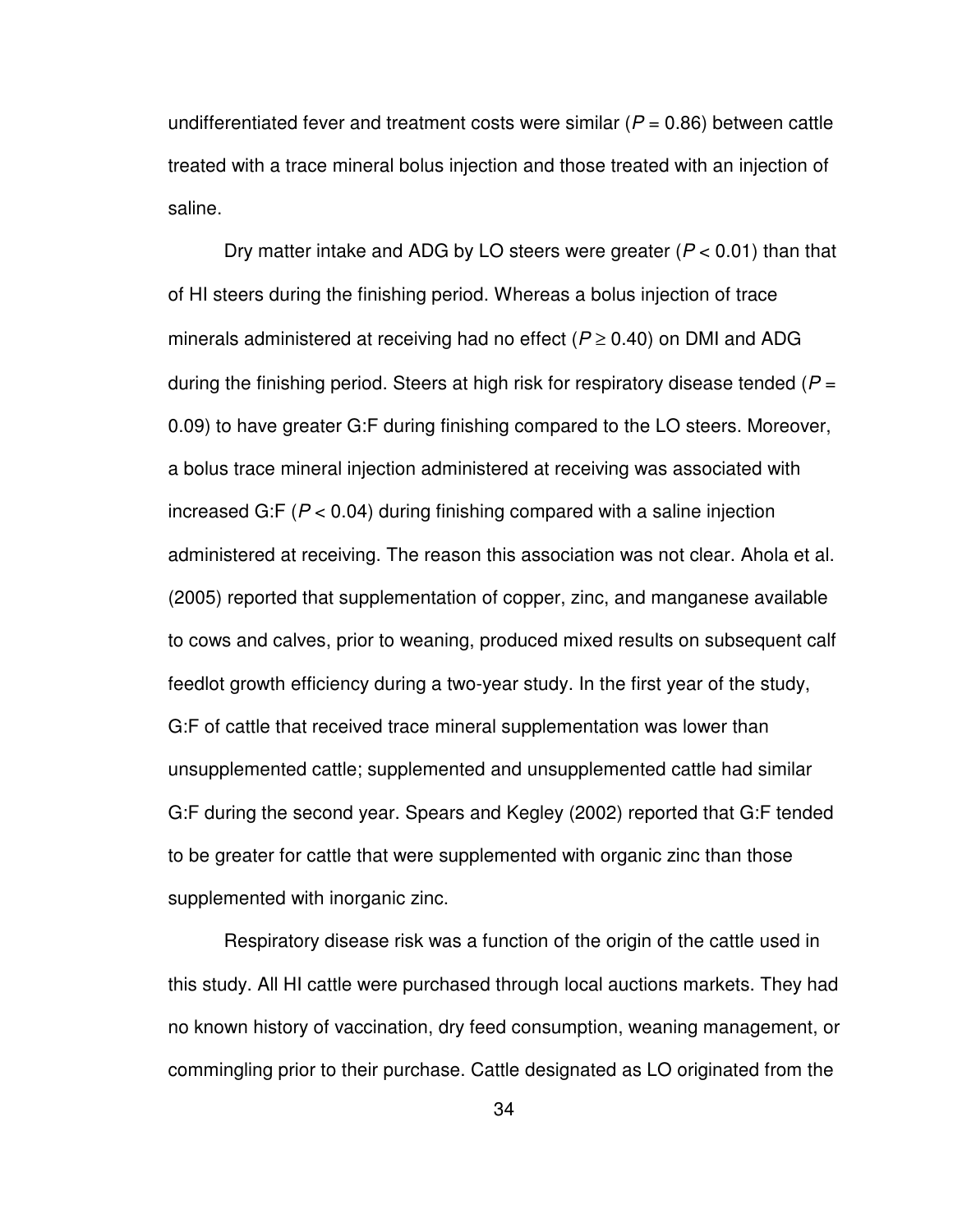University of Missouri beef herd. These cattle were selected for superior carcass quality over several generations, whereas HI cattle had no known selection history. Confounding of respiratory disease risk with cattle origin made legitimate comparison of carcass data between HI and LO impossible. For this reason, only bolus injection type main effect means for carcass characteristics were reported (Table 3.5). There was no difference in hot carcass weight ( $P = 0.67$ ), KPH ( $P =$ 0.34), marbling score ( $P = 0.60$ ), 12th rib fat thickness ( $P = 0.99$ ), longissimus area ( $P = 0.81$ ), or USDA yield grade ( $P = 0.69$ ) between the TM and SA treatments. Ahola et al (2005) reported no differences in carcass characteristics of finishing cattle that were supplemented with copper, zinc, and manganese prior to weaning and those that had not been supplemented prior to weaning. Steers at low risk for respiratory disease had fewer ( $P = 0.01$ ) liver abscesses than HI steers; however, liver scores were similar ( $P = 0.23$ ) between the TM or SA treatments (Table 3.6). There were no differences ( $P = 0.23$ ) in the frequency of lung lesions between steers at HI and LO risk or between TM and SA ( $P =$ 0.96; Table 7). Similar to reports by Gardner et al. (1999), there appeared to be no relationship in our study between frequency of treatment for undifferentiated fever and frequency of lung lesions. Larson (2005) indicated that the poor relationship between observed clinical illness during finishing and the detection of lung lesions at harvest could have at least two explanations. First, lung lesions could result from respiratory that infection occurred prior to the finishing period. Second, it is possible that respiratory infection may not result in lung lesions.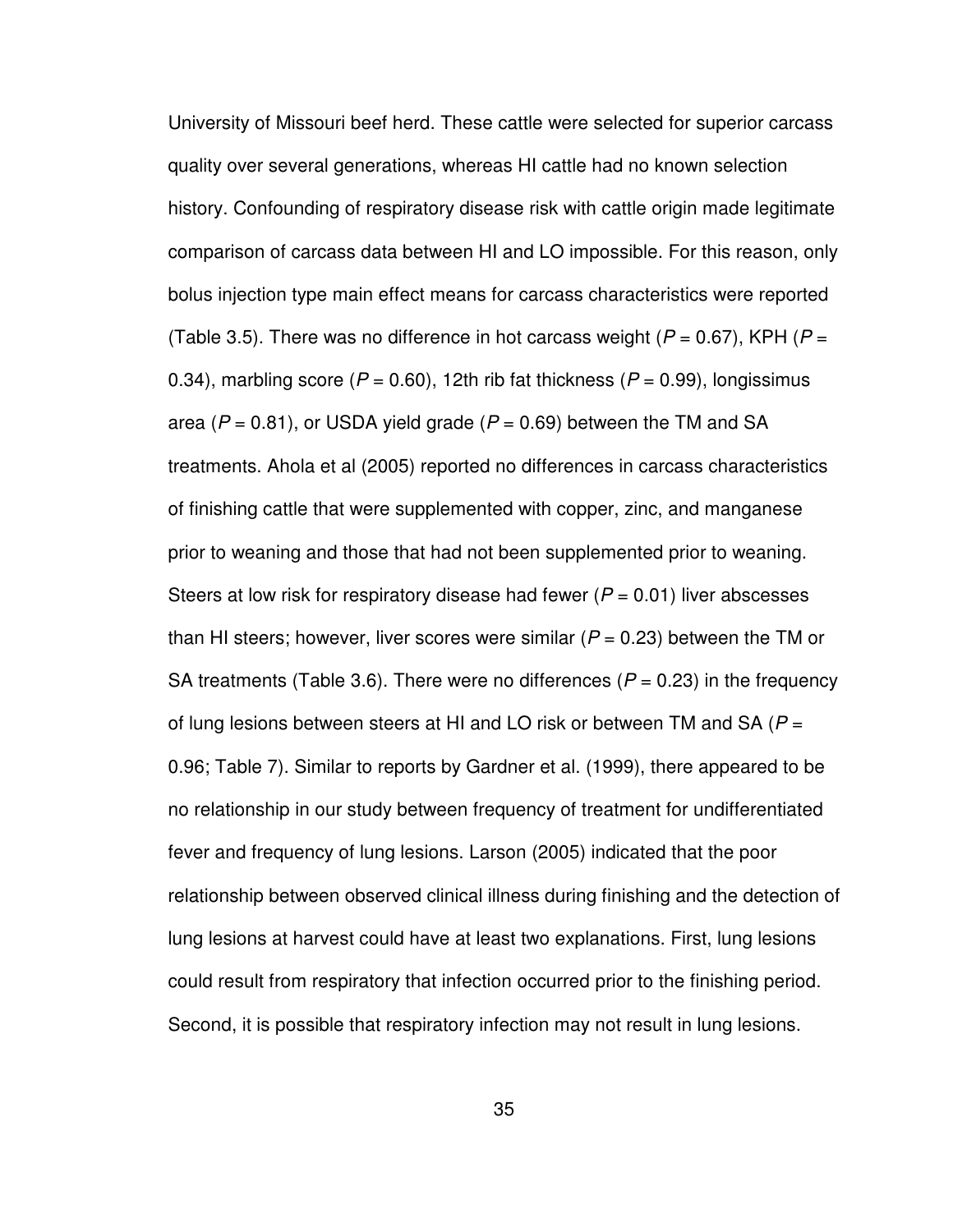Steers at high risk for respiratory disease that received a bolus injection of trace minerals at receiving and were also treated for BRD at least once, tended to have a larger longissimus area ( $P = 0.13$ ) and lower USDA yield grade ( $P = 0.10$ ) than HI steers treated with a placebo at receiving (Table 3.8). Gardner et al. (1999) reported that carcasses of cattle treated at least once for respiratory disease had smaller longissimus area and less external and internal body fat deposition than their healthy counterparts.

#### **Conclusions**

Results of our study were interpreted to suggest that the incidence of clinical respiratory disease symptoms is more prevalent in non-preconditioned steers than in preconditioned steers. An injectable trace mineral supplement administered at receiving had no effect on the incidence of undifferentiated fever; moreover, it was associated with a decrease in growth performance during the receiving period. The bolus trace mineral injection administered at receiving tended to increase longissimus area and decrease USDA yield grade in steers at high risk for respiratory disease that had been treated at least once for undifferentiated fever. Moreover, an improvement in G:F during finishing was observed in steers injected with a bolus dose of a trace mineral solution at receiving compared to those injected with saline at receiving.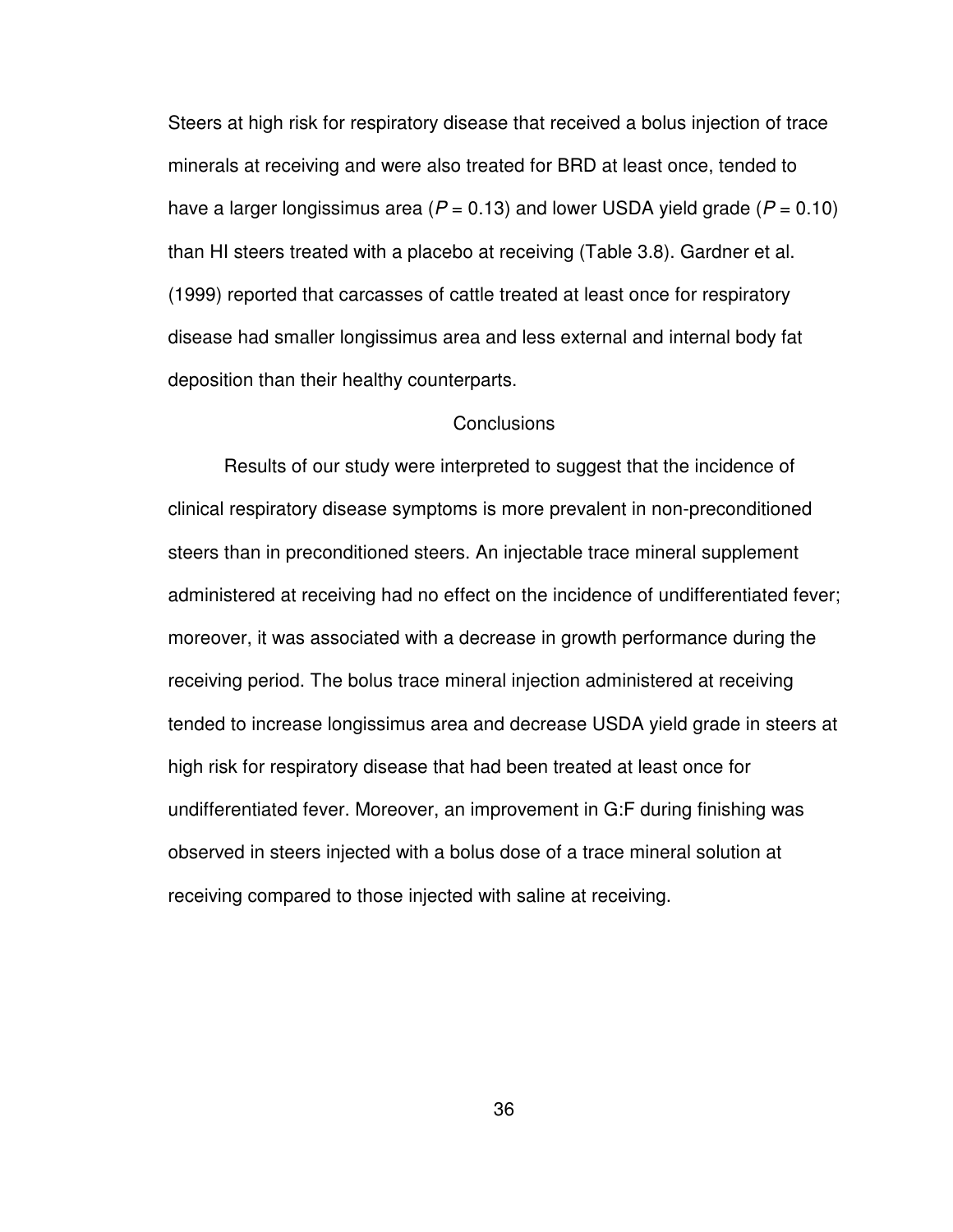## APPENDIX ONE

# TABLES OF THE DATA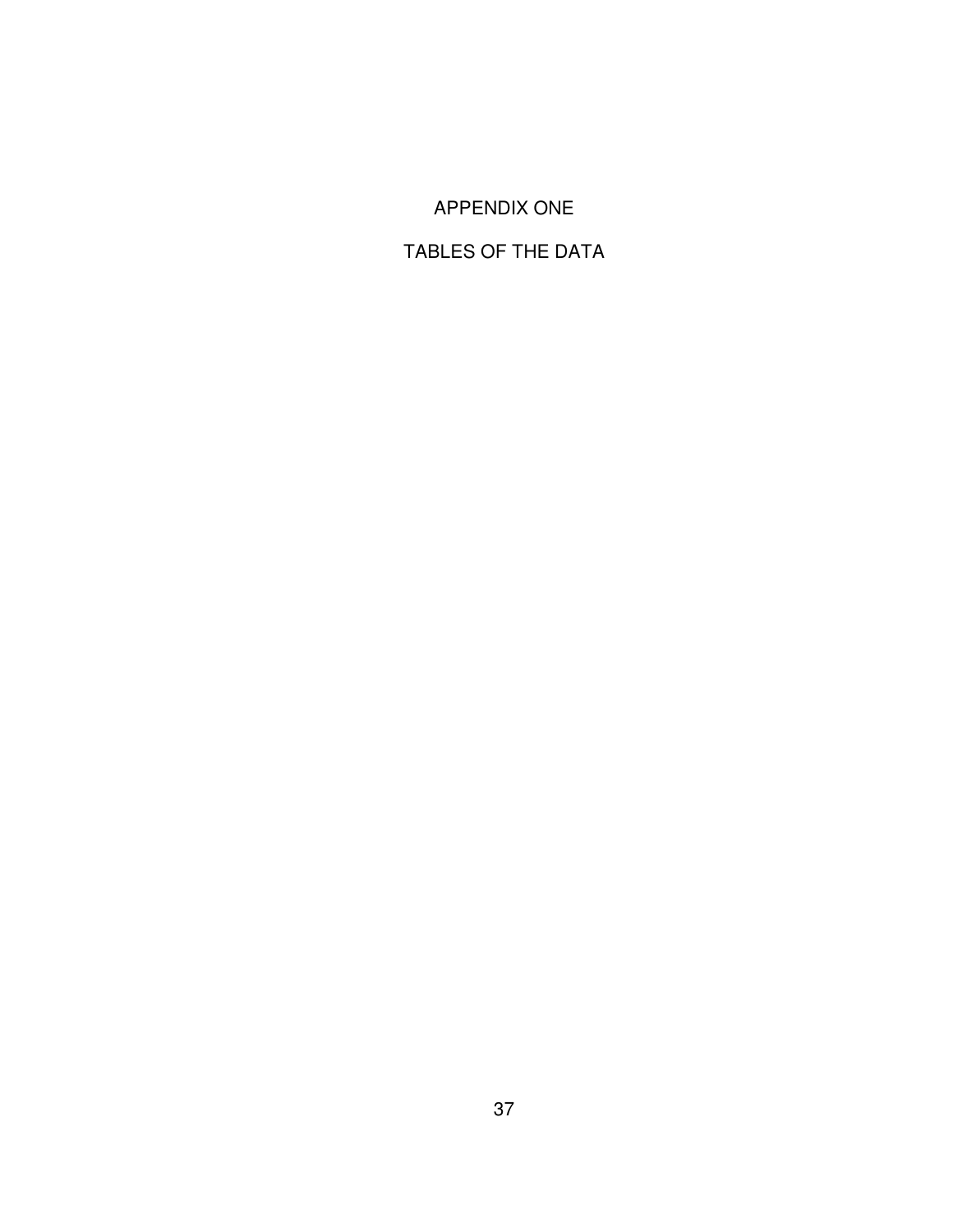Table 2.1. Composition (DM Basis) of diets formulated to promote a 1.6 kg ADG by beef steers consuming 100 (AL), 90 (IR90), or 80% (IR80) of ad libitum DMI  $(T$ rial 1).

|                            | Treatment |             |             |  |  |  |
|----------------------------|-----------|-------------|-------------|--|--|--|
| Item                       | AL        | <b>IR90</b> | <b>IR80</b> |  |  |  |
| Whole-shelled corn         | 25.79     | 32.09       |             |  |  |  |
| Steam-flaked corn          |           |             | 46.03       |  |  |  |
| Wheat middlings            | 16.63     | 20.36       | 5.12        |  |  |  |
| Dried distiller's grains   |           | 7.16        | 18.22       |  |  |  |
| Grass hay                  | 22.75     | 19.16       | 9.55        |  |  |  |
| Soybean meal               |           | 3.89        | 2.63        |  |  |  |
| Soybean hulls              | 33.49     | 11.01       | 10.19       |  |  |  |
| Choice white grease        |           | 4.11        | 5.58        |  |  |  |
| Supplement <sup>a</sup>    | 1.34      | 2.22        | 2.28        |  |  |  |
| NEm (Mcal/kg) <sup>b</sup> | 2.05      | 2.24        | 2.49        |  |  |  |
| NEg (Mcal/kg) <sup>b</sup> | 1.19      | 1.34        | 1.52        |  |  |  |
| MP Intake $(g/d)^b$        | 1,160     | 1,159       | 1,159       |  |  |  |
| RDP Intake $(g/d)^b$       | 607       | 604         | 608         |  |  |  |

<sup>a</sup> Met or exceeded NRC (2000) recommended levels of salt, trace minerals, and vitamin A. Monensin and Tylosin (Elanco Animal Health, Greenfield, IN) were included at 33 and 11 mg/kg of complete ration, respectively. Proportions of urea and soybean meal were varied to equalize metabolizable protein intakes between treatments.

 $b$  Calculated (NRC, 2000).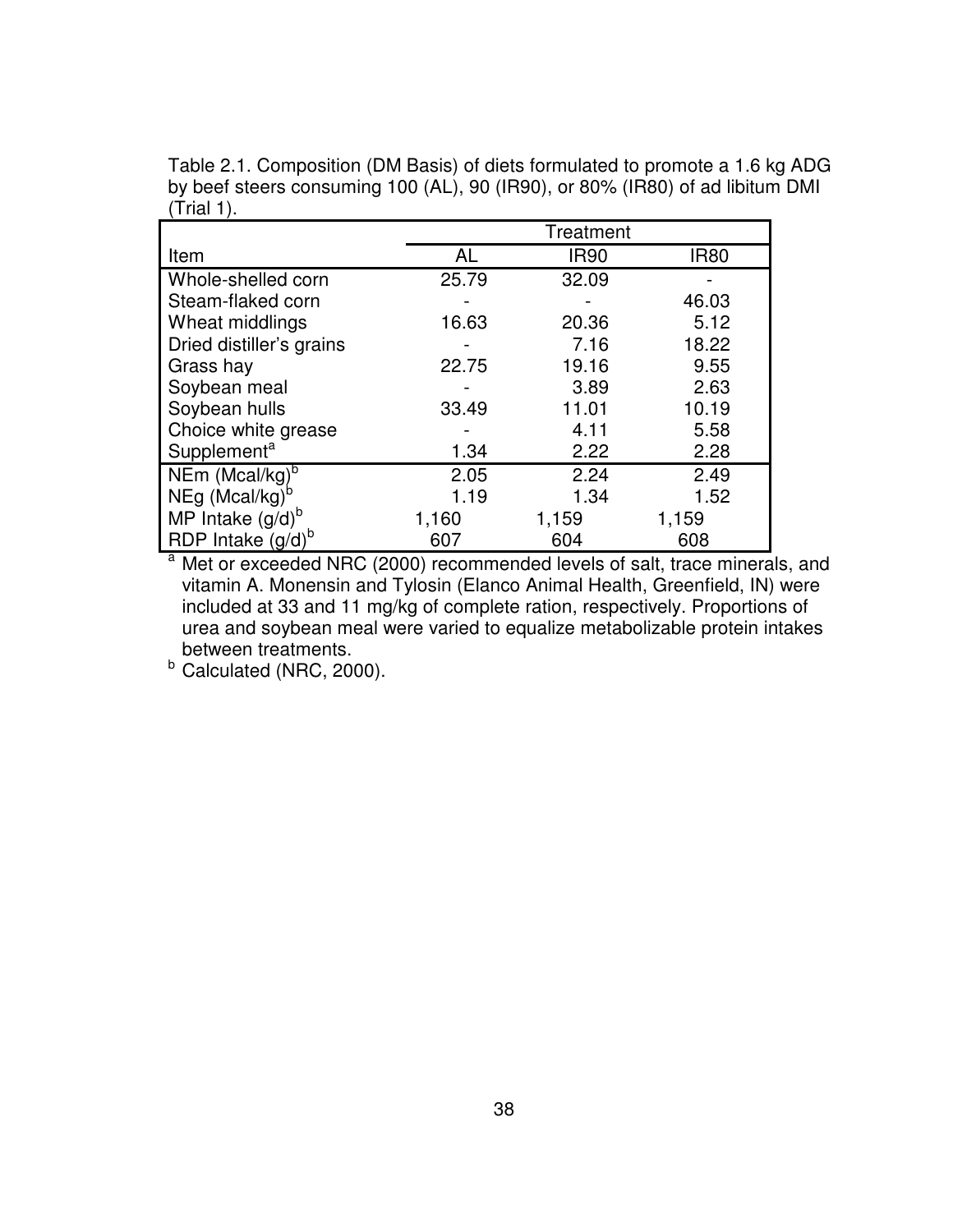| Table 2.2. Composition (DM Basis) of diets formulated to promote a 1.6 kg ADG |  |  |  |
|-------------------------------------------------------------------------------|--|--|--|
| by beef steers consuming 100 (AL) or 80% (IR80) of ad libitum DMI (Trial 2).  |  |  |  |

|                                 | Treatment |             |  |  |  |
|---------------------------------|-----------|-------------|--|--|--|
| Item                            | <b>AL</b> | <b>IR80</b> |  |  |  |
| <b>Whole Shelled Corn</b>       | 30.75     |             |  |  |  |
| <b>Flaked Corn</b>              |           | 33.39       |  |  |  |
| <b>Wheat Middlings</b>          | 14.00     | 4.03        |  |  |  |
| <b>Dried Distiller's Grains</b> |           | 17.69       |  |  |  |
| Grass Hay                       | 17.73     | 8.85        |  |  |  |
| Soybean Hulls                   | 34.40     | 27.11       |  |  |  |
| <b>Choice White Grease</b>      |           | 4.86        |  |  |  |
| Supplement <sup>a</sup>         | 3.20      | 4.07        |  |  |  |
| NEm $(Mcal/d)^b$                | 18.6      | 17.5        |  |  |  |
| $NEg$ (Mcal/d) <sup>b</sup>     | 10.7      | 10.8        |  |  |  |
| MP Intake $(g/d)^b$             | 1128      | 1133        |  |  |  |
| RDP Intake $(g/d)^b$            | 1015      | 1015        |  |  |  |

<sup>a</sup> Met or exceeded NRC (2000) recommended levels of salt, trace minerals, and vitamin A. Monensin and Tylosin (Elanco Animal Health, Greenfield, IN) were included at 33 and 11 mg/kg of complete ration, respectively. Proportions of urea and soybean meal were varied to equalize metabolizable protein intakes between treatments.

 $b$  Calculated (NRC, 2000).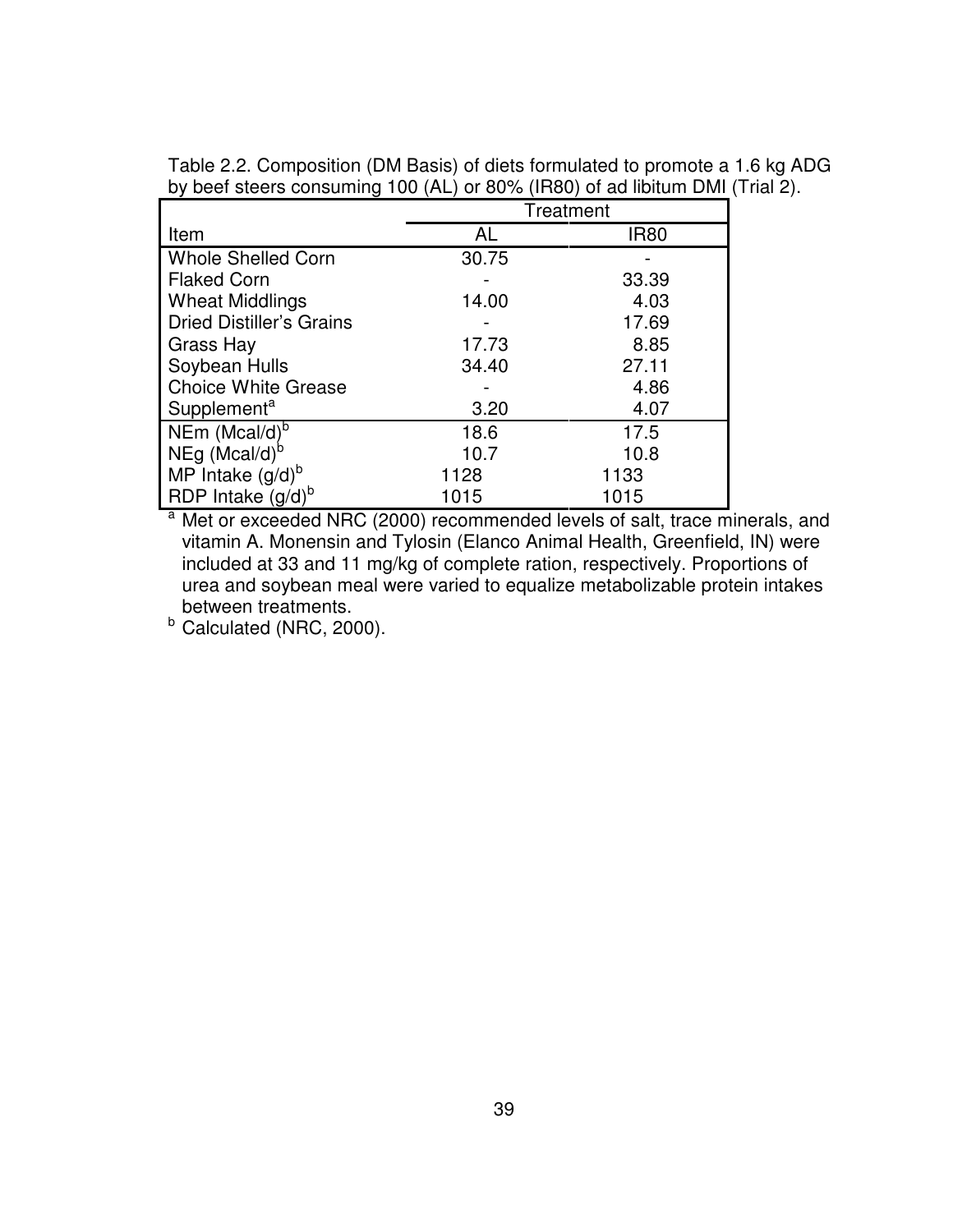|                                           |                   | Treatment         |                   |           |        |
|-------------------------------------------|-------------------|-------------------|-------------------|-----------|--------|
| Effect                                    | AL                | <b>IR90</b>       | <b>IR80</b>       | <b>SE</b> | P      |
| DMI (kg/d)                                | $9.95^{\text{a}}$ | $8.73^{b}$        | 7.91 <sup>c</sup> | 0.21      | < 0.01 |
| Fecal DM Output (kg/d)                    | $2.80^{a}$        | 2.66 <sup>a</sup> | $1.80^{b}$        | 0.15      | < 0.01 |
| DMD (%)                                   | $70.3^{\text{a}}$ | 68.8 <sup>a</sup> | $78.1^{b}$        | 1.52      | < 0.01 |
| Fluid Urinary Output (kg/d)               | 14.96             | 17.26             | 36.78             | 9.025     | >0.15  |
|                                           |                   |                   |                   |           |        |
| Gross Energy Intake (Mcal/d)              | $43.1^a$          | $40.1^{b}$        | 37.8 <sup>c</sup> | 0.99      | < 0.01 |
| Fecal Energy Loss (Mcal/d)                | $12.8^{\text{a}}$ | 12.6 <sup>a</sup> | 8.3 <sup>b</sup>  | 0.69      | < 0.01 |
| Urinary Energy Loss (Mcal/d)              | 4.7 <sup>d</sup>  | $5.5^{\circ}$     | 7.8 <sup>e</sup>  | 1.22      | >0.10  |
| Gaseous Energy Loss (Mcal/d) <sup>t</sup> | 2.1 <sup>a</sup>  | 2.1 <sup>a</sup>  | 1.8 <sup>b</sup>  | 0.08      | < 0.02 |
| ME Density (Mcal/kg)                      | $2.48^{a}$        | 2.51 <sup>a</sup> | $3.26^{b}$        | 0.057     | < 0.01 |
| ME Intake (Mcal/d)                        | 23.5              | 20.0              | 20.0              | 1.79      | >0.20  |

Table 2.3. Effect of diets formulated to promote a 1.6 kg ADG when consumed at 100 (AL), 90 (IR90), or 80% (IR80) of ad libitum DMI on diet digestion and energy balance of beef steers (Trial 1).

<sup>a, b, c</sup> Means within a row that have dissimilar subscripts are different ( $P \le 0.05$ ).

<sup>e, f</sup> Means within a row that have dissimilar subscripts tend to be different ( $P \leq$ 0.10).

e Gricy.<br>
<sup>e</sup> Gaseous energy loss was calculated (Blaxter & Clapperton, 1965).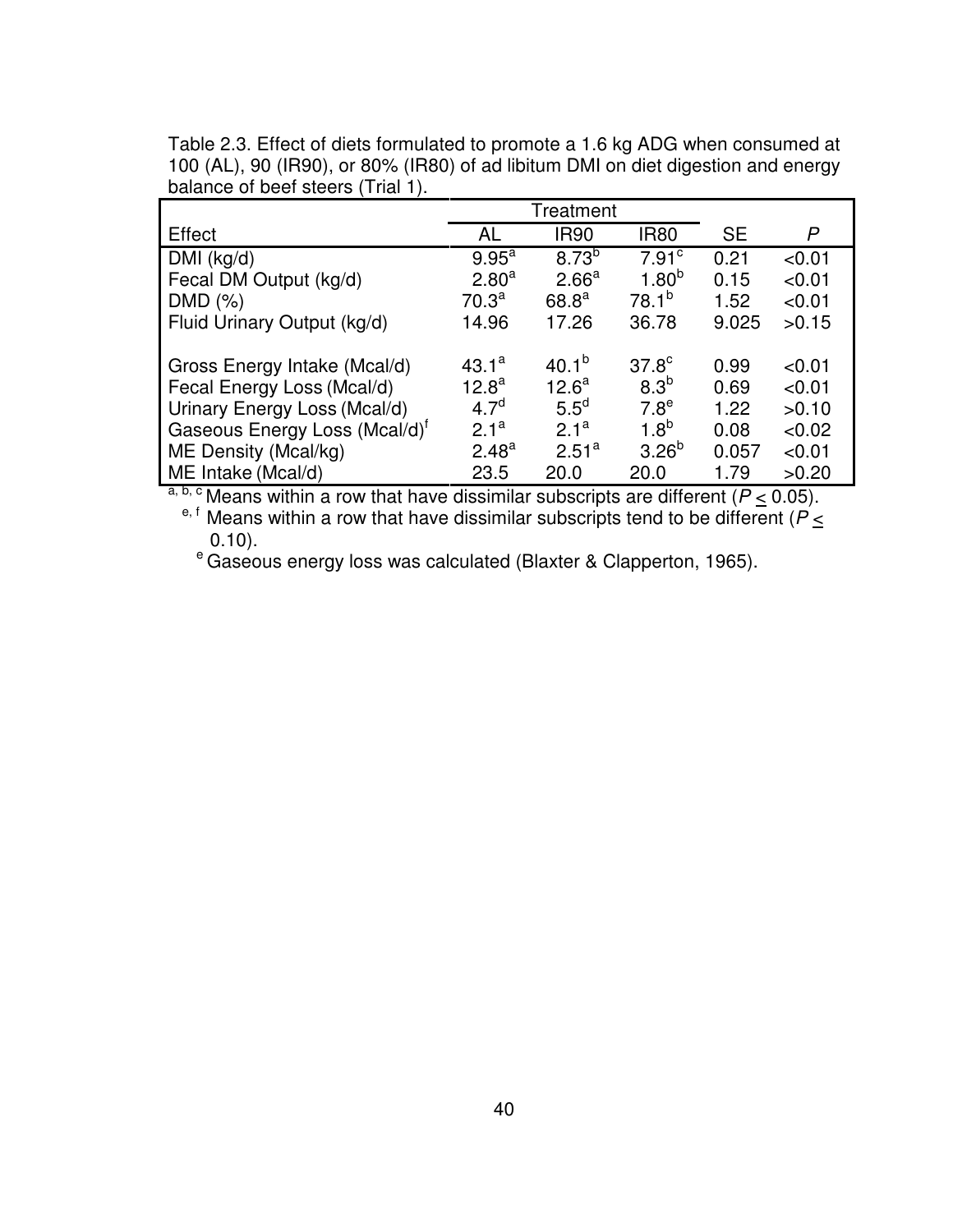|                                           |                   | Treatment        |           |              |
|-------------------------------------------|-------------------|------------------|-----------|--------------|
| Effect                                    | AL                | <b>IR80</b>      | <b>SE</b> | $\mathsf{P}$ |
| DMI (kg/d)                                | $9.13^{a}$        | $6.91^{b}$       | 0.632     | 0.03         |
| Fecal DM Output (kg/d)                    | 2.81 <sup>a</sup> | $1.62^{b}$       | 0.287     | 0.02         |
| DMD (%)                                   | 69.9 <sup>a</sup> | $76.8^{b}$       | 1.59      | 0.01         |
| Fluid Urinary Output (kg/d)               | $15.70^a$         | $41.10^{b}$      | 7.557     | 0.04         |
|                                           |                   |                  |           |              |
| Fluid Dilution Rate (%/h)                 | 7.67              | 6.84             | 0.691     | 0.42         |
|                                           |                   |                  |           |              |
| Gross Energy Intake (Mcal/d)              | 33.4              | 29.4             | 2.40      | 0.26         |
| Fecal Energy Loss (Mcal/d)                | 10.1              | 7.6              | 1.14      | 0.15         |
| Urinary Energy Loss (Mcal/d)              | 4.6 <sup>a</sup>  | $10.1^{b}$       | 1.66      | 0.04         |
| Gaseous Energy Loss (Mcal/d) <sup>c</sup> | 2.1 <sup>d</sup>  | 1.7 <sup>e</sup> | 0.12      | 0.08         |
| ME Density (Mcal/kg)                      | 2.03 <sup>a</sup> | $2.65^{b}$       | 0.081     | < 0.01       |
| ME Intake (Mcal/d)                        | 18.3              | 18.3             | 1.19      | 0.99         |

Table 2.4. Effect of diets formulated to promote a 1.6 kg ADG when consumed at 100 (AL) or 80% (IR80) of ad libitum DMI on diet digestion, fluid dilution rate, and energy balance of beef steers (Trial 2).

<sup>a, b</sup> Means within a row that have dissimilar subscripts are different ( $P \leq 0.05$ ). c Means when a few that there exercise to the Clapperton, 1965).

 $d, e$  Means within a row that have dissimilar subscripts tend to be different ( $P \le$ 0.10)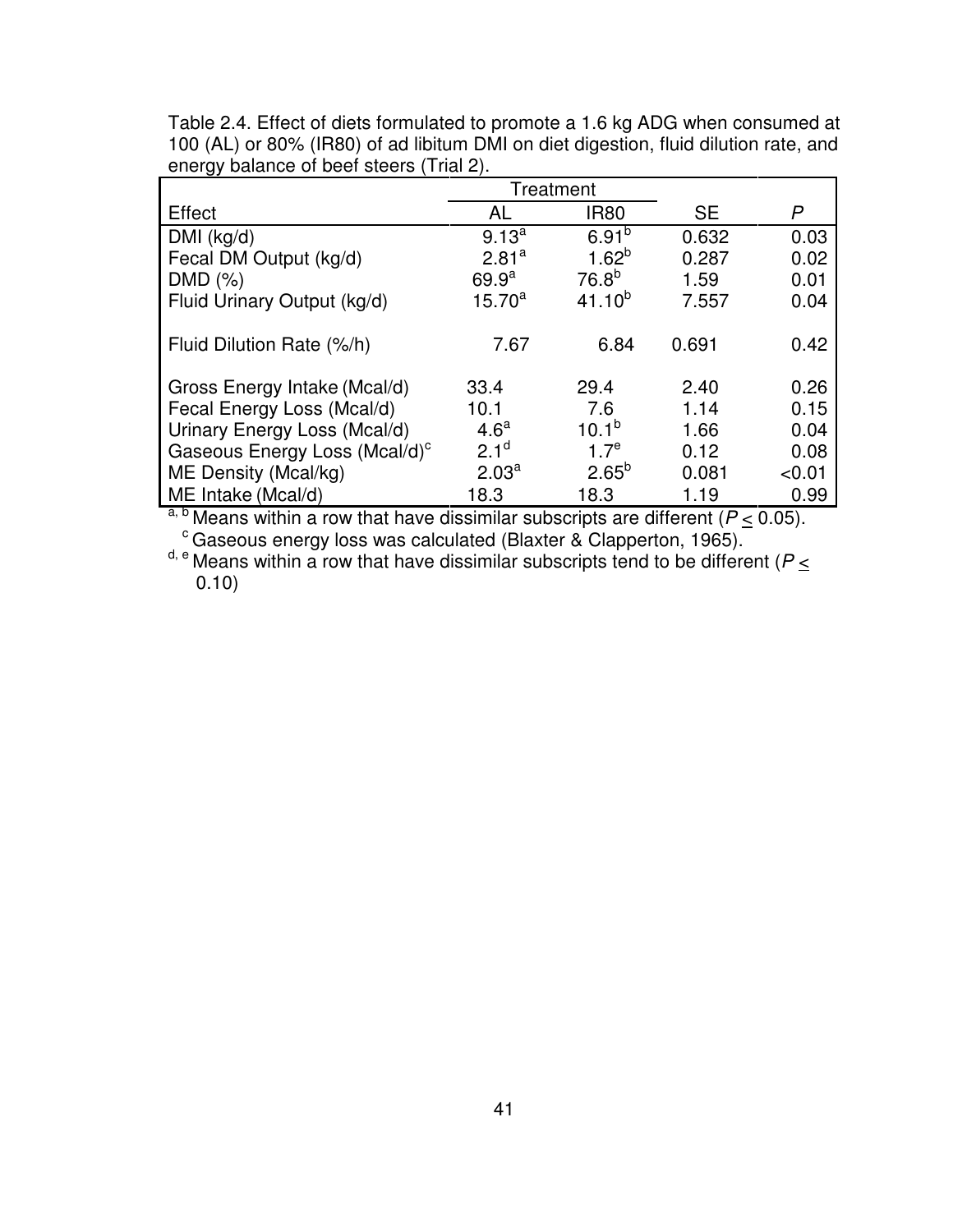|                            |       | Treatment   |             |           |       |
|----------------------------|-------|-------------|-------------|-----------|-------|
| l Item                     | AL    | <b>IR90</b> | <b>IR80</b> | <b>SE</b> |       |
| $\mathsf{P}$ Intake (g/d)  | 58.63 | 58.87       | 55.98       | 2.764     | >0.47 |
| Fecal P (% of P Intake)    | 55.12 | 52.00       | 47.38       | 4.874     | >0.29 |
| Urinary P (% of P Intake)  | 6.31  | 10.33       | 10.33       | 1.804     | >0.15 |
| Retained P $(g/d)$         | 20.28 | 17.95       | 19.28       | 2.849     | >0.57 |
| Retained P (% of P Intake) | 34.20 | 30.23       | 34.03       | 3.654     | >0.46 |

Table 2.5. Effect of diets formulated to promote a 1.6 kg ADG when consumed at 100 (AL), 90 (IR90), or 80% (IR80) of ad libitum DMI on phosphorus retention by beef steers (Trial 1).

<sup>a, b</sup> Means within a row that have dissimilar subscripts are different ( $P \leq 0.05$ ). <sup>c, d</sup> Means within a row that have dissimilar subscripts tend to be different ( $P \leq$ 0.10).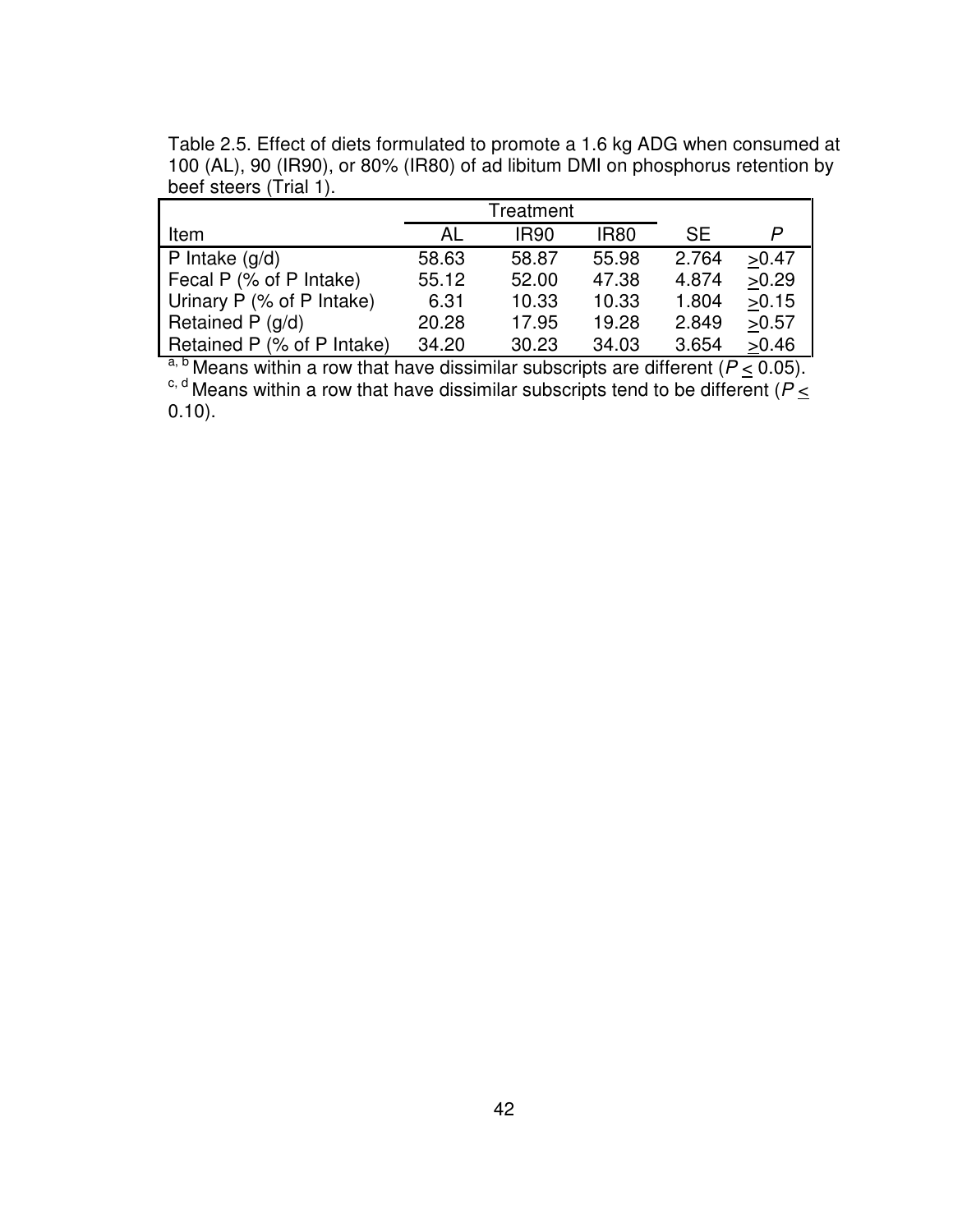|                         |            | Treatment   |           |        |
|-------------------------|------------|-------------|-----------|--------|
| Item                    | AL         | <b>IR80</b> | <b>SE</b> |        |
| Total VFA (mM)          | $106.92^a$ | $85.82^{b}$ | 3.827     | < 0.01 |
| Acetate (% of Total)    | $61.11^a$  | $57.75^{b}$ | 1.040     | 0.03   |
| Propionate (% of Total) | $23.93^a$  | $27.21^{b}$ | 1.055     | 0.03   |
| Butyrate (% of Total)   | 10.33      | 9.81        | 0.363     | 0.31   |
| Minor VFA (% of Total)  | 4.64       | 4.85        | 0.192     | 0.42   |

 Table 2.6. Effect of diets formulated to promote a 1.6 kg ADG when consumed at 100 (AL) or 80% (IR80) of ad libitum DMI on ruminal fermentation by beef steers (Trial 2).

<sup>a, b</sup> Means within a row that have dissimilar subscripts are different ( $P \leq 0.05$ ).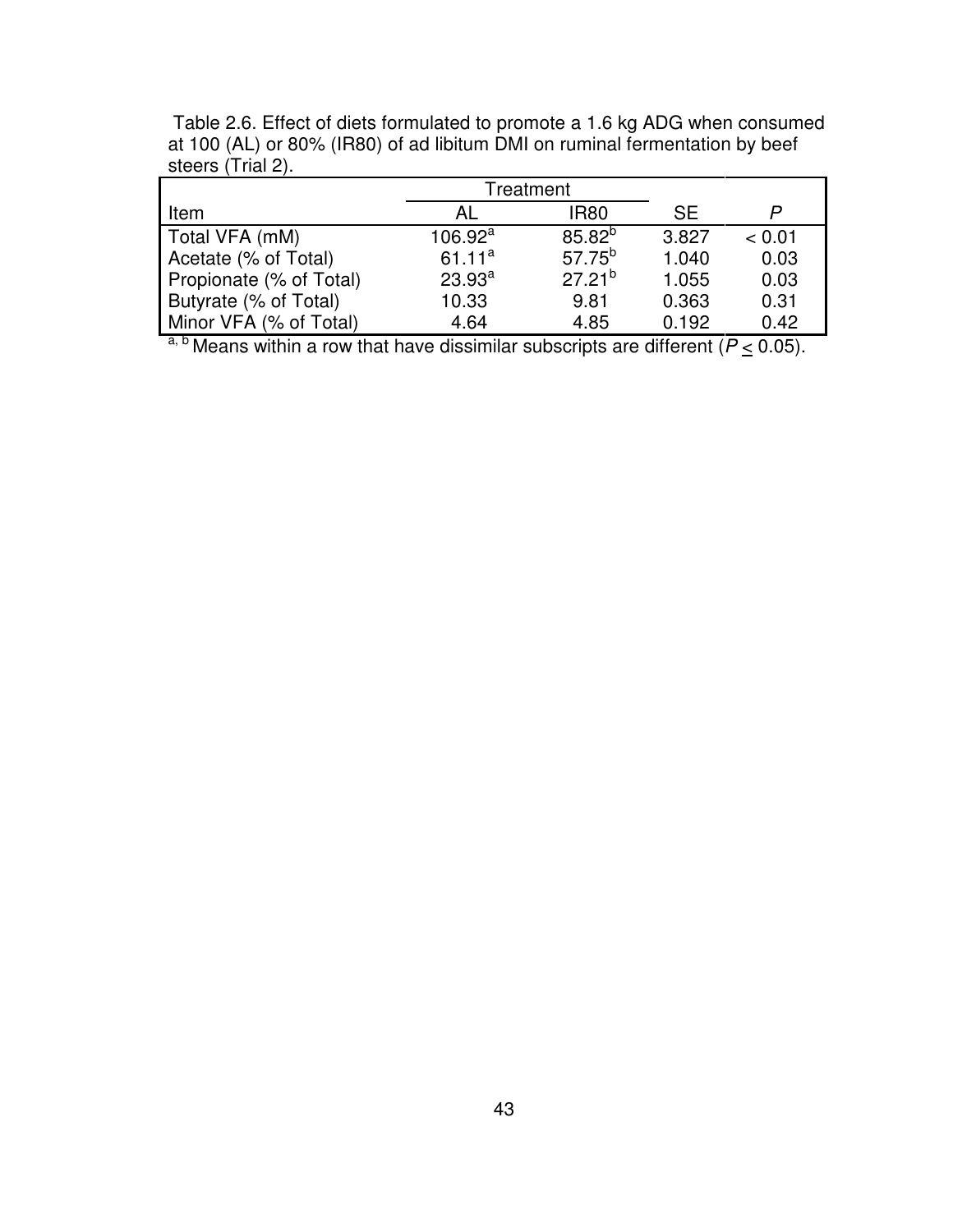| Ingredient                                               | Receiving | Finishing |
|----------------------------------------------------------|-----------|-----------|
| Dried Distiller's Grain                                  | 27.58     | 29.30     |
| <b>High Moisture Corn</b>                                | 45.96     | 25.64     |
| <b>Whole Shelled Corn</b>                                | 0.00      | 25.64     |
| <b>Pelleted Soybean hulls</b>                            | 4.92      | 6.41      |
| <b>Chopped Grass Hay</b>                                 | 6.57      | 5.49      |
| <b>Choice White Grease</b>                               | 6.04      | 4.26      |
| Ground Corn                                              | 3.65      | 2.14      |
| Limestone                                                | 0.99      | 0.92      |
| Sodium Chloride                                          | 0.20      | 0.11      |
| <b>Trace Mineral Premix</b>                              | 0.07      | 0.04      |
| Vitamin A, D, & E Premix                                 | 0.04      | 0.02      |
| Rumensin (80 mg/kg) <sup>a</sup>                         | 0.03      | 0.02      |
| Tylan (40 mg/kg) <sup>a</sup>                            | 0.02      | 0.01      |
| Soybean Meal (44%)                                       | 2.95      | 0.00      |
| Urea                                                     | 0.99      | 0.00      |
| DM%                                                      | 81.0      | 84.3      |
|                                                          | 2.44      | 2.23      |
| NEm (Mcal/kg) <sup>b</sup><br>NEg (Mcal/kg) <sup>b</sup> | 1.50      | 1.54      |

Table 3.1. Composition (DM%) of receiving and finishing diets.

<sup>a</sup> Elanco Animal Health, Greenfield, IN

<sup>b</sup> Calculated value (NRC, 2000)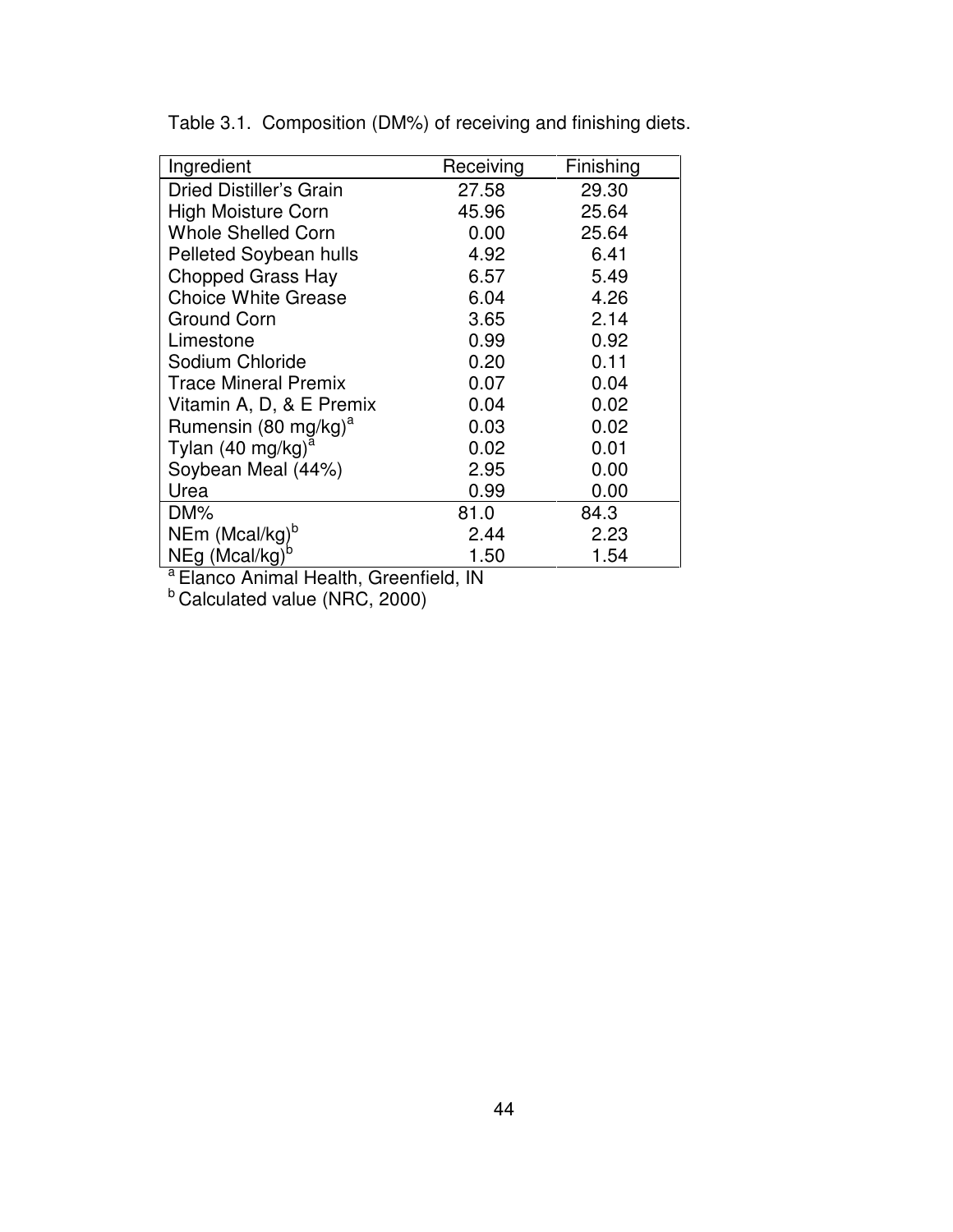|                           | Respiratory<br>Disease Risk <sup>a</sup> |            | Bolus Injection <sup>b</sup> |            |           |                   | $\mathsf{P}$           |
|---------------------------|------------------------------------------|------------|------------------------------|------------|-----------|-------------------|------------------------|
| Item                      | High                                     | Low        | Trace<br>Mineral             | Saline     | <b>SE</b> | Risk <sup>c</sup> | Injection <sup>d</sup> |
| n                         | 89                                       | 99         | 89                           | 99         |           |                   |                        |
| <b>Initial BW</b><br>(kg) | 266                                      | 267        | 266                          | 266        | 27.2      | 0.88              | 0.99                   |
| Receiving<br>$ADG$ (kg)   | 0.58                                     | 0.54       | $0.44^y$                     | $0.66^z$   | 0.688     | 0.62              | 0.02                   |
| Finishing<br>ADG (kg)     | $1.72^w$                                 | $1.83^{x}$ | 1.79                         | 1.76       | 0.045     | < 0.01            | 0.40                   |
| Finishing<br>DMI (%BW)    | $2.33^w$                                 | $2.54^x$   | 2.45                         | 2.45       | 0.037     | < 0.01            | 0.99                   |
| Finishing<br>G: F         | 0.18                                     | 0.17       | $0.18^{y}$                   | $0.17^{z}$ | 0.002     | 0.09              | 0.04                   |

Table 3.2. Effects of respiratory disease risk and a bolus injection of trace minerals or saline at receiving on ADG, DMI, and growth efficiency of beef steers.

a Steers at low risk for respiratory disease were weaned on their farm of origin for 45 d following maternal separation and were vaccinated twice on their farm of origin for clostridial diseases, IBR, BVD, PI3, and BRSV. Steers at high risk for respiratory disease had no known vaccination or weaning history prior the study.

 $b$  Bolus injection consisted of a 5 ml s.c. injection containing 75 mg copper, 25 mg selenium, 50 mg manganese, and 200 mg zinc or a 5 ml s.c. injection of saline.

 $\degree$  P-value for respiratory disease risk comparison (high vs. low).

<sup>d</sup>P-value for bolus injection comparison (trace mineral vs. saline).

w, x Means within the same row comparing the effects of respiratory disease level that have dissimilar superscripts differ  $(P < 0.05)$ .

 $y$ ,  $z$  Means within the same row comparing the effects of bolus injection type that have dissimilar superscripts differ  $(P \le 0.05)$ .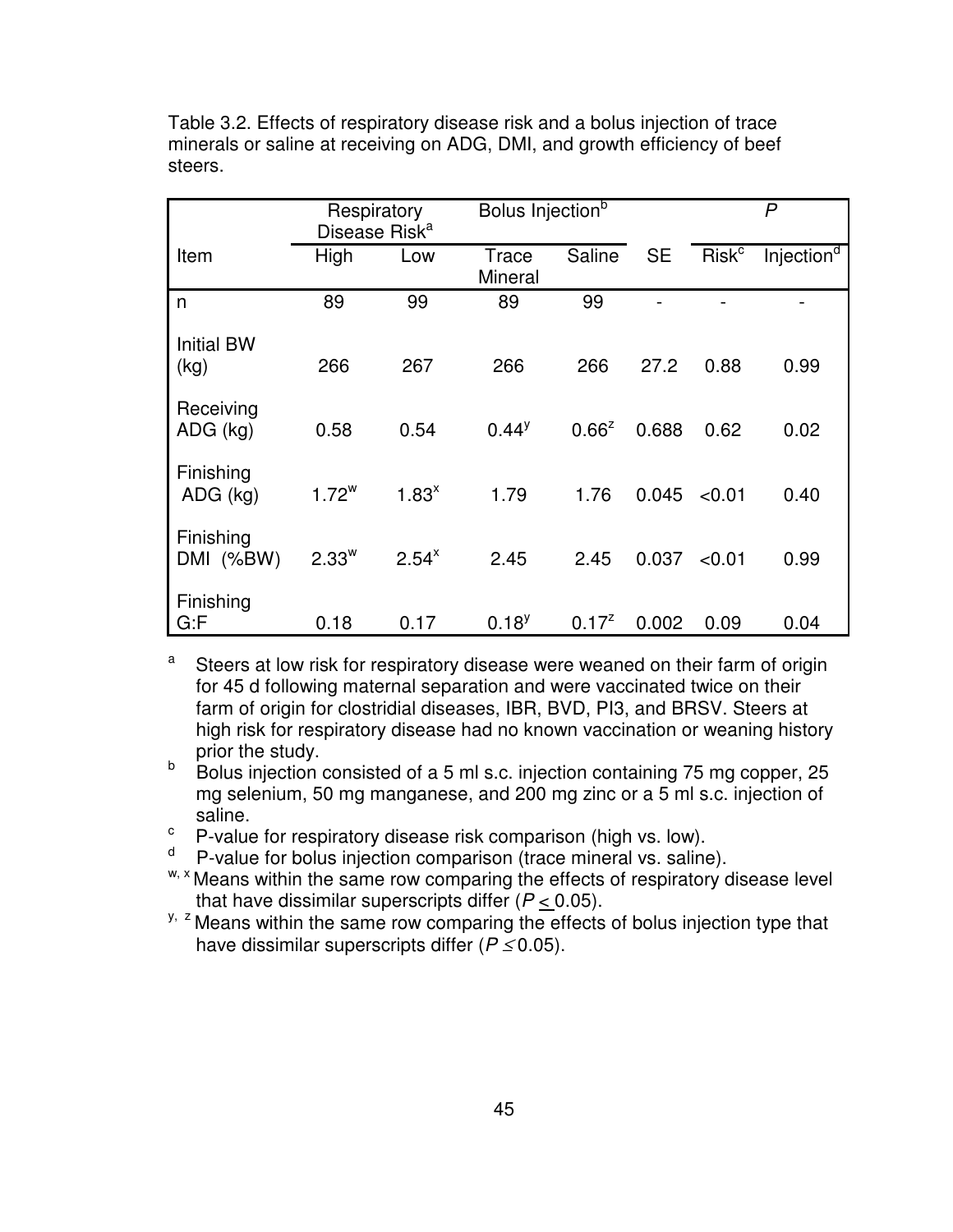|                                       |    | Incidence of                  |        |
|---------------------------------------|----|-------------------------------|--------|
| Factor                                | n  | <b>Undifferentiated Fever</b> |        |
| Respiratory Disease Risk <sup>a</sup> |    |                               |        |
| High                                  | 90 | 64.4%                         | < 0.01 |
| Low                                   | 99 | 2.02%                         |        |
| Bolus Injection <sup>b</sup>          |    |                               |        |
| <b>Trace Mineral</b>                  | 90 | 31.1%                         | 0.86   |
| Saline                                | 99 | 32.3%                         |        |

Table 3.3. Effect of respiratory disease risk and a bolus injection of trace minerals or saline at receiving on incidence of undifferentiated fever among steers during a 28 d receiving period.

<sup>a</sup> Steers at low risk for respiratory disease were weaned on their farm of origin for 45 d following maternal separation and were vaccinated twice on their farm of origin for clostridial diseases, IBR, BVD, PI3, and BRSV. Steers at high risk for respiratory disease had no known vaccination or weaning history prior the study.

b Bolus injection consisted of a 5 ml s.c. injection containing 75 mg copper, 25 mg selenium, 50 mg manganese, and 200 mg zinc or a 5 ml s.c. injection of saline.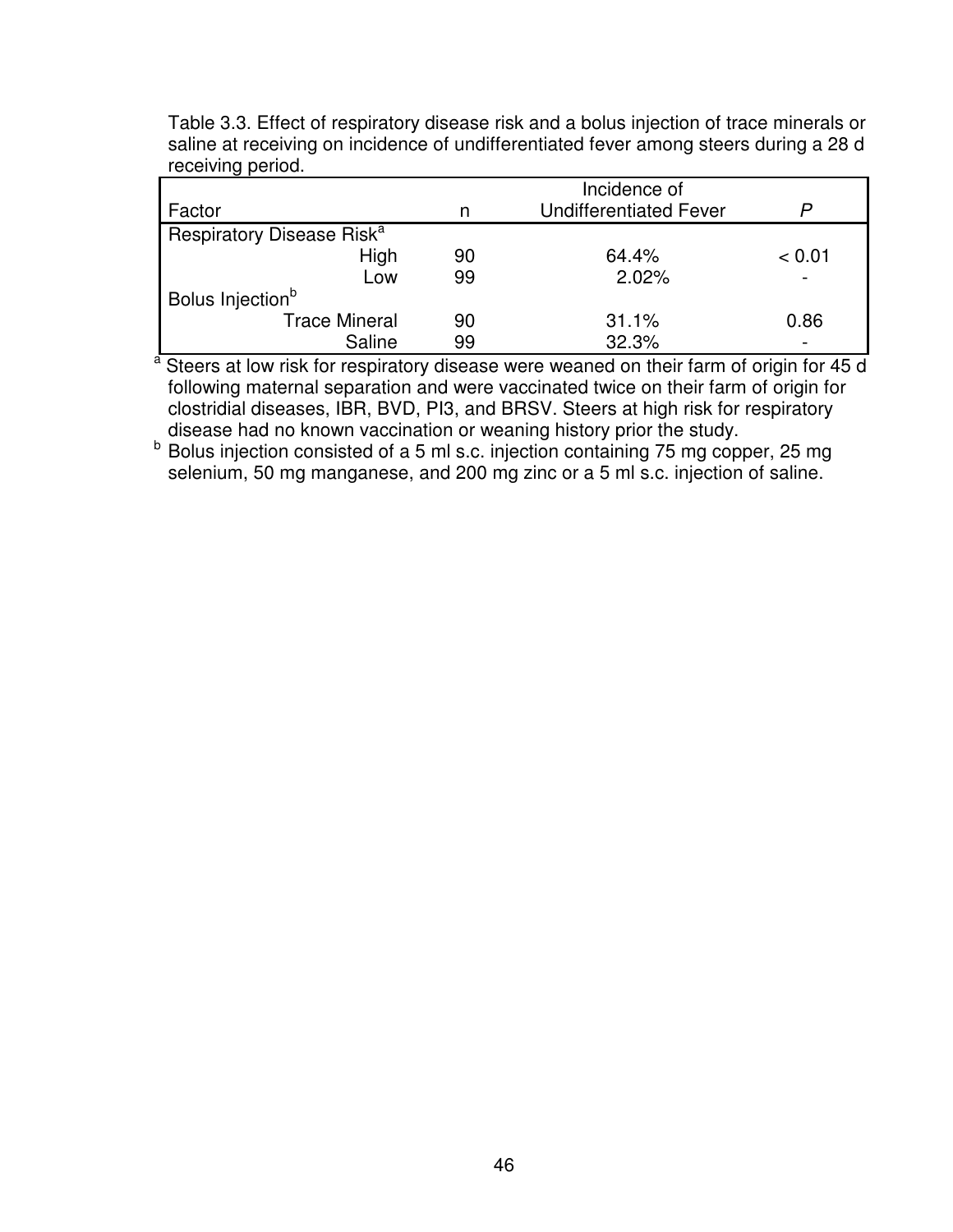Table 3.4. Effect of respiratory disease risk and a bolus injection of trace minerals or saline at receiving on drug therapy cost among steers during a 28 d receiving period.

| Respiratory Disease Risk <sup>a</sup> | Bolus Injection <sup>p</sup> |    | Drug Therapy Cost / Steer |
|---------------------------------------|------------------------------|----|---------------------------|
| High                                  | <b>Trace Mineral</b>         | 39 | \$14.63 <sup>y</sup>      |
| High                                  | Saline                       | 50 | $$16.48$ <sup>y</sup>     |
| Low                                   | <b>Trace Mineral</b>         | 50 | $$0.52^z$                 |
| LOW                                   | Saline                       | 49 | $$0.00^z$$                |

a Steers at low risk for respiratory disease were weaned on their farm of origin for 45 d following maternal separation and were vaccinated twice on their farm of origin for clostridial diseases, IBR, BVD, PI3, and BRSV. Steers at high risk for respiratory disease had no known vaccination or weaning history prior the study.

b Bolus injection consisted of a 5 ml s.c. injection containing 75 mg copper, 25 mg selenium, 50 mg manganese, and 200 mg zinc or a 5 ml s.c. injection of saline.

 $y$ ,  $z$  Means within a column that do not share a common superscript are different ( $P <$ 0.05).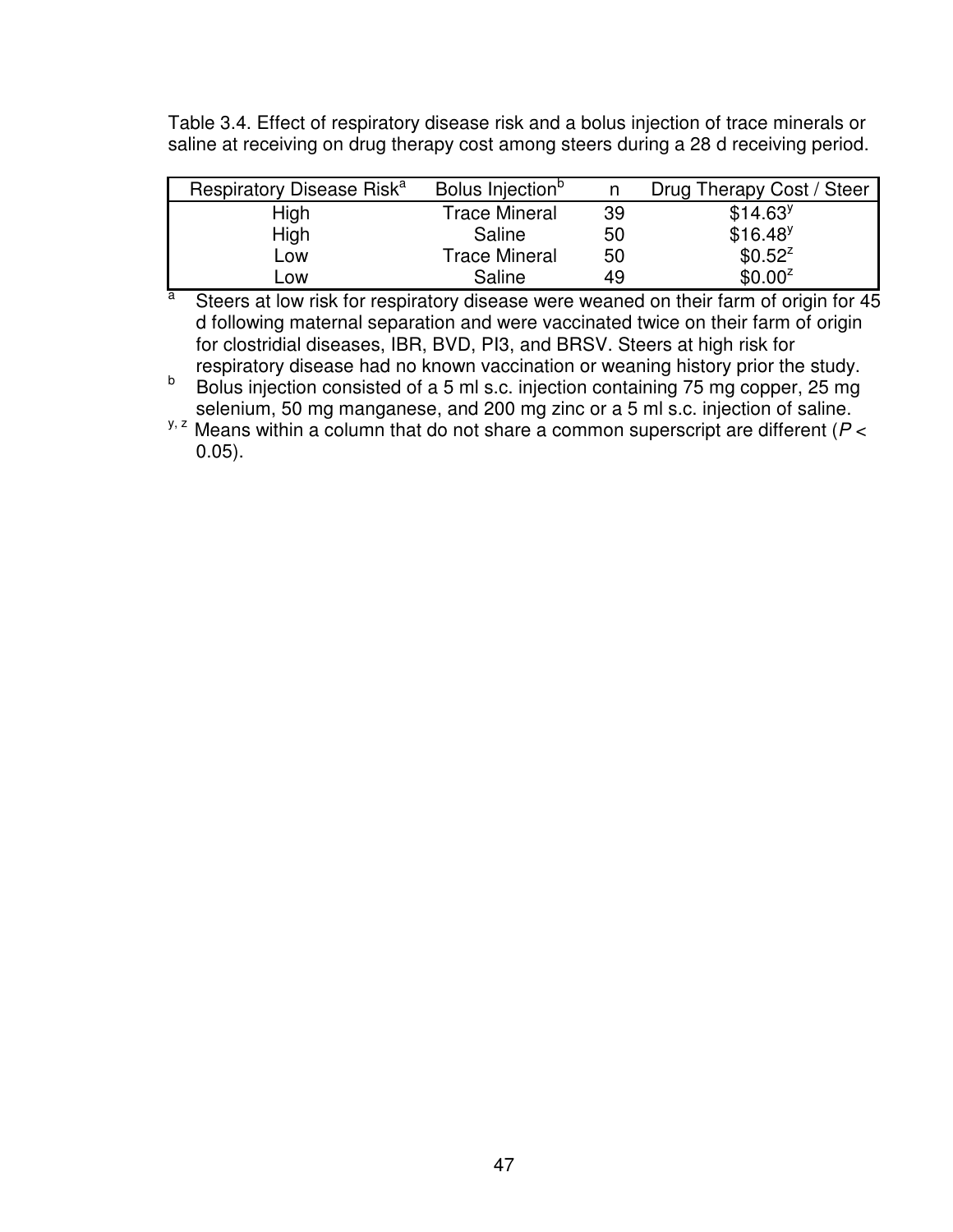Table 3.5. Effect of a bolus injection<sup>a</sup> of trace minerals or saline at receiving on carcass characteristics of beef steers.

| Item                          | <b>Trace Mineral</b><br>Saline |       | <b>SE</b>          |      |
|-------------------------------|--------------------------------|-------|--------------------|------|
| n                             | 89                             | 98    |                    |      |
| Hot Carcass Weight (kg)       | 356                            | 358   | 3.0                | 0.67 |
| Marbling Score <sup>b</sup>   | 47                             | 47    | $1\hspace{0.1cm}1$ | 0.96 |
| $12th$ rib fat Thickness (cm) | 1.39                           | 1.42  | 0.052              | 0.65 |
| Longissimus Area $(cm2)$      | 78.95                          | 78.36 | 0.735              | 0.56 |
| KPH <sup>c</sup> (%)          | 2.14                           | 2.18  | 0.035              | 0.34 |
| <b>USDA Yield Grade</b>       | 3.35                           | 3.44  | 0.071              | 0.39 |

 $a$  Bolus injection consisted of a 5 ml s.c. injection containing 75 mg copper, 25 mg selenium, 50 mg manganese, and 200 mg zinc or a 5 ml s.c. injection of saline.

<sup>b</sup> Marbling Scores: 30 = Slight<sup>00</sup>, 40 = Small<sup>00</sup>, and 50 = Modest<sup>00</sup>

 $c$  KPH = kidney, pelvic, and heart fat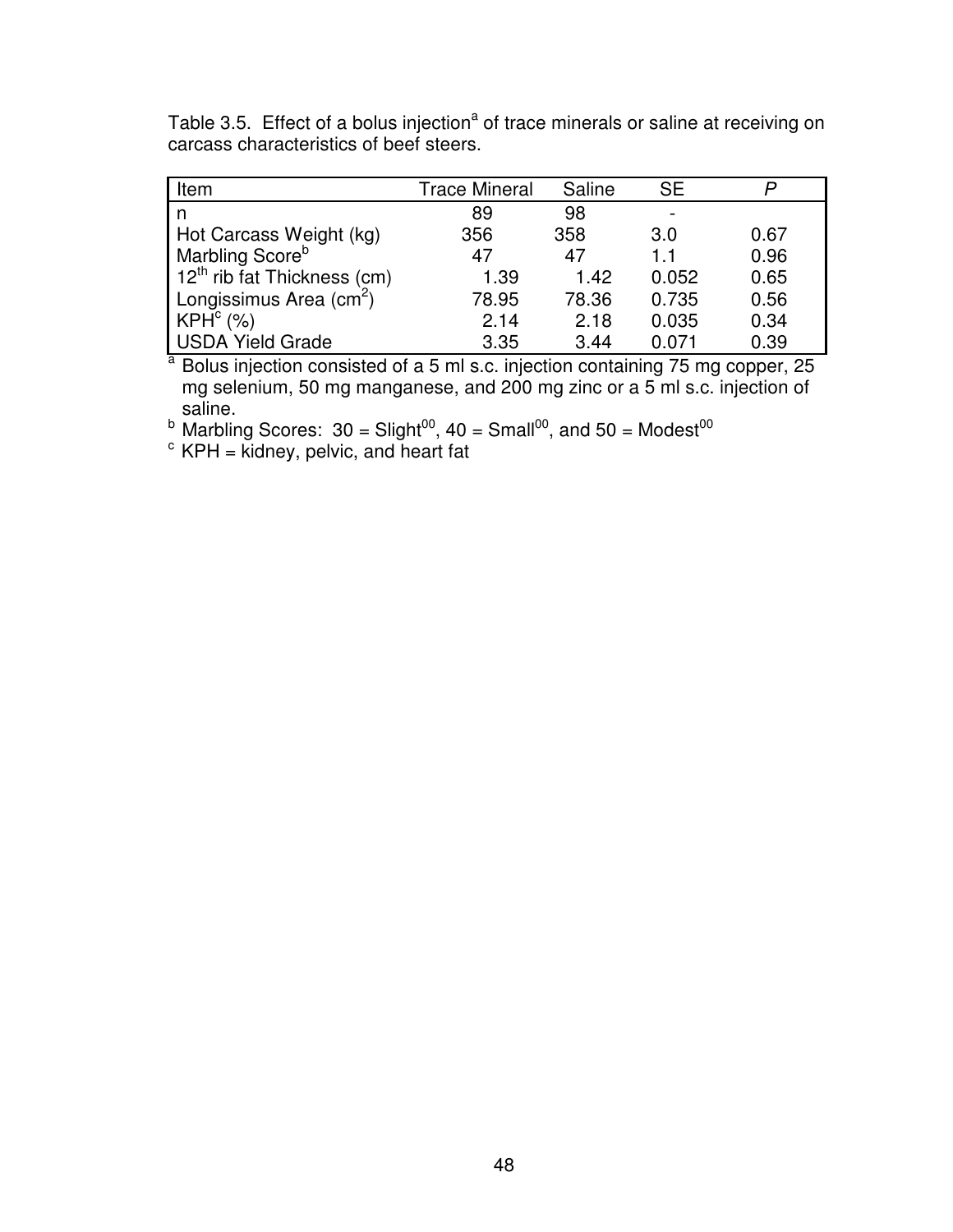Table 3.6. Effect of respiratory disease risk and a bolus injection of trace minerals or saline at receiving on incidence of liver abscesses among beef steers.

|                                       | Liver Score <sup>a</sup> |          |                          |   |      |        |
|---------------------------------------|--------------------------|----------|--------------------------|---|------|--------|
| Factor                                |                          | $\Omega$ | А-                       | A | A+   |        |
| Respiratory Disease Risk <sup>b</sup> |                          |          |                          |   |      |        |
| <b>High</b>                           |                          |          | 89 60.7% 32.6% 6.7% 0.0% |   |      | < 0.01 |
| Low                                   |                          |          | 98 73.5% 15.3% 6.1% 5.1% |   |      |        |
| Bolus Injection <sup>c</sup>          |                          |          |                          |   |      |        |
| Trace Mineral 89 62.9% 23.6% 8.9%     |                          |          |                          |   | 4.5% | 0.23   |
| <b>Saline</b>                         |                          |          | 98 71.4% 23.5% 4.1% 1.0% |   |      |        |

 $a<sup>a</sup>$  Liver scores were assessed on the following scale:  $0 =$  no visible lesions; A- $= 1$  small encapsulated abscess (< 2.54 cm. in diameter); A = 2-4 small encapsulated abscesses  $\left($  < 2.54 cm. in diameter); and  $A_{+}$  = large enflamed abscesses (> 2.54 cm. in diameter) .

**b** Steers at low risk for respiratory disease were weaned on their farm of origin for 45 d following maternal separation and were vaccinated twice on their farm of origin for clostridial diseases, IBR, BVD, PI3, and BRSV. Steers at high risk for respiratory disease had no known vaccination or weaning history prior the study.

<sup>c</sup> Bolus injection consisted of a 5 ml s.c. injection containing 75 mg copper, 25 mg selenium, 50 mg manganese, and 200 mg zinc or a 5 ml s.c. injection of saline.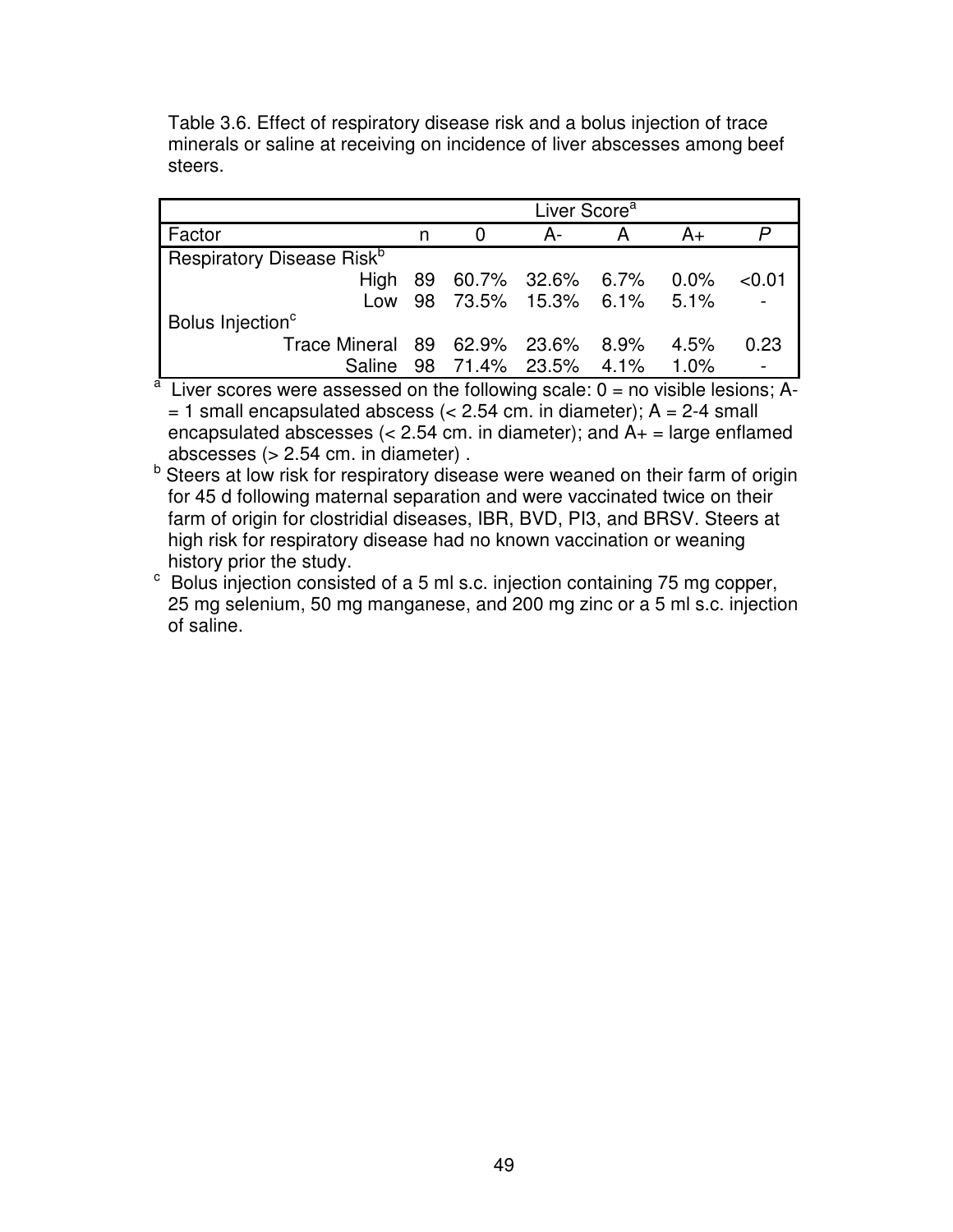| Factor                                |    | Incidence of | Incidence of<br>Normal Lungs Abnormal Lungs | P                        |
|---------------------------------------|----|--------------|---------------------------------------------|--------------------------|
| Respiratory Disease Risk <sup>a</sup> |    |              |                                             |                          |
| High                                  | 87 | 73.6%        | 26.4%                                       | 0.23                     |
| Low                                   | 95 | 81.1%        | 18.9%                                       | $\overline{\phantom{a}}$ |
| Bolus Injection <sup>b</sup>          |    |              |                                             |                          |
| <b>Trace Mineral</b>                  | 85 | 77.6%        | 22.4%                                       | 0.96                     |
| Saline                                | 97 | 77.3%        | 22.7%                                       |                          |

Table 3.7. Effects of respiratory disease risk and a bolus injection of trace minerals or saline at receiving on incidence of lung abnormalities among beef steers.

<sup>a</sup> Steers at low risk for respiratory disease were weaned on their farm of origin for 45 d following maternal separation and were vaccinated twice on their farm of origin for clostridial diseases, IBR, BVD, PI3, and BRSV. Steers at high risk for respiratory disease had no known vaccination or weaning history prior the study.

b Bolus injection consisted of a 5 ml s.c. injection containing 75 mg copper, 25 mg selenium, 50 mg manganese, and 200 mg zinc or a 5 ml s.c. injection of saline.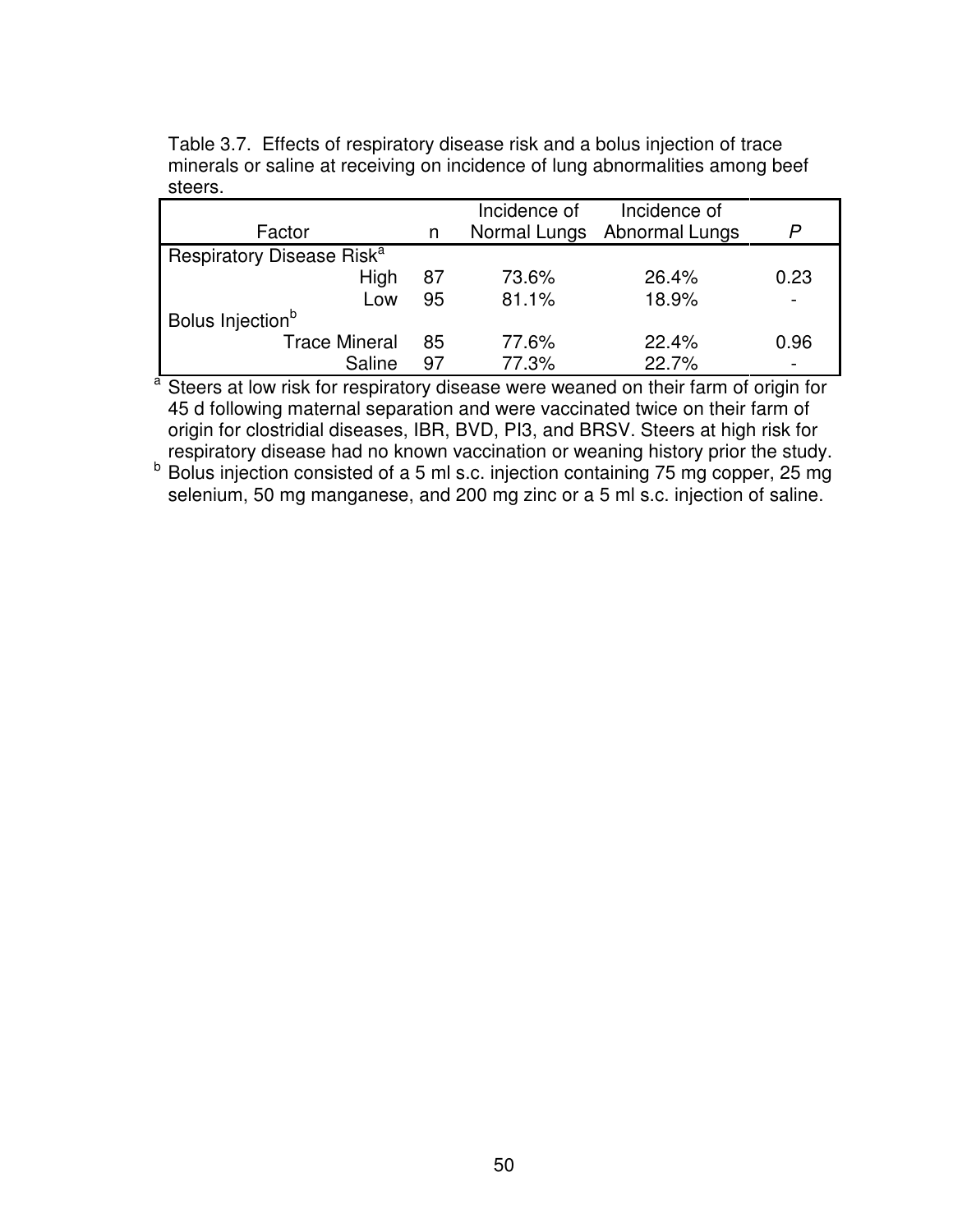Table 3.8. Effect of a bolus injection<sup>a</sup> of trace minerals or saline at receiving on carcass traits of beef steers at high risk for respiratory disease and treated at least once for undifferentiated fever.

| Item                                    | <b>Trace Mineral</b> | Saline | <b>SE</b> | P    |
|-----------------------------------------|----------------------|--------|-----------|------|
| Hot Carcass Weight (kg)                 | 354.0                | 358.5  | 21.62     | 0.42 |
| Marbling Score <sup>b</sup>             | 41.2                 | 41.1   | 8.14      | 0.99 |
| 12th Rib Backfat Thickness (cm)         | 1.17                 | 1.24   | 0.774     | 0.43 |
| Longissimus Area $\text{(cm}^2\text{)}$ | 81.3                 | 78.7   | 7.22      | 0.13 |
| KPH <sup>c</sup> (%)                    | 2.1                  | 2.1    | 0.30      | 0.78 |
| <b>USDA Yield Grade</b>                 | 3.00                 | 3.26   | 0.67      | 0.10 |

<sup>a</sup> Bolus injection consisted of a 5 ml s.c. injection containing 75 mg copper, 25 mg selenium, 50 mg manganese, and 200 mg zinc or a 5 ml s.c. injection of saline.

 $^{\text{b}}$  Marbling Scores: 30 = Slight<sup>00</sup>, 40 = Small<sup>00</sup>, and 50 = Modest<sup>00</sup>

 $\textdegree$  KPH = kidney, pelvic, and heart fat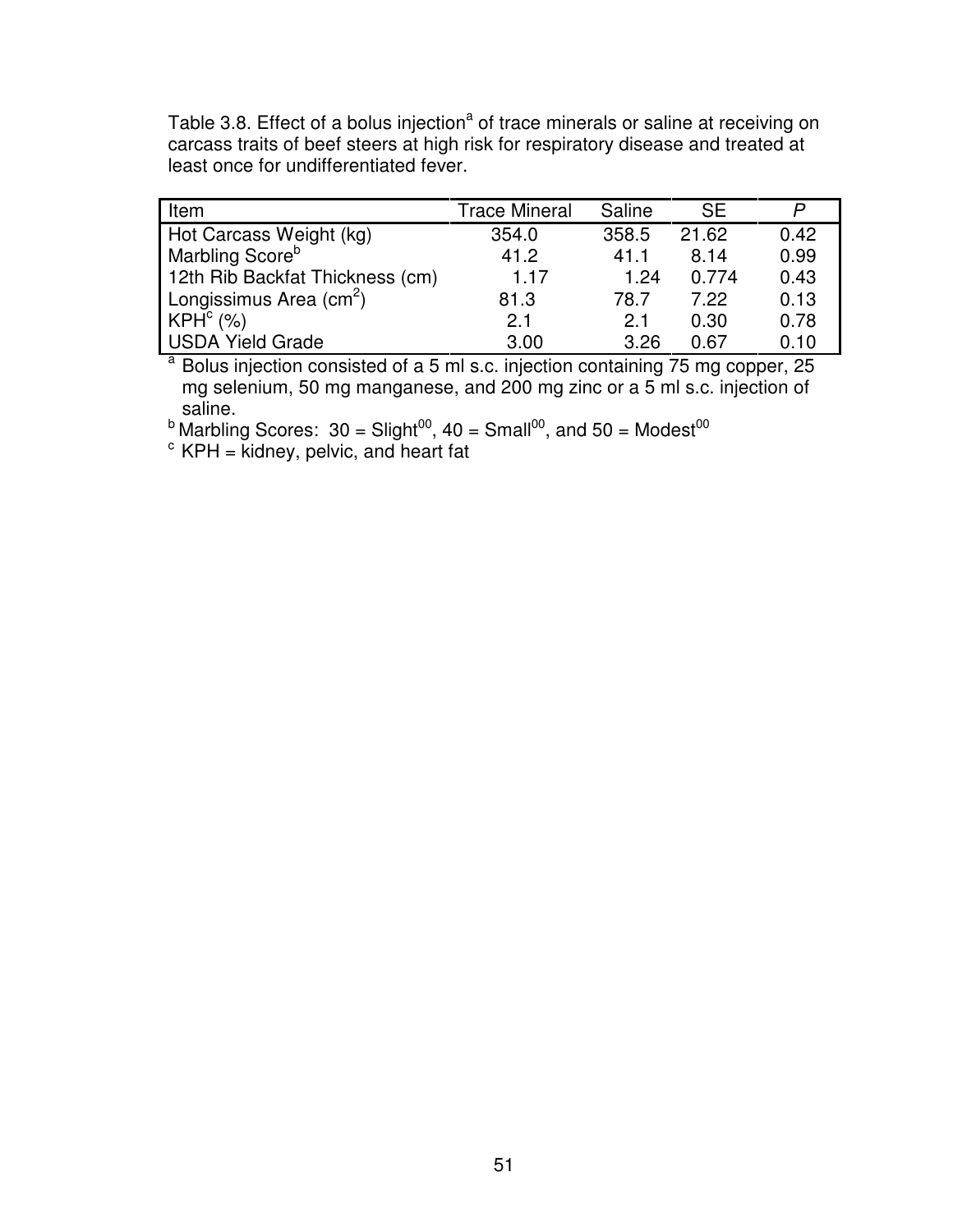# APPENDIX TWO

# FIGURES OF THE DATA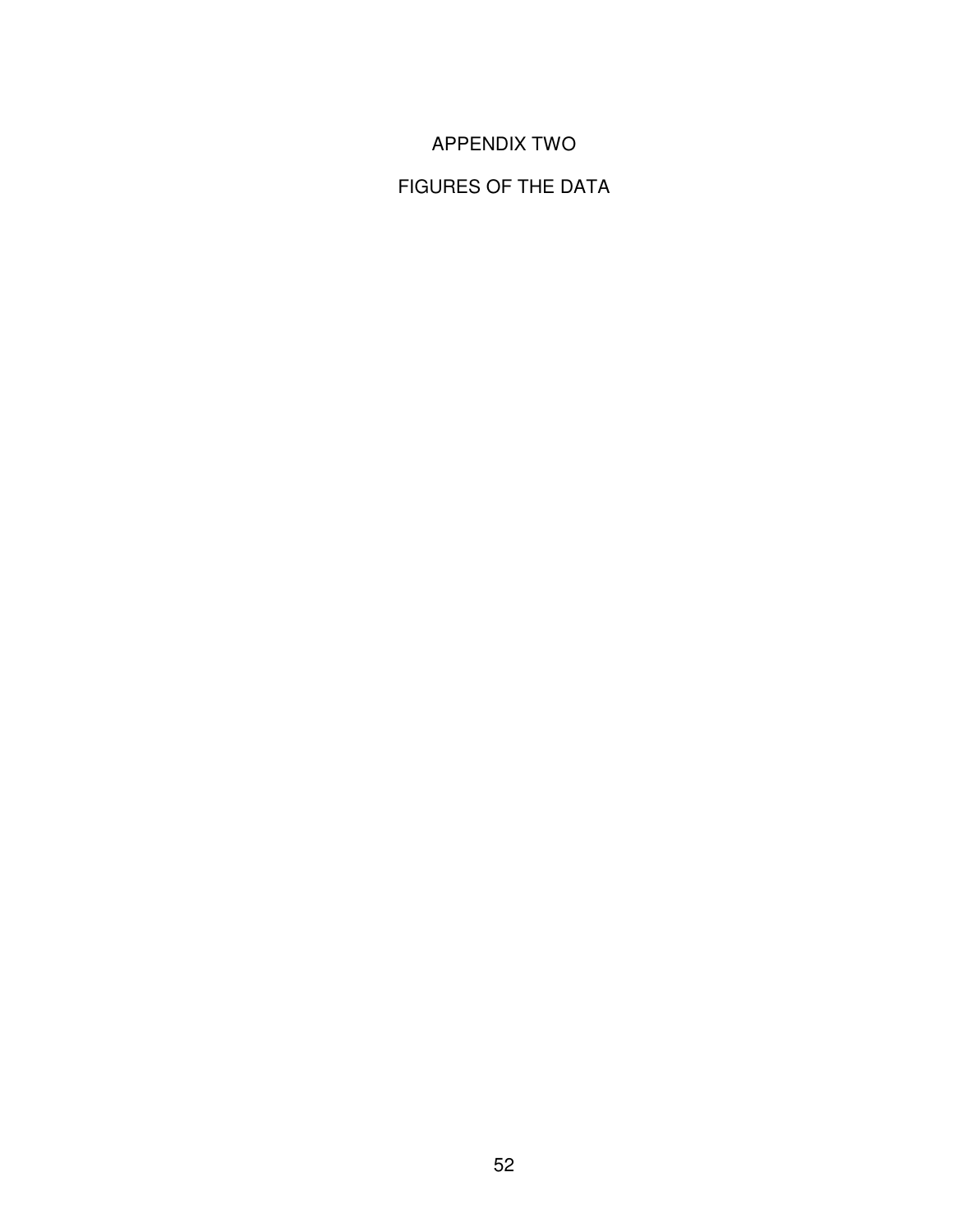Figure 2.1. Effect of diets formulated to promote a 1.6 kg ADG when consumed at 100 (AL) or 80% (IR80) of ad libitum DMI on ruminal pH of beef steers (treatment x time  $- P < 0.01$ ; Trial 2).

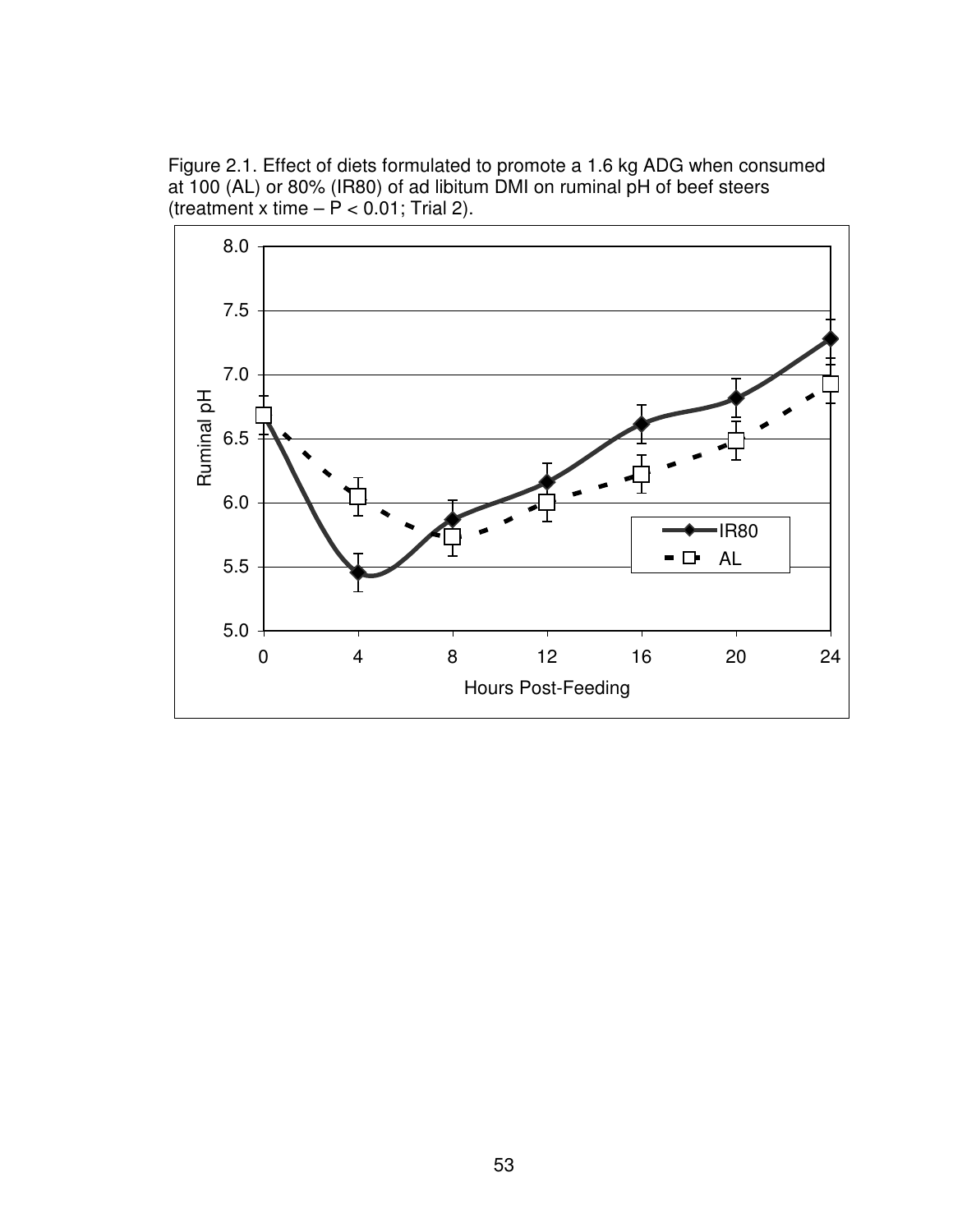Figure 2.2. Effect of diets formulated to promote a 1.6 kg ADG when consumed at 100 (AL) or 80% (IR80) of ad libitum DMI on ruminal ammonia concentration of beef steers (treatment x time  $- P < 0.01$ ; Trial 2).

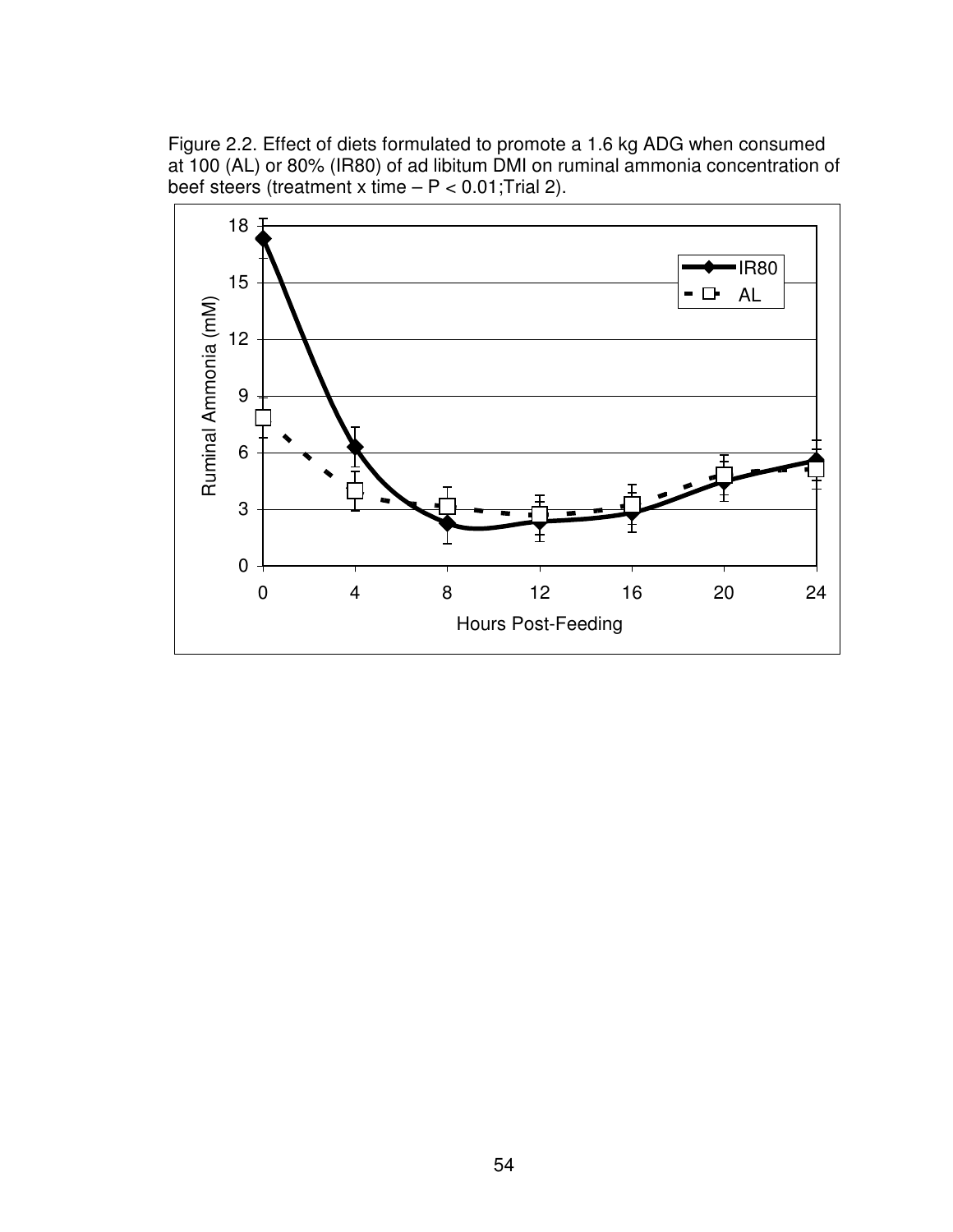### LITERATURE CITED

Ahola, J.K., L.R. Sharpe, K.L. Dorton, P.D. Burns, T.L. Stanton, and T.E. Engle. 2005. Effects of lifetime copper, zinc, and manganese supplementation and source on performance, mineral status, immunity, and carcass characteristics of feedlot cattle. Prof. Anim. Sci. 21:305-317.

Albin, R. C. and R. M. Durham. 1967. Restricted feeding and use of dehydrated alfalfa meal and beef tallow in an all-concentrate ration for fattening steers. J. Anim. Sci. 26:85-88.

AOAC. 2003. Official Methods of Analysis, 17<sup>th</sup> Edition. Association of Official Analytical Chemists, Arlington, VA.

Arthington, J.D., R.L. Larson, and L.R. Corah. 1995. The effects of slow-release copper boluses on cow reproductive performance and calf growth. Prof. Anim. Sci. 11:219-222.

Berry, B.A., W.T. Choat, D.R. Gill, C.R. Krehbeil, and R. Ball.2000. Efficacy of Multimin™ in improving performance and health in receiving cattle. 2000 Anim. Sci. Rep. Oklahoma Agr. Exp. Sta.

http://www.ansi.okstate.edu/research/2000rr/12.htm Accessed Dec. 5, 2005.

Blaxter, K. L. and L. J. Clapperton. 1965. Prediction of the amount of methane produced by ruminants. Brit. J. Nut. 19:511-522.

Blaxter, K. L., N. McC. Graham, and F. W. Wainman. 1956. Some observations on the digestibility of food by sheep and on related problems. Br. J. Nutr. 10:69- 91.

Brink, D.R., S.R. Lowery, R.A. Stock, and J.C. Parrott. 1990. Severity of liver abscesses and efficiency of feed utilization of feedlot cattle. J. Anim. Sci. 68:1201.

Broderick, G. A. and J. H. Kang. 1980. Automated simultaneous determination of ammonia and amino acids in ruminal fluid and in vivo media. J. Dairy Sci. 63:64- 75.

Brown, L.D. 1966. Influence of intake on feed utilization. J. Dairy Sci. 49:223-230.

Bryant, L.K., L.J. Perino, D. Griffin, A.R. Doster, and T.E. Wittum. 1999. A method for recording pulmonary lesions of beef calves at slaughter, and the association of lesions with average daily gain. Bov. Prac. 33: 163-173.

Cole, N.A. 1985. Preconditioning steers for the feedlot. Veterinary Clinics of North America: Food Animal Practice. Vol. 1, No. 2, p. 401–411. July 1985.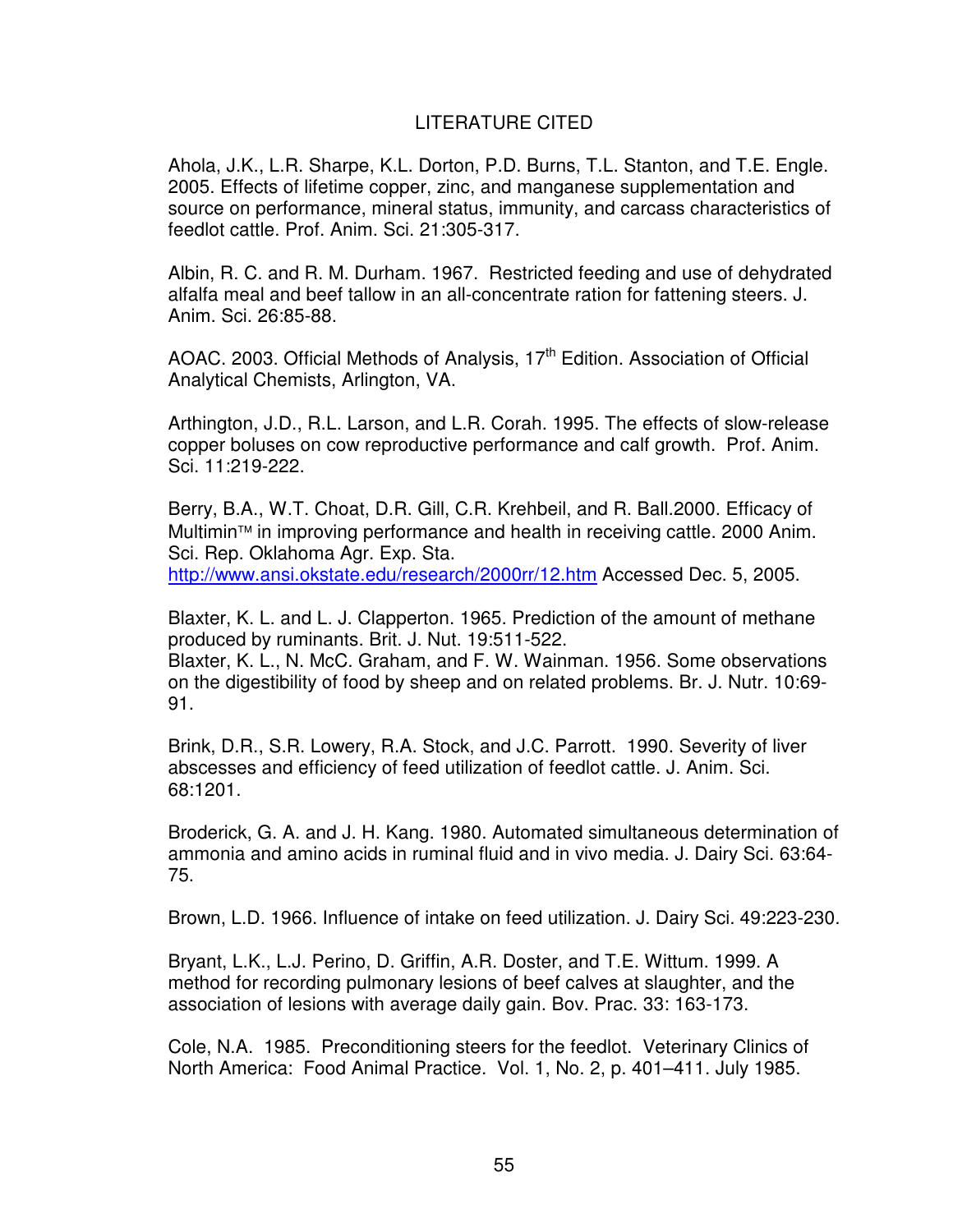Colucci, P.E., L.E. Chase, and P.J. Van Soest. 1982. Feed intake, apparent diet digestibility, and rate of particulate passage in dairy cattle. J. Dairy Sci. 65:1445- 1456.

Drager, C.D., M.S. Brown, M.B. Jeter, and P.F. Dew. 2004. Effects of feed intake restriction on performance and carcass characteristics of finishing beef steers. Prof. Anim. Sci. 20:255-261.

Edionwe, A.O. and F.G. Owen. 1989. Relation of intake to digestibility of diets containing soyhulls and distillers dried grains. J. Dairy Sci. 72:1786-1792.

Elam, C.J., and R.B. Grainger. 1977. Feedlot design and Management: The Feedlot (2<sup>nd</sup> Ed.). p41. Lea & Febiger, Philadelphia, PA.

Engle, T.E., C.F. Nockels, C.V. Kimberling, R.E. Toombs, R.S. Yemm, D.L. Weaber, and A.B. Johnson. 1995. The effect of feeding organic and inorganic zinc on biochemical parameters in zinz-deficient calves. Proc. West. Sect. Am. Soc. Anim. Sci. 46:471-474.

Ferrell, C.L., W.N. Garrett, N. Hinman, and G. Gritching. 1976. Energy utilization by pregnant and nonpregnant heifers. J. Anim. Sci. 42:937.

Galyean M. L., D. G. Wagner, and F. N. Owens. 1979. Level of feed intake and site and extent of digestion of high concentrate diets by steers. J. Anim. Sci. 49:199-203.

Galyean, M. L. 1999. Review: Restricted and programmed feeding of beef cattledefinitions, application, and research results. Prof. Anim. Sci. 15:1-6.

Galyean, M.L., K.J. Malcom-Callis, S.A. Gunter, and R.A. Berrie. 1995. Effects of zinc source and level and added copper lysine in the receiving diet on performance by growing and finishing steers. Prof. Anim. Sci. 11:139-148.

Galyean, M.L., L.J. Perino, and G. C. Duff. 1999. Interaction of health/immunity and nutrition. J. Anim. Sci. 77:1120-1134.

Gardner, B.A., H.G. Dolezal, L.K. Bryant, F.N. Owens, and R.A. Smith. 1999. Health of Finishing Steers: effects on performance, carcass traits, and meat tenderness. J. Anim. Sci. 77:3168-3175.

Garrett, W.N. 1980a. Energy utilization by growing cattle as determined in 72 comparative slaughter experiments. Energy Metab. Proc. Symp. 26:3-7.

Gill, J.L. and H.D. Hafs. 1971. Analysis of repeated measurements of animals. J. Anim. Sci. 33:331-336.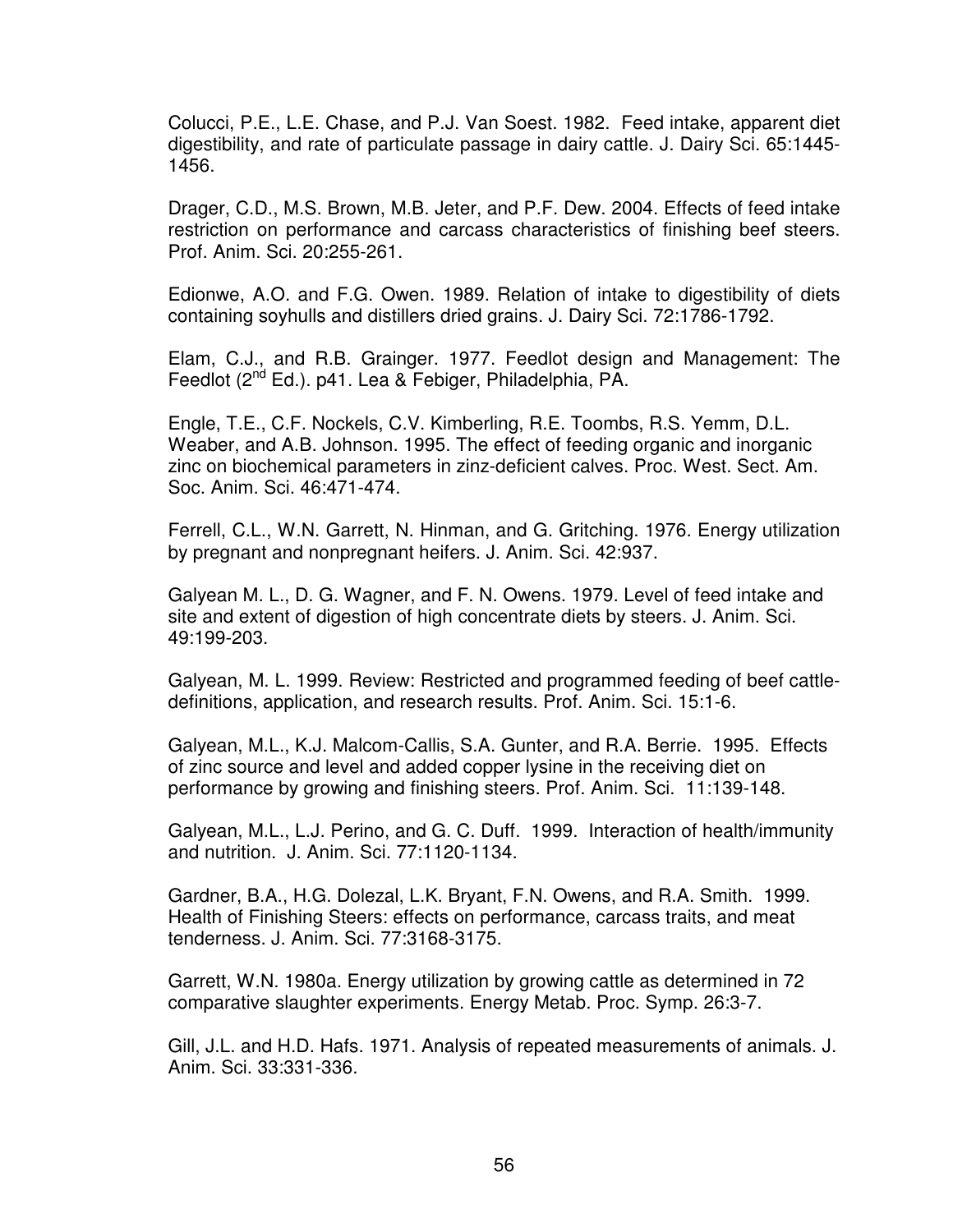Grigsby, K. N, M. S. Kerley, J. A. Patterson, and J. C. Weigel. 1992. Site and extent of nutrient digestion by steers fed a low-quality bromegrass hay diet with incremental levels of soybean hull substitution. J. Anim. Sci. 70:1941-1949. Gunter, S.A., M.L. Galyean, and K.J. Malcolm-Callis. 1996. Factors effecting the performance of feedlot steers limit-fed high concentrate diets. Prof. Anim. Sci. 12:167-175.

Hicks, R.B., F.N. Owens, D.R. Gill, J.J. Martin, and C.A. Strasia. 1990. Effects of controlled feed intake on performance and carcass characteristics of feedlot steers and heifers. J. Anim. Sci. 68:233-244.

Johnson, D.E., K.A. Johnson, and R.L. Baldwin. 1990. Changes in liver and gastrointestinal tract energy demands in response to physiological workload in ruminants. J. Nutr. 120:649-655.

Knoblich, H.V., F. L. Fluharty, and S.C. Loerch. 1997. Effects of programmed gain strategies on performance and carcass characteristics of steers. J. Anim. Sci. 75:3094-3102.

Knowlton, K. F., J. H. Herbein, M. A. Meister-Weisbarth, and W. A. Wark. 2001. Nitrogen and phosphorus partitioning in lactating Holstein cows fed different sources of dietary protein and phosphorus. J. Dairy. Sci. 84:1210-1217.

Larson, R.L. 2005. Effect of cattle disease on carcass traits. J. Anim. Sci. 83 (E.Suppl.) : E37-E43.

Littell, R.C., P.R. Henry, and C.B. Ammerman. 1998. Statistical analysis or repeated measures data using SAS procedures. J. Anim. Sci. 76:1216-1231.

Loerch, S. C., and F. L. Fluharty. 1998. Effects of programming intake on performance and carcass characteristics of feedlot cattle. J. Anim. Sci. 76:371- 377.

Loerch, S.C. 1990. Effects of feeding growing cattle high-concentrate diets at a restricted intake on feedlot performance. J. Anim. Sci. 68:3086-3095.

Loerch, S.C., and F.L. Fluharty. 1998. Effects of programming intake on performance and carcass characteristics of feedlot cattle. J. Anim. Sci. 76:371- 377.

Lofgreen, G.P., and W.N. Garrett. 1968. A system for expressing net energy requirements and feed values for growing and finishing cattle. J. Anim. Sci. 27:793-806.

Lofgreen, G.P., M.E. Hubbert, and M.E. Branine. 1987. Feeding restriction influence on feedlot performance. J. Anim. Sci. 65 (Suppl. 1):430.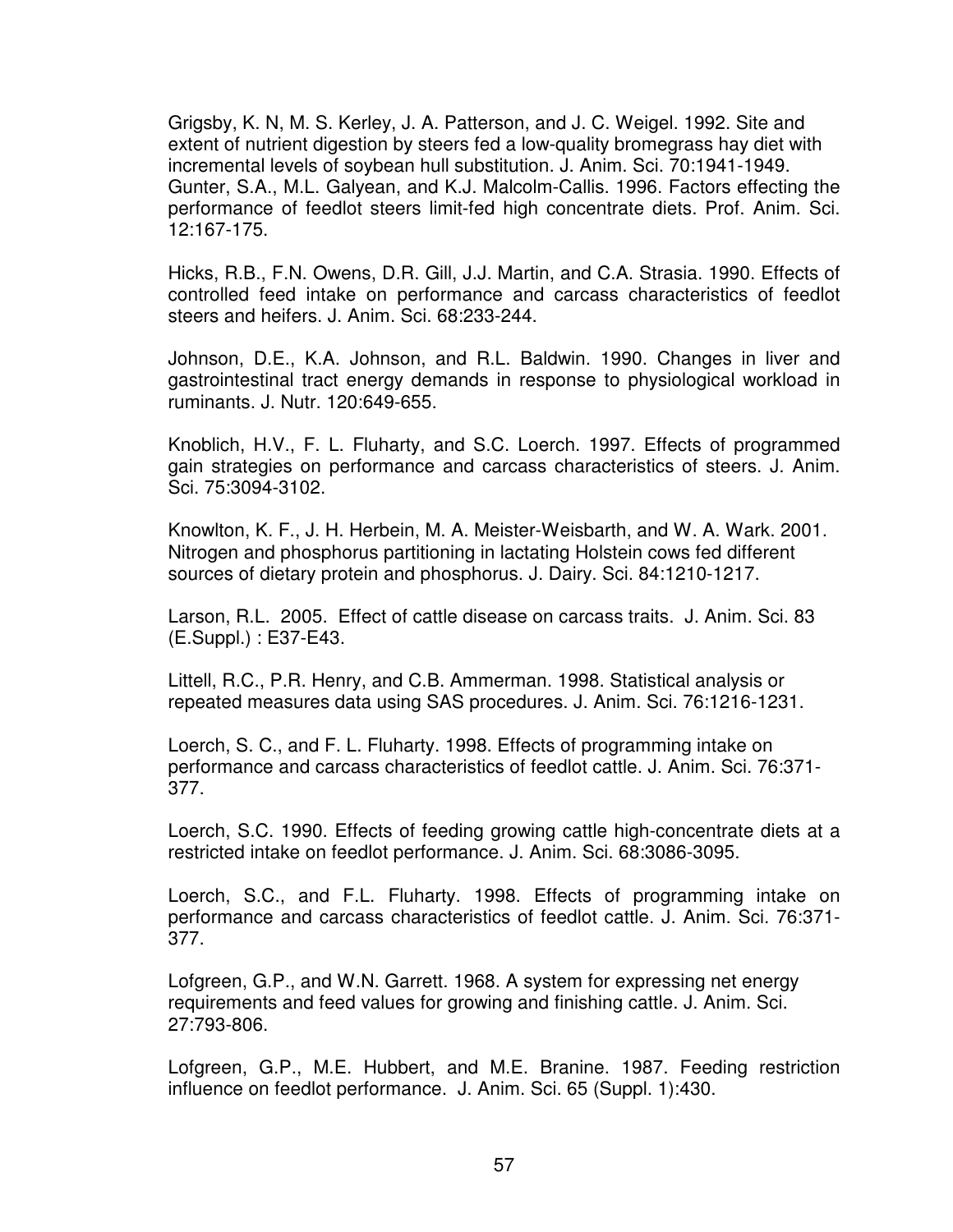Maynard, L. A., J. K. Loosli, H. F. Hintz, and R. G. Warner. 1979. Animal nutrition  $(7<sup>tn</sup> Ed.)$ . McGraw-Hill Book Co., NY.

Moe, P.W., J.T. Reid, and H.F. Tyrrell. 1965. Effect of level of intake on digestibility of dietary energy by high-producing cows. J. Dairy Sci. 48:1053- 1061.

Murphy, T. A. and S. C. Loerch. 1994. Effect of restricted feeding of growing steers on performance, carcass characteristics, and composition. J. Anim. Sci. 72:2497-2507.

Murphy, T. A., S. C. Loerch, and B. A. Dehority. 1994. The influence of restricted feeding on site and extent of digestion and flow of nitrogenous compounds to the duodenum in steers. J. Anim. Sci. 72:2487-2496.

NRC. 1984. Nutrient Requirements of Beef Cattle  $(6<sup>th</sup> Ed.)$ . National Academy Press, Washington, DC.

NRC. 2000. Nutritional Requirements of Beef Cattle. (7<sup>th</sup> Rev. Ed.). National Academy Press, Washington, DC.

Perino, L.J. 1992. Overview of the bovine respiratory disease complex. Compend. Cont. Educ. Pract. Vet. 14 (Suppl.):3.

Plegge, S.D. 1987. Restricting intake of feedlot cattle. In Symp. Proc., Feed Intake by Beef Cattle, Nov. 20-22, 1986, Oklahoma City, OK. State Exp. Stn. MP-297-301.

Pritchard, R.H. and J.K. Mendez. 1990. Effects of preconditioning on pre- and post-shipment performance of feeder calves. J. Anim. Sci. 68:28-34.

Rossi, J.E., S. C. Loerch, S.J. Moeller, and J.P. Schoonmaker. 2001. Effects of programmed growth rate and days fed on performance and carcass characteristics of feedlot steers. J. Anim. Sci. 79:1394-1401.

Sainz, R.D., F. De la Torre, and J. W. Oltjen. 1995. Compensatory growth and carcass quality of growth-restricted and refed beef steers. J. Anim. Sci. 73:2971- 2979.

Sainz, R.D. and B.E. Bently. 1997. Visceral organ mass and cellularity in growthrestricted and refed beef steers. J. Anim. Sci. 75:1229-1236.

Salyer, G.B., M.L. Galyean, P.J. Defoor, G. A. Nunnery, C.H. Parsons, and J.D. Rivera. 2004. Effects of copper and zinc source on performance and humoral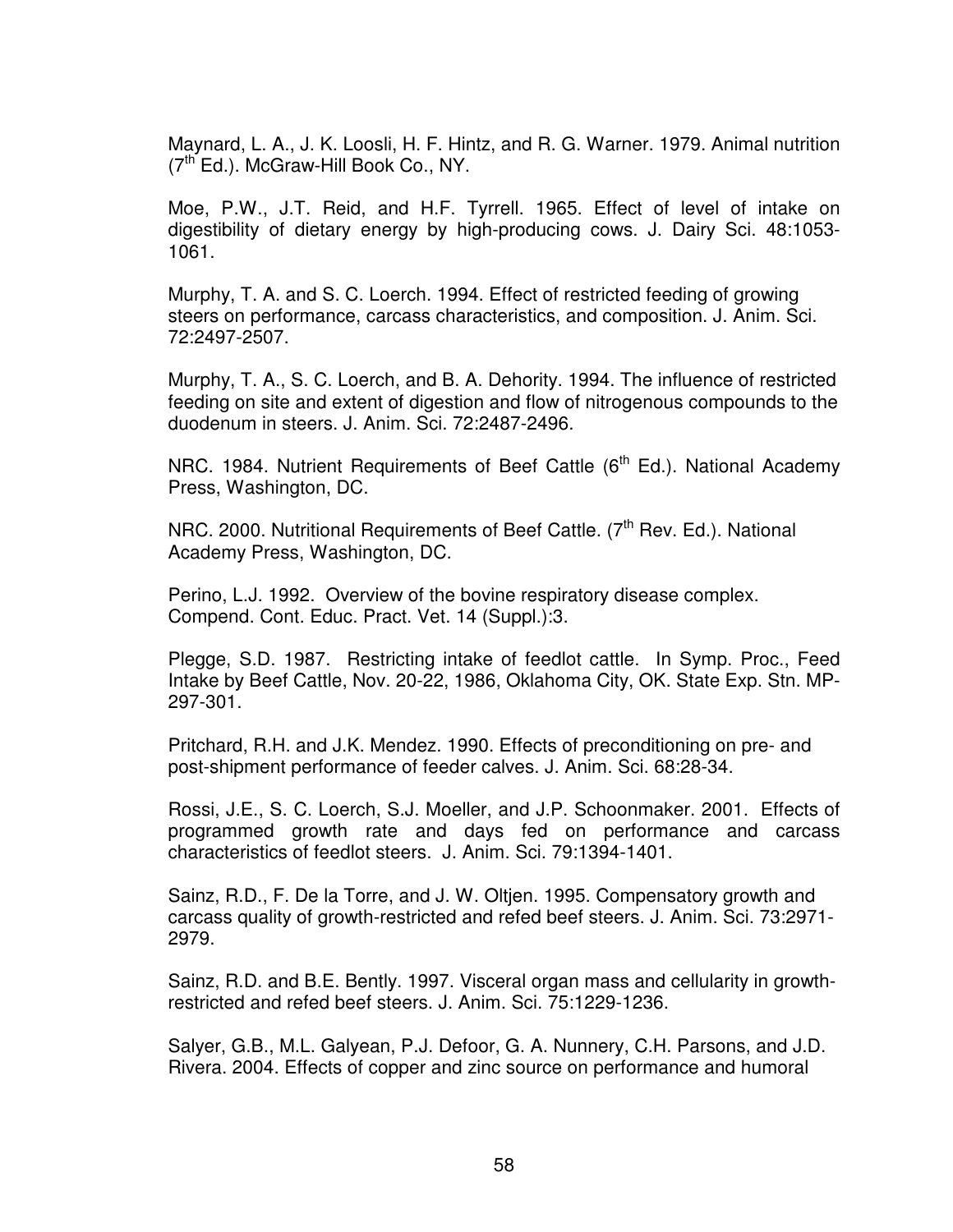immune response of newly received, lightweight beef heifers. J. Anim. Sci. 82:2467-2473.

Schmidt, T.B., KC Olson, M.L. Linville, J.H. Clark, D.L. Meyer, M.M. Brandt, C.A. Stahl, G.K. Rentfrow, and E.P. Berg. 2005. Effects of dry matter intake restriction on growth performance and carcass merit of finishing steers. Prof. Anim. Sci. 21:332-338.

Sindt, M. H., R. A. Stock, T. J. Klopfenstein, and D. H. Shain. 1993. Effect of protein source and grain type on finishing calf performance and ruminal metabolism. J. Anim. Sci. 71:1047-1056.

Soto-Navarro, S.A., C.R. Krehbiel, G.C. Duff, M.L. Galyean, M.S. Brown, and R.L. Steiner. 2000. Influence of feed intake fluctuation and frequency of feeding on nutrient digestion, digesta kinetics, and ruminal fermentation profiles in limitfed steers. J. Anim. Sci. 78:2215-2222.

Spears, J.W., and E.B. Kegley. 2002. Effect of zinc source (zinc oxide vs zinc proteinate) and level on performance, carcass characteristics, and immune response of growing and finishing steers. J. Anim. Sci. 80:2747-2752.

Suttle, N.F., and D.G. Jones. 1989. Recent developments in trace element metabolism and function: Trace elements, disease resistance and immune responsiveness in ruminants. J. Nutr. 119:1055-1061.

Tamminga, S., C.J. Van Der Koelen, and A.M. Van Vuuren. 1979. Effect of the level of feed intake on nitrogen entering the small intestine of dairy cows. Live. Prod. Sci. 6:255-262.

Teeter, R. G., F. N. Owens, and T. L. Mader. 1984. Ytterbium chloride as a marker for particulate matter in the rumen. J. Anim. Sci. 58:465-473.

Uden, P., P. E. Colucci, and P. J. Van Soest. 1980. Investigation of chromium, cerium, and cobalt as markers in digesta: rate of passage studies. J. Sci. Agric. 31:625-632.

USDA. 1997. United States Standards for Grading of Carcasses of Beef. Agricultural Marketing Service, United States Dep. Agric. Washington, DC.

Wagner, J.J. 1987. Effect of restricted feed intake during the finishing phase on feedlot performance and dietary energy utilization. South Dakota Beef Rep. p.23-28.

Zar, J.H. 1999. Biostatistical Analysis  $4<sup>th</sup>$  Ed. Printice-Hall Inc., Upper Saddle River, New Jersey.